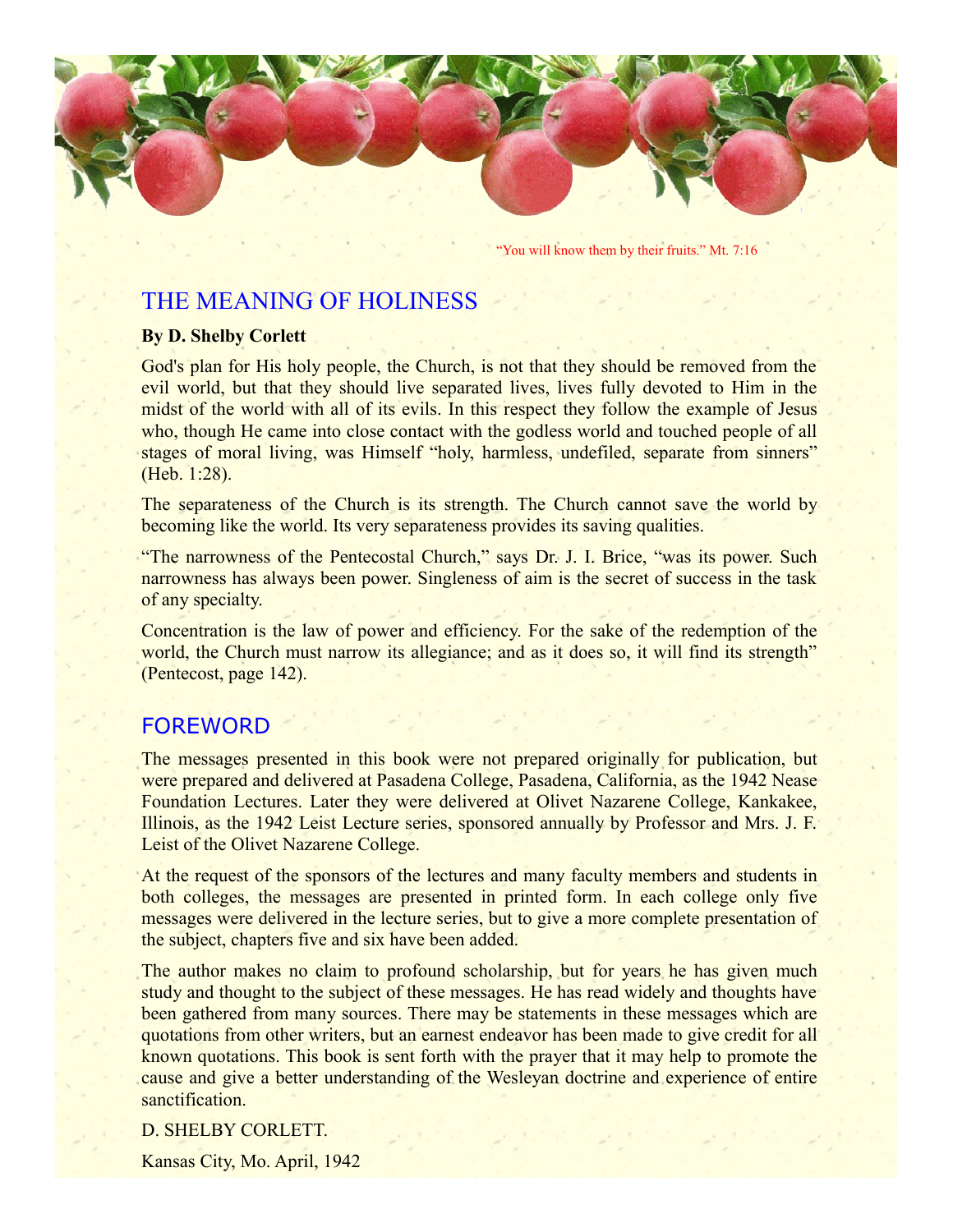# INTRODUCTION

Dr. D. Shelby Corlett, through his efficient editorship of the Herald of Holiness, is one of the best known and most appreciated ministers in the Church of the Nazarene. He needs therefore, personally, no further introduction. But a word of commendation is due Dr. Corlett for his decision to print his lectures on THE MEANING OF HOLINESS, which he now presents to the general public. In selecting Dr. Corlett as the lecturer on the NEASE FOUNDATION for 1942, the authorities of Pasadena College had in mind his comprehensive grasp of this subject, his power of sustaining interest, and most important, the conviction that with Dr. Corlett, the question of holiness is not alone one of scholastic interest, but a rich experience in his own heart and life. We doubt not that those in authority at Olivet College selected him as the LEIST LECTURER on the same or similar grounds. The lectures justified our every expectation. The truth was presented in a systematic and scholarly manner, and was well received both as to its form and intention. Of the latter we may speak especially, for the purpose of the lecturer was not only to bring this great truth within the intellectual grasp of his student audience, but to make it effective as a spiritual influence in their individual lives.

This was abundantly accomplished. Students received new light, and with it a conviction of the importance of walking in this light in order to maintain the high standards set for them in the lectures. We are happy, therefore, to learn that these lectures are to be given wider circulation. The truth contained in them is comprehensive--The Holiness of God; Holiness in Man; Holiness, the Provision of Redemption; Holiness in Personal Experience; The Life of Holiness; and Some Broader Implications of Holiness; yet these subjects are condensed in a manner which retains all of their essential elements, and so presented as to grip both mind and heart. We bespeak for them a wide reading; and we earnestly pray that they may receive the same ready response, and produce the same joyous effects, as were accomplished in the colleges.

H. Orton Wiley, President, Pasadena College



# 1. THE HOLINESS OF GOD

What kind of God have we? This question is presented often to the minds of thinking people.

Another question closely related is also asked frequently: What does God expect of us? We have no need to grope about blindly to seek an answer to these questions for the answer is found easily in the Bible, God's Book, in which is given a revelation of God and of His will for man.

The Apostle Peter epitomizes the answer to these questions as found in the Scriptures, and states in a few words what is the moral character of God, also what God expects of man: "Because it is written, Be ye holy; for I am holy (I Peter 1:16). God answers man's query about Him in the statement, "I am holy."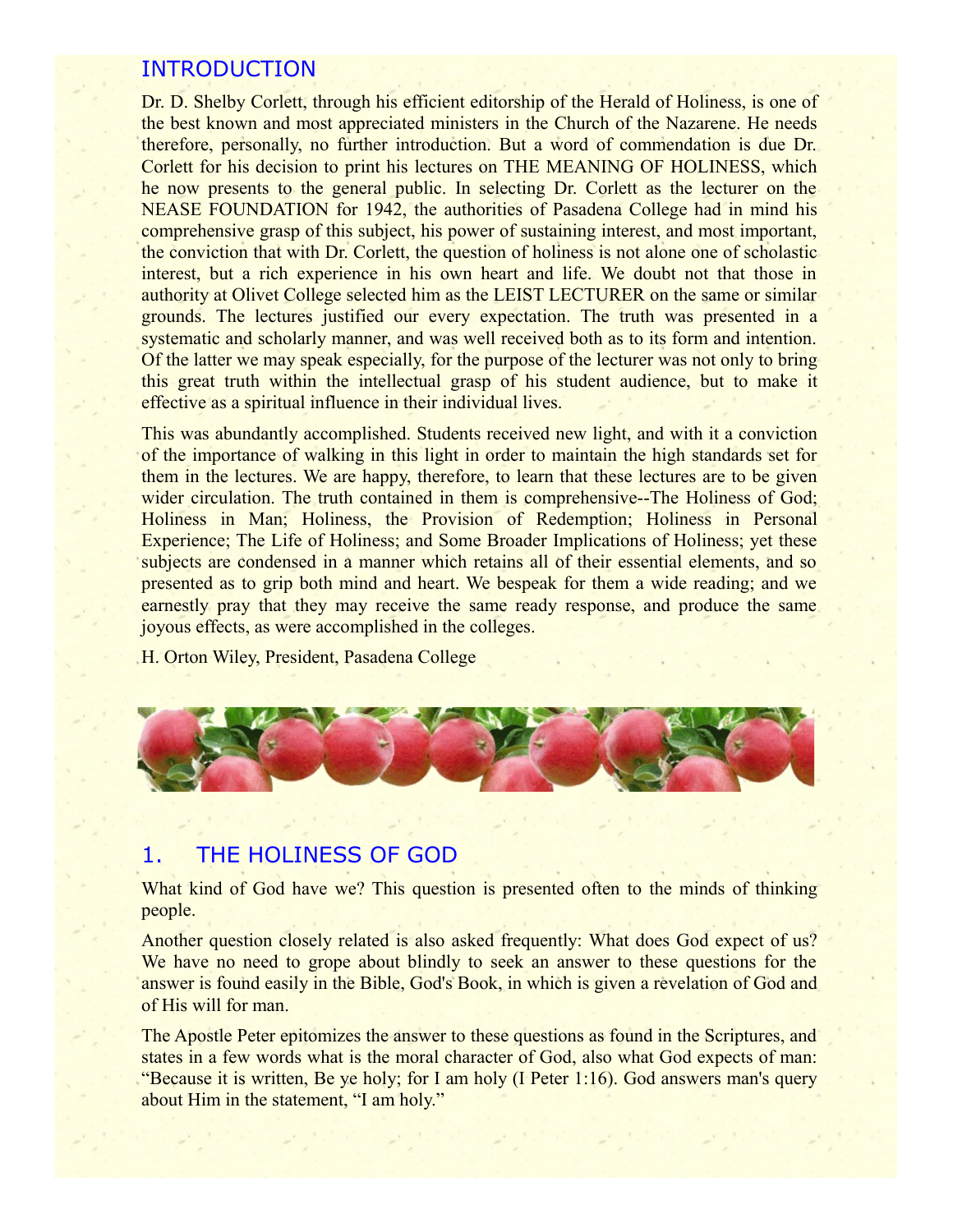## *The Bible Reveals God's Character*

Throughout the Scriptures numerous statements are given which stress the moral character of God or emphasize His holiness. Among these may be found the statements: "I the Lord your God am holy." "I the Lord am holy." "The Lord which sanctify you am holy." "He is an holy God." "This holy Lord God." In frequent places in the Old Testament God is called, "The Holy One of Israel." The great prophet Isaiah was granted an unusual vision of God as the thrice Holy One, "Holy, holy, holy is the Lord God of hosts."

The idea of the holiness of God permeates the writings of the New Testament also. The New Testament writers stress not only the truths presented by men of old, but also they emphasize greatly the Holy God as the Holy Spirit and magnify His work in the world today.

The greatest revelation of God is given, not in words nor in statements made about Him; it is given in a Person, in our Lord Jesus Christ. Of Him it was said: "No man hath seen God at any time; the only begotten Son, he hath declared him" (John 1:18). Also it is said He, "the Word was made flesh, and dwelt among us full of grace and truth" (John 1:14).

In Jesus is given a living revelation of the Holy God. He lived a normal physical life, possessed all essential qualities of the human nature, contacted people of all stages of moral living, and experienced all conditions of our human existence; yet He was "holy, harmless, undefiled and separate from sinners" (Heb. 7:26). Jesus revealed the holiness of God to be a practical holiness. He lived among sinners but was separate from them in moral character. To Jesus we must come for our highest and most practical conception of the holiness of God. He is the living embodiment of that holiness in the world in which we must live.

### *What is Holiness in God ?*

What shall we say in answer to that question? It would be the height of presumption to undertake any comprehensive answer, for there is no other attribute or characteristic of the nature of God which theologians have found so difficult to define as the holiness of God. It is one of those divine mysteries, something that transcends our thought; a glory to be known in adoration and fellowship, and not so much something to be comprehended by our minds.

The Scriptures speak but little of the holiness of God as something in the abstract, something to be taken to pieces to be analyzed and understood; rather they speak much more of "The Holy One," a Person to be known, a God to be worshipped and adored. While we may not be able to give any comprehensive definition to the holiness of God, we may give a brief moment to a consideration of this characteristic of His nature.

Holiness in God is more than an attribute, it is the sum total of all of His moral characteristics.

Holiness is the moral excellency of the Divine nature, that quality which permeates all of His nature and binds together all of His moral attributes to make Him the God that He is – a holy God. Holiness emphasizes His absolute purity, His freedom from all moral imperfections, it comprehends the perfection of His wisdom, his righteousness, His faithfulness, His goodness. To say that God is holy includes the perfection of all of His moral qualities, His blessedness, His glory. Someone has said, "In divine holiness we have the highest and most inconceivably glorious revelation of the very nature of the divine Being."

Perhaps we may give a clearer suggestion of the meaning of holiness in God if we engage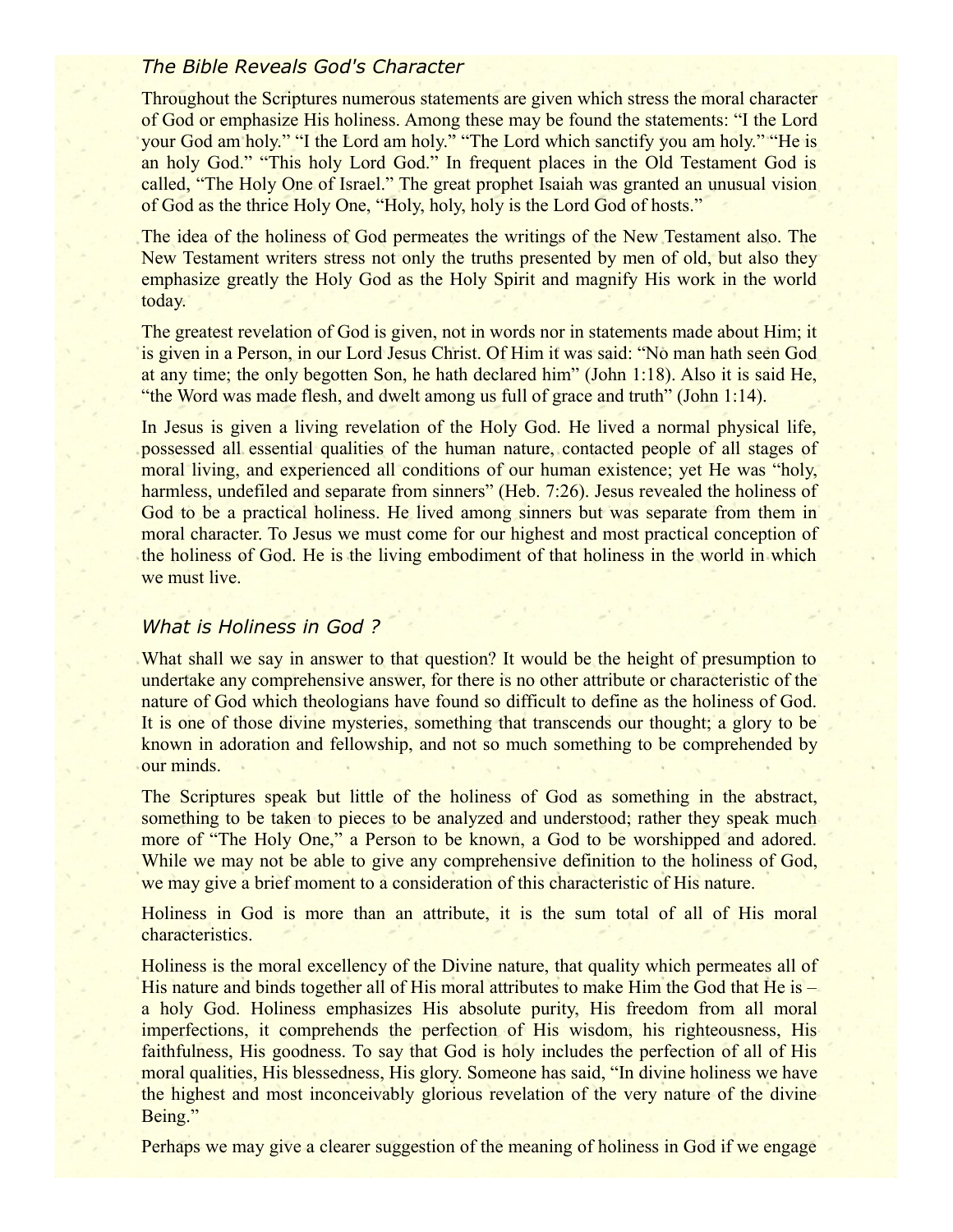in a brief study in contrast. What makes Satan what he is? Is it not the absence of holiness? Without holiness wisdom becomes subtlety and cunning, justice becomes cruelty, sovereignty becomes tyranny, truth becomes falsehood, power becomes oppression. Because God is holy, His holiness permeates His whole being, His wisdom is entirely consistent with His moral nature, His justice is marked with mercy, His sovereignty with love, His truth with grace, and His power is free from oppression.

## *God's Separateness From Sin*

The primary meaning of the scriptural teaching of holiness as it relates to God is God's separateness from sin. The Bible pictures the Holy God as being absolutely sinless, possessing infinite purity; He dwells in a holy place, is absolutely removed from and opposed to all sin, and therefore no sin can be admitted into His immediate presence. The question was asked by one of old, "Who shall stand in his holy place?" The reply given was, "He that hath clean hands, and a pure heart; who hath not lifted up his soul unto vanity, nor sworn deceitfully" (Psalm 24:3, 4).

There is something awful and Overpowering about the thought of the holiness of God and its separateness from sin. As the Holy God, He is not only separated from sin, but He is eternally opposed to sin; sin is the very opposite of His nature. As the holy God, He wills and seeks the destruction of sin from His universe. The very thought of this holiness as opposition to sin brings fear and dread to the sinner. The holy God is separated from him, He is opposed to his sin, He will punish and destroy sin. How much such a conception of the holiness of God is needed today! There are some Bible scenes which picture this phase of God's holiness, His separateness and opposition to sin and His will to destroy it. A brief consideration of several of these will aid greatly in our understanding of His holiness.

Consider Sinai from this point of view. Here is a demonstration of the awfulness of God's holiness. Here is holy God pictured as Occupying a holy mountain, revealing a holy law to an unholy people. Amid lightnings, thunderings, loud sound of trumpets and smoking mountain, God spoke audibly to His people. But they may not approach Him. The curious dare not break through to see.

Bounds were set, the mountain was sanctified. If even a beast touched the mountain it was to be stoned or thrust through with a dart. "So terrible was the sight, that Moses said, I exceedingly fear and quake" (Heb. 12:21). What was the effect of this divine manifestation upon the people? "And when the people saw it, they removed, and stood afar off. And they said unto Moses, speak with us, lest we die" (Ex. 20:19). A picture of the terrible, awful holiness of God – a holy God, separate from sin, giving a holy law and a pronouncement of the penalty for breaking it, manifesting His opposition to sin. The people, realizing their own un-holiness could not stand in His presence, nor have Him speak to them -- "Let not God speak with us, lest we die." The awfulness of God's holiness is pictured in the experience of the prophet Isaiah. The prophet, God's spokesman to Judah, was prostrated in the temple before Him. He was mourning the death of King Uzziah. The throne of David was vacant, the king was dead. He was anxious about the new ruler who would ascend the throne. Thus prostrated before God he was privileged to see "the Lord sitting upon a throne, high and lifted up" -- Ah, the throne of the universe was occupied even though the throne of David was vacant. But yet what particular aspect of God did that vision stress? The holiness of God! The. Seraphim – the burning ones – cried one to another saying: "Holy, holy, holy, is the Lord of hosts; the whole earth is full of his glory" (Isa. 6:3) .

What was the effect of this vision upon the prophet, the man of God? It acted like a mighty X-ray upon his own heart. The vision of the holiness of God gave to him a deep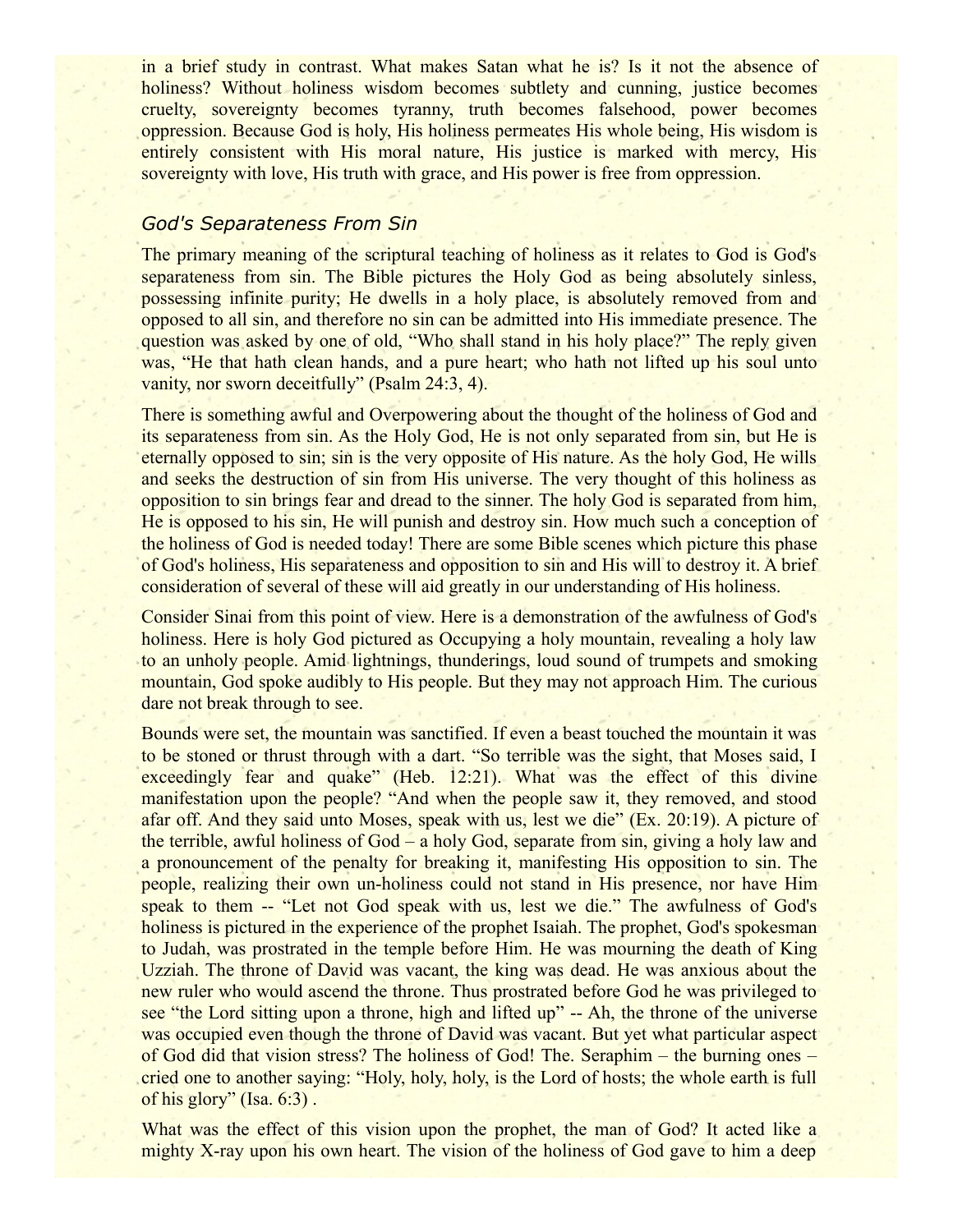consciousness of his own uncleanness; his impurities became so apparent that he. Cried, "Woe is me! For I am undone; because I am a man of unclean lips, and I dwell in the midst of a people of unclean lips: for mine eyes have seen the King, the Lord of hosts" (v.5). What was he saying? He was saying, "I am conscious of uncleanness in my life. How can I live? I have seen the holy God, the One who is absolutely pure, the One who is absolutely separate from and opposed to sin!" Terrible! Awful! Overpowering! Was the vision of the holiness of God to the prophet. Little wonder he said, "Woe is me! For I am undone."

A look at Calvary will give another view of this phase of God's holiness. There is a dark side to Calvary. We think so much of its glory and of the beauty of its redeeming love that often we overlook its darker aspects. But Calvary shows a holy God bringing judgment upon sin. A holy God, separate from sin, could not spare His own Son when that Son, who knew no sin was made sin for us, and suffered the punishment for our sins, the sins of the world. Why the darkness for the space of three hours? Why did the sun hide its face? Why did the earth quake? Why were the rocks rent? Why did the cry come from that innocent Sufferer's heart, "My God, my God, why hast thou forsaken me?" WHY? It was the scene of a holy God bringing judgment upon sin. A holy God was in such opposition to sin that He could not spare His Son when that Son bore upon Himself the sins of the world. Thus Calvary pictures the terrible, awful aspect of the holiness of God.

A consideration of the manifestation of God's wrath emphasizes the awfulness of His holiness in its separateness from sin. There are numerous examples in history of the outpoured wrath of God, but a look at the statements of scripture relative to future events will serve to picture this phase of His holiness. John, the exiled apostle, saw somewhat in detail what the Apostle Peter prophesied when he wrote: "The heavens shall pass away with a great noise, and the elements shall melt with fervent heat, the earth also and the works that are therein shall be burned up" (II Peter 3:10). John's description reads thus: "And I beheld when he had opened the sixth seal, and, lo, there was a great earthquake, and the sun became black as sackcloth of hair, and the moon became as blood. And the stars of heaven fell unto the earth, even as a fig tree casteth her untimely figs, when she is shaken of a mighty wind. And the heavens departed as a scroll when it is rolled together, and every mountain and island were moved out of their places, and the kings of the earth, and the great men, and the rich men, and the chief captains, and the mighty men, and every bondman, and every free man, hid themselves in the dens and in the rocks of the mountains, and said to the mountains and rocks, Fall on us, and hide us from the face of him that sitteth upon the throne, and from the wrath of the Lamb.

For the great day of his wrath is come; and who shall be able to stand?" (Rev. 6:12-17).

What is this? It is a picture of the holiness of God shown in His judgment upon sin and the impenitent – the wrath of the Lamb. Terrible! Awful! Overpowering! Is the holiness of God as revealed in His opposition to sin and His will to destroy it.

#### *Holiness and His Moral Government*

The characteristic of the nature of God which makes Him absolutely consistent in all moral and righteous matters is His holiness. This holiness of God is active particularly in His moral government.

God's holiness provides the absolute standard of right and wrong. Whatever is in accord with His holiness is right; what is not in accord with His holiness is wrong. Such a standard runs consistently throughout God's whole moral universe. There is rigidness, absoluteness, something demanding about the righteousness thus required.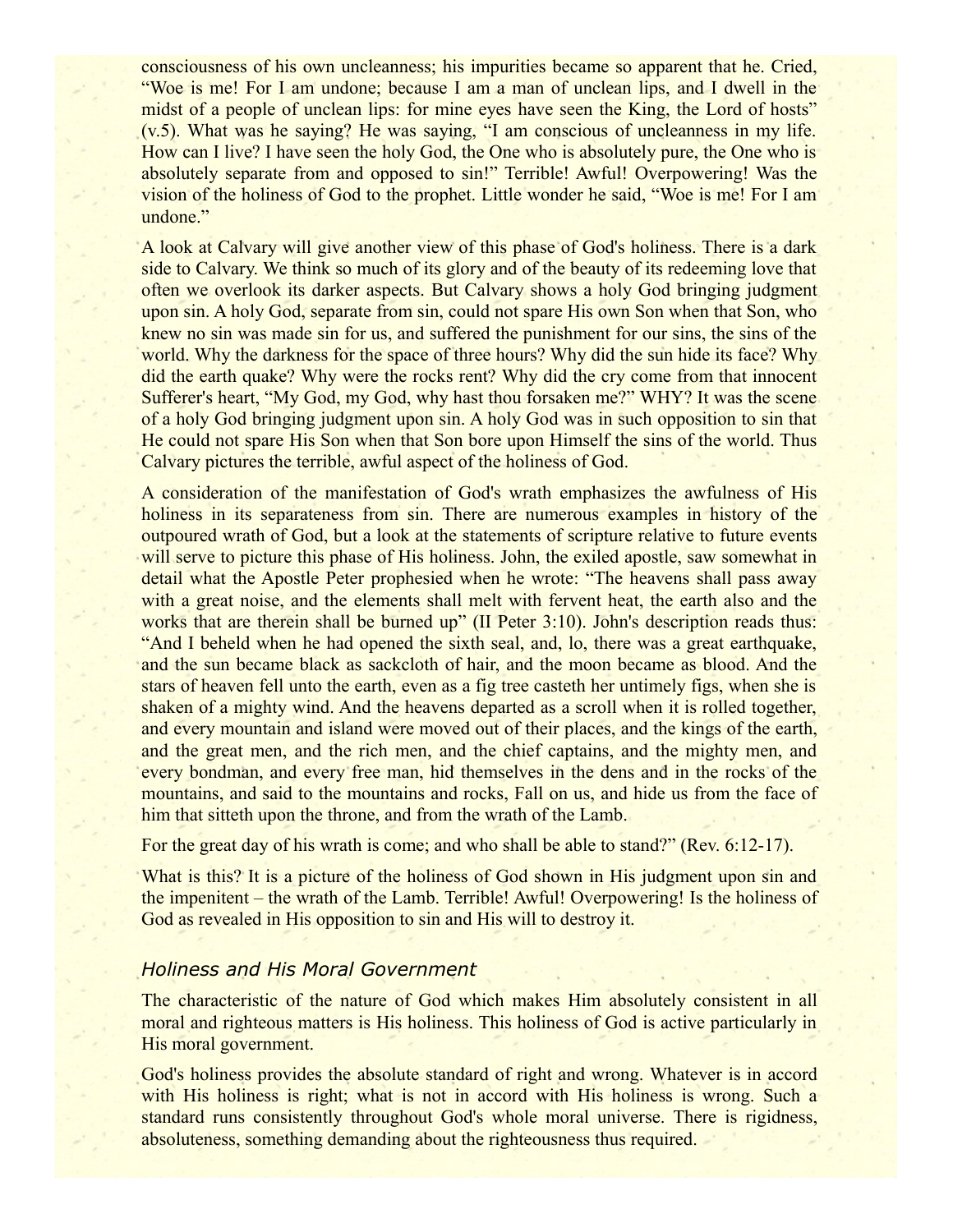The requirements of the moral law with their consequent penalties pronounced upon those breaking that law are a manifestation of the holiness of God. "The soul that sinneth it shall die" (Ezek. 18:4), and similar statements of scripture indicate the holiness of God in its requirements of righteousness among men. The requirement of character is stressed by the Apostle Peter in these words: "As he which hath called you is holy, so be ye holy in all manner of conversation" or conduct (I Peter 1:15).

It has been said that there is no absolute standard of right and wrong, that each succeeding generation establishes its own standards, that the practices of the group provide the moral code for all. But there is an absolute standard of righteousness, it is the holiness of God; and it runs consistently throughout God's moral universe. It may be granted that interpretations of that absolute righteous standard have differed throughout the centuries, that some generations have had clearer perceptions of it and have lived closer to it than others; but the standard remains the same – it is God's fixed, eternal standard, the revelation of His holy character. What is in accord with His holiness is right; what is not in accord with that holiness is wrong. That was true in the eternities of the past; it was true in the early history of the human race; it is true today; it will be true forever  $-$  it is God's fixed standard of righteousness.

Would we judge ourselves as to our own righteousness? Let us not judge ourselves by ourselves.

Let us not judge ourselves by the standards of others. Let the standard of our judgment be the holiness of God. Where do we stand in character as we square ourselves with the requirement God has made: "Be ye holy in all manner of conversation – in all manner of human relationships, or conduct?" Where do we stand in our inner nature? In our attitudes toward others? In our judgments of people? Are we right? Are we wrong? We must determine that in the light of the holiness of God.

How greatly that righteous standard stresses our need of a Saviour and Divine Helper! There is majesty in God's holiness as represented in the righteousness and in the consistency of His moral government. Like the highest snowcapped peak of a mountain range it towers in grandeur and might above all the standards of men. Unchangeable, enduring, unexcelled is God's holiness exhibited in His moral government. The holy God is immutable in His character and constant in His requirements of righteousness.

There is an awfulness to the holiness of God when viewed in the light of His opposition to sin; but there is a majesty in that holiness as we think of His righteousness and of the consistency of His moral government

Another phase of holiness must be considered to give balance to our thought of the holiness of God. While He is absolutely separate from sin and is in active opposition to it, while He is rigid in His requirements of righteousness in the standards of His moral government, He also is a gracious, merciful, redeeming God; and a further manifestation of His holiness is given in His great work of redemption. So we consider

## *Holiness And Redemption*

The positive aspect of God's holiness is not His absolute purity, His separateness and His opposition to sin, nor is it fully portrayed in the majesty of His moral government. The positive aspect of the holiness of God is His infinite love actively manifested in His willingness to save the sinner and exhibited in the sacrifice He made on Calvary for man's redemption. A holy God could not be indifferent to man, the creature of His own hands made in His own image, even though that man had become polluted by sin. A holy God would destroy sin, but He would save the sinner. A holy God is gracious. A holy God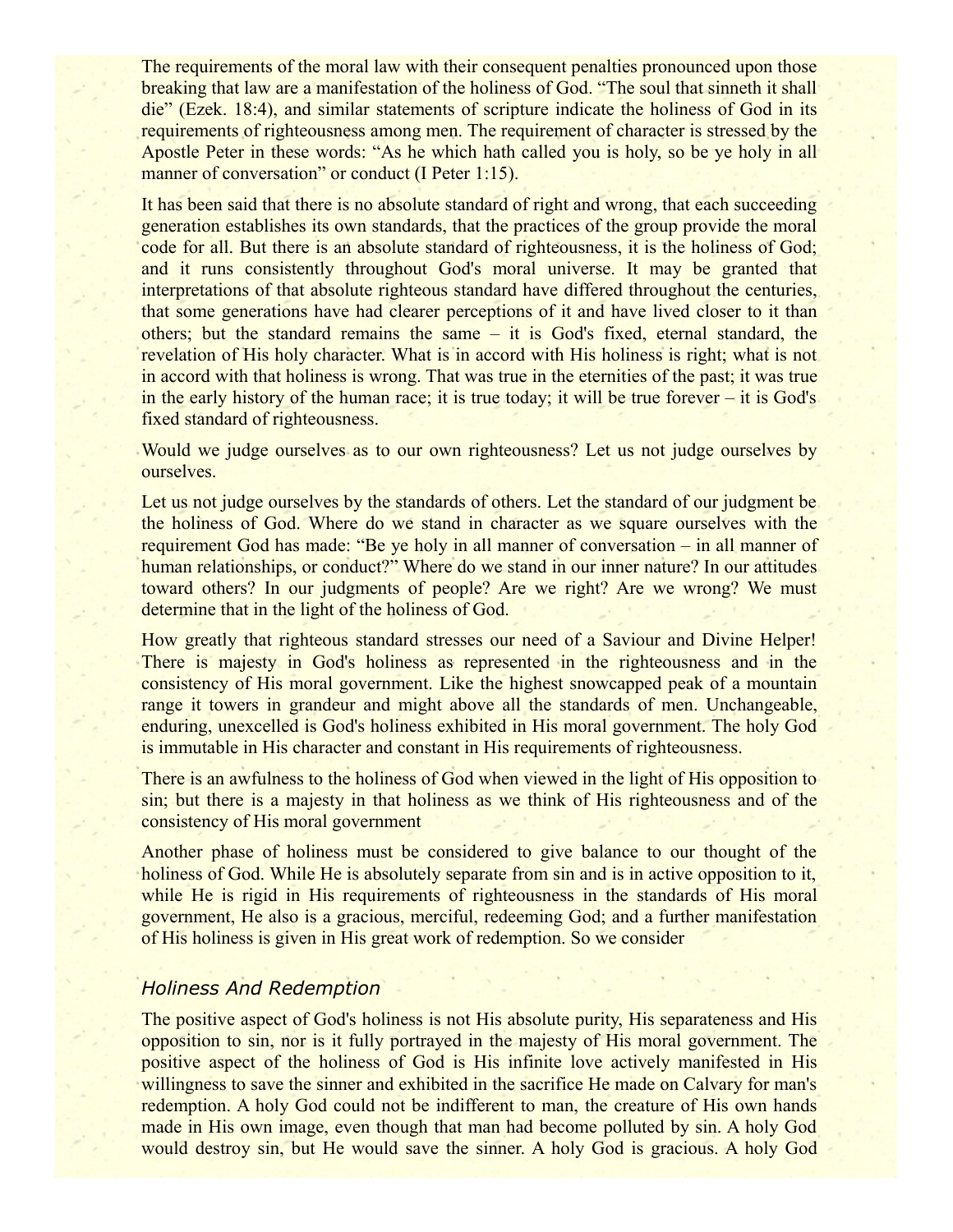would redeem man.

The holiness of God manifested in redemption takes us to Calvary. In our former look at Calvary we saw the awfulness of the holiness of God revealed in His judgment upon sin as He spared not His only Son but permitted Him to bear the sin of the world and to provide atonement for man. At Calvary also we see the majesty of the holiness of God in the preservation of His moral government as the requirements of His righteousness were met fully by "the Lamb of God who taketh away the sin of the world."

But at Calvary the holiness of God is revealed further in that great act of redemption in which His heart was laid bare in an act of love providing redemption for sinful and unholy mankind. There at Calvary, God, the holy God, "was in Christ reconciling the world to himself" (II Cor. 5:19). The holy God could not be indifferent to man, He could not be inactive toward his sin. He who was absolutely opposed to sin and willed its destruction, and would make men holy even though it brought great suffering to His own loving heart, even though He in Christ must taste death for every man.

In redemption the holiness of God is manifested as the grace of God. "Grace means that Divinity dwells not in the iron will that never yields but in the holy Love, stronger than iron, that yields, and in yielding saves to the uttermost" (James Robert Cameron in "God the Christlike," page 41). Grace is love, holy love, that bleeds for its object, and for love's sake endures the cross, despising the shame. Grace is the moving of a holy, righteous God, intolerant of sin, bending low with a tender heart of love to save, showing in an act that it is not the will of the heavenly Father that any should perish, but that all should come to repentance (II Peter 3:9). Grace denotes the merciful kindness of God by which He exerts His holy influence upon sinful men to turn them to Himself, to bring them to repentance and forgiveness, to make them His children, to purge their hearts from the pollution of sin and make them holy, and to continue the reign of grace in the redeemed heart, through righteousness unto eternal life, by Jesus Christ our Lord (Rom. 5:21).

The primary purpose of redemption is to bring into existence through the grace of Christ a redeemed or holy manhood with a character in the spiritual likeness of God. This is the purpose of a holy God revealed in His redeeming love.

There is a beauty in that holiness; something attractive which draws the heart of the sinner, something which inspires the deepest expression of devotion and worship to a holy God.

The awfulness of His holiness as revealed in His absolute sinlessness, in His separateness and opposition to sin, brings fear and terror to the hearts of those who contemplate only that phase of His holiness. The majesty of His holiness as revealed in the consistency of His moral government and in His righteousness inspires wonder and respect from those who consider that. But the beauty of His holiness as revealed in His holy love dying to save an unholy people from sin, pronouncing judgment upon the sin He abhors, preserving His righteousness by the gracious atoning act of the Lamb of God, and bringing His grace to redeem and save unworthy and unholy people, touches the hearts of men deeply; it draws them to Himself and makes them to exclaim: "I can love a God like that. I will accept Him as my Saviour and Lord."

What is God like? Peter revealed Him as saying of Himself, "I am holy." Yes, God is a holy God, perfect in all of His moral characteristics, absolutely sinless and separate from sin, opposed in His nature to sin, ever seeking its destruction. He is a holy God, rigid and demanding in His requirements for righteousness and in the consistent preservation of His moral government. But also He is the loving, gracious heavenly Father; a holy God who would redeem and save the sinner and through grace bring man's character to conform to His own: "Be ye holy, for I am holy." The story is told of a beautiful little girl who lived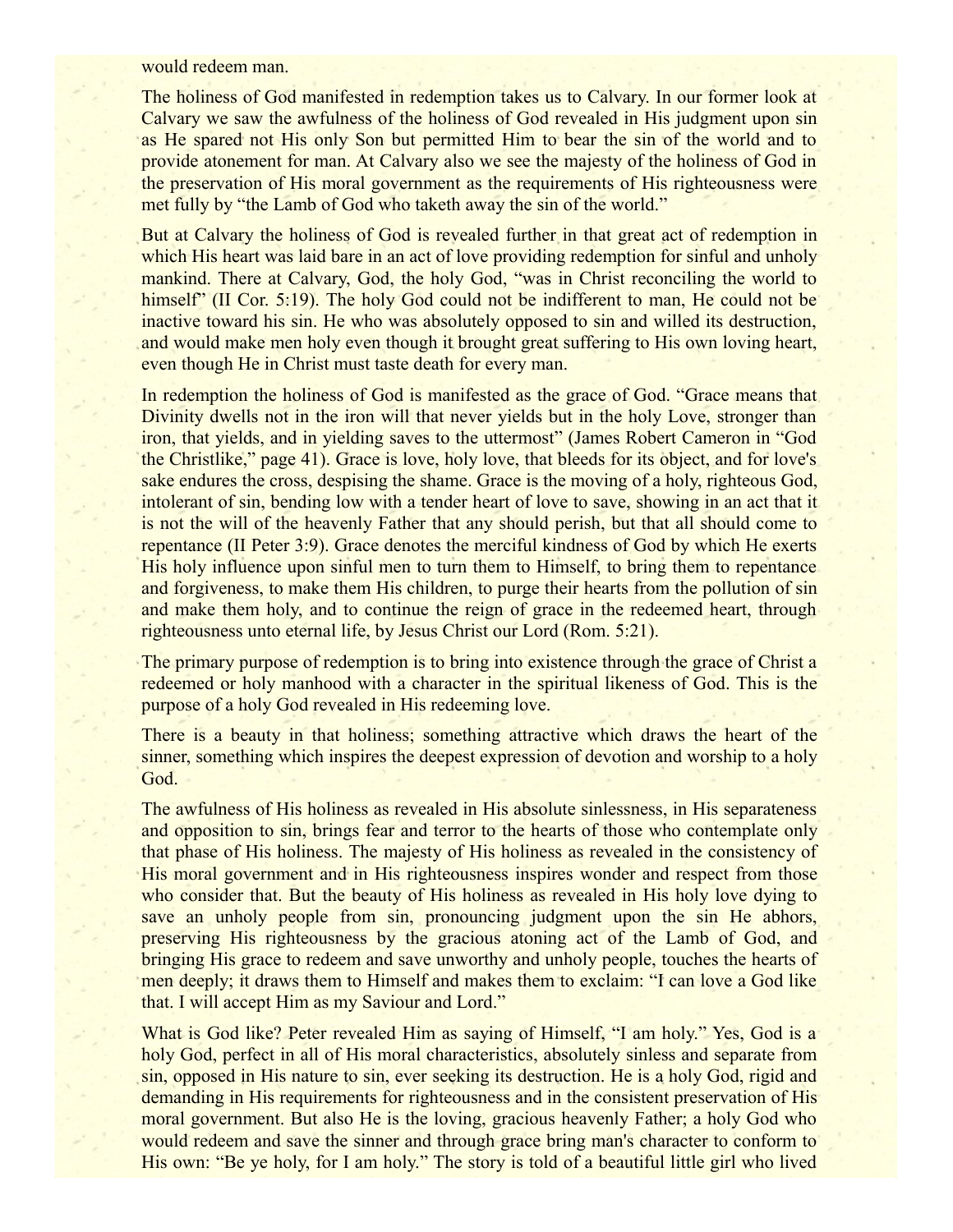in the slums of a great Eastern city. Christians working in the neighborhood of her home had opened a mission which the girl attended. She had won her way into the hearts of these Christian workers until she became the object of much of their love and care. At Easter time a florist sent to the Mission a number of beautiful white lilies, left from his large supply, to be distributed among the unfortunate people of the slums. To this little girl the Mission workers gave the most beautiful lily of them all. They stood by to watch her reactions, for not until then had she seen a flower as beautiful as this. Soon she broke into tears; then began to sob.

"Why are you crying?" asked the workers. "Don't you like that lily? Don't you think it is beautiful?"

"Oh, yes, I like it . . . . I surely do," sobbed the girl. "It is so beautiful and white. But I didn't know how dirty I was until I saw how white this lily is. That's why I am crying." Ah, that is it! We never know how dirty, how impure, how sinful, we are until we contemplate the holiness of God, its purity, its sinlessness, its righteousness, its redeeming love!



# 2. HOLINESS IN MAN

In the previous study consideration was given to the Holiness of God in an endeavor to answer the oft-asked question, "What is God like?" In this message we will turn our attention to another and somewhat related question: "What does God expect of us?" The basis for the discussion of this question is found in the statement of the Apostle Peter: "But as he which hath called you is holy, so be ye holy in all manner of conversation; because it is written, Be ye holy; for I am holy" (I Peter 1:15, 16).

Along with the revelation of the holiness of God in the Scriptures, there is also the revelation of God's requirement for man, "Be ye holy." Other statements emphasizing this fact are found frequently, such as, "Ye shall be holy." "A holy nation." "Called unto holiness." It is evident, even to a casual reader of the Bible, that it is the purpose of God to bring into existence a new order of manhood, holy men and women; people who by the grace of God will conform to the likeness of His character.

### *What is Holiness in Man?*

In a sense holiness in man is the same as holiness in God for there are not two kinds of holiness.

The quality of this holiness is the same, in quantity there is a vast difference. Holiness in God is absolute, holiness in man is relative. Holiness in God is infinite, holiness in man is finite. But in each case holiness is real, it is one kind of holiness. If man is holy, it is because he has been made a partaker of God's holiness; for man's holiness is not something of his own attainment; it is the gift of the grace of God, it is the communication of the Divine life, it is the power of the Holy Spirit resting upon and dwelling within him, it is the impartation of God's holiness to his life.

This truth is so mighty, so profound that it is difficult to comprehend. An illustration may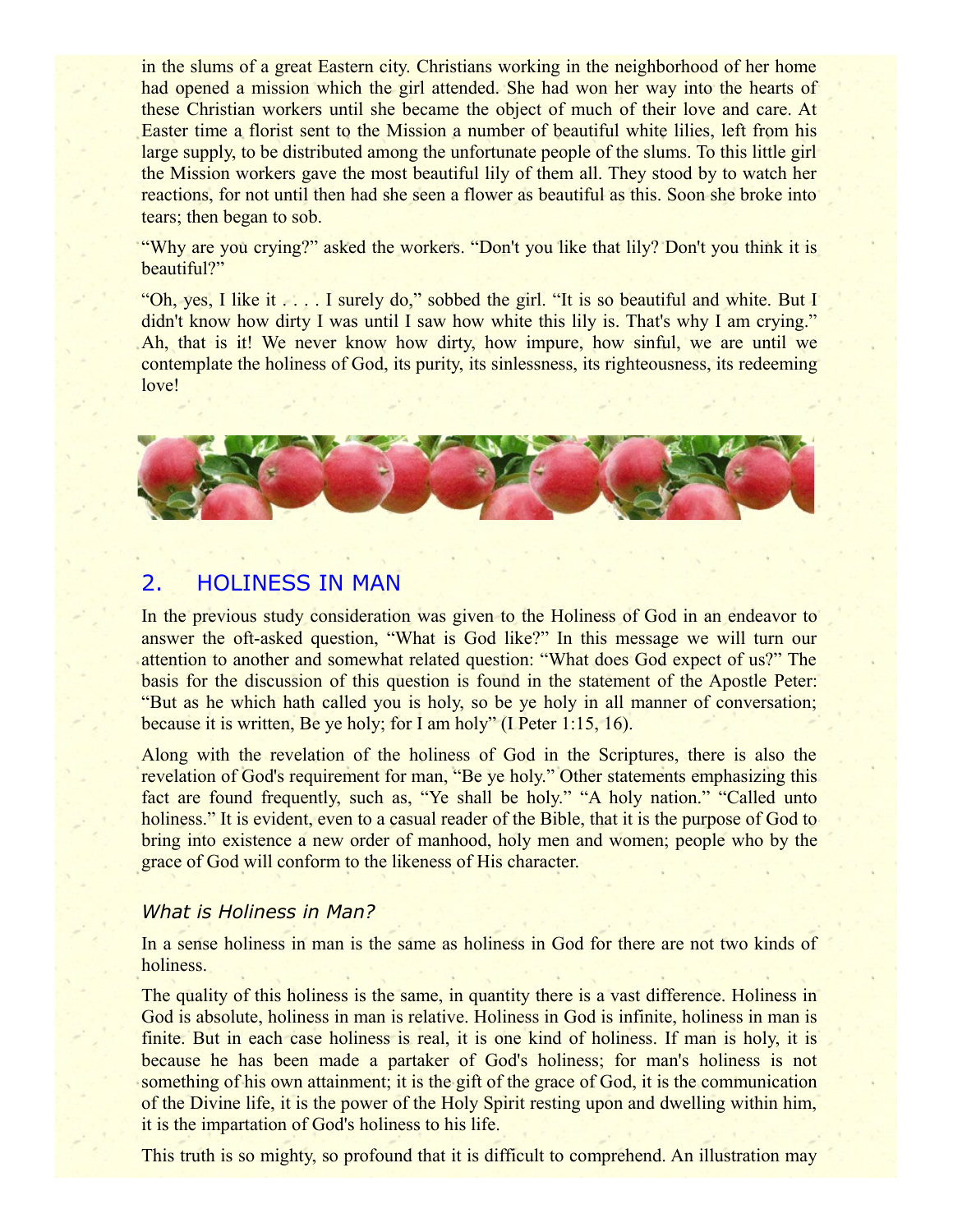serve to clarify this thought. Several years ago while visiting in the home of a pastor, he showed us a four-ounce bottle filled with water. He startled us with this statement, "The Jordan River is in that bottle."

What was the fact back of that statement? It was this: A short time previous, he with several friends had made a tour of the Holy Land. While there he had obtained a quantity of water from the river Jordan, bringing it back with him to use in the dedication of infants. The four-ounce bottle which he displayed was filled with water he had taken from the Jordan River – yes the Jordan River was in that bottle. Of course, not the whole Jordan River was in that small bottle, but what was in the bottle was as much the Jordan River at the time he took it from the river as was the much larger body of water within the river's banks. If subjected to a chemical analysis the qualities of the Jordan River in the bottle would have been the same as water found at that place in the river when the bottle was filled. But the quantity was vastly different.

Much like that is the holiness of God and holiness in man related. Man is the four-ounce bottle filled with holiness; God, the vast Jordan River flowing on unceasingly. The quantity is vastly different; the quality is the same; for according to the capacity of man, the vessel, to receive, he is filled with the holiness of God. "The Jordan River is in that bottle" -- the holiness of God is in that life.

## *The Scriptural Meaning of Holiness*

There is almost universal agreement among Bible scholars that the primary meaning of the words, "holy," "holiness," and their kindred words, in the original language of the Scriptures and in the translations, is *Devotedness to God or Separateness.*

This thought of devotedness or separateness is conveyed by the word "holy" in whatever connection it is used in the Scriptures, whether used in reference to persons, or things, or places. That is holy which God specially claims for Himself and which in a special sense belongs to Him.

This phase of holiness has been called by some Bible scholars a "ceremonial holiness" in contrast to "moral holiness" which in a special sense can be related only to persons who are made holy by the grace of God.

It will be most profitable to give some special consideration to this ceremonial holiness by calling attention to the following scriptural examples.

The Sabbath is holy because it is especially claimed by God and has been specifically "blessed and sanctified" by Him. The fact that the Sabbath is holy does not impart any particular moral quality to that day; in fact, there is nothing inherently different in the Sabbath day from the other six days of the week: it has the same number of hours, the sun functions in the same manner and the natural elements may be as favorable or unfavorable on the Sabbath as on any other day, etc. Nevertheless the Sabbath is holy because it is claimed by God as His day; it is specifically blessed by Him, and therefore has a special relation to Him. It is ceremonially holy.

The holy ground (Ex. 3:15) at the burning bush was holy, not because it was different in quality from the other desert ground around it, not because it possessed any special moral quality; it was holy because it stood in special relation to God as the place of His manifestation. It was ceremonially holy.

Mount Sinai is called the holy mount, not because it possessed a moral quality which the other mountains of the range did not possess; it was holy because it was the mount of God's revelation of the law. It had a special relation to God which no other peak of the range had, hence because it was the place of God's special revelation, it was holy.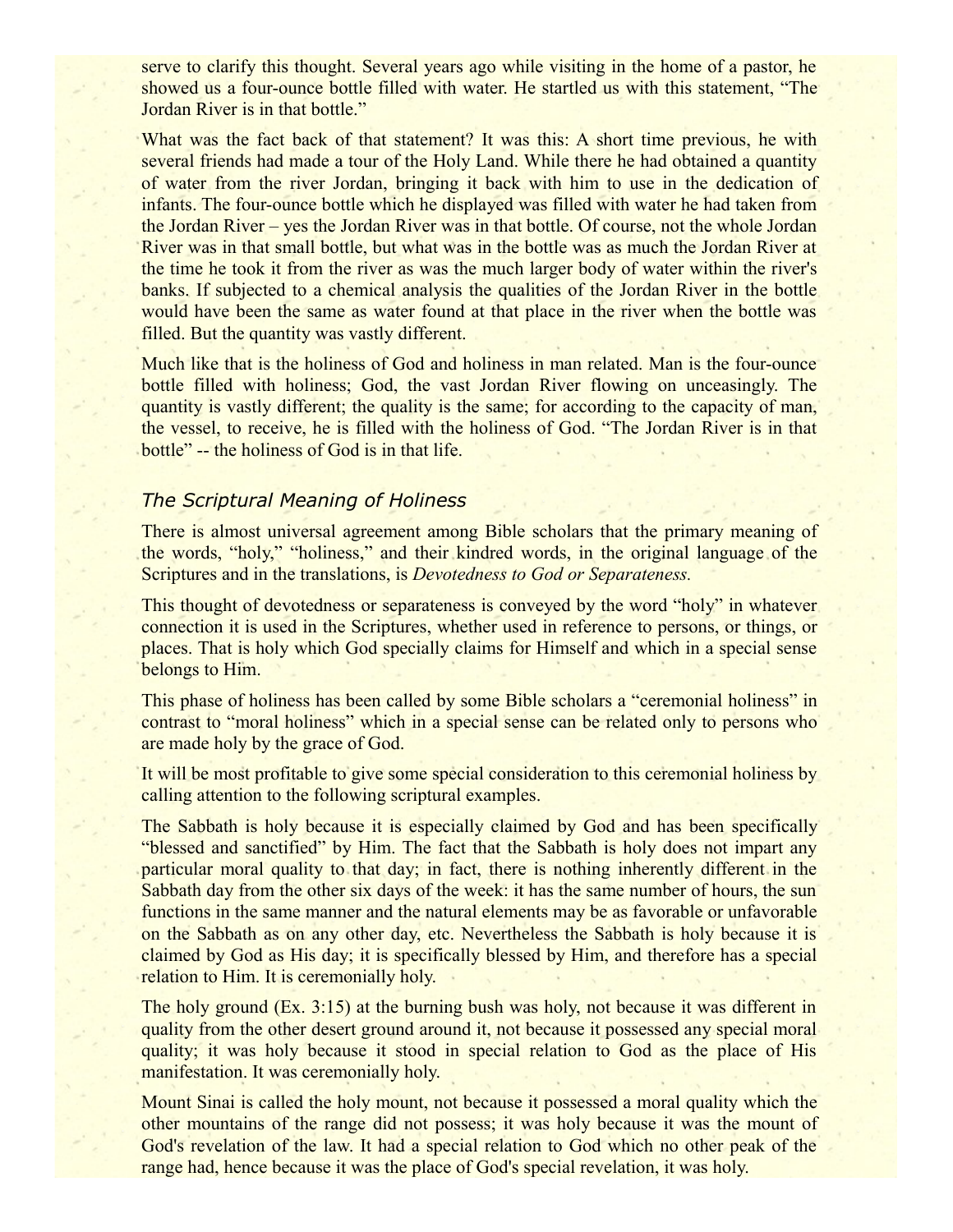The Tabernacle of the wilderness journeyings was holy, not because the materials of which it was made – gold, silver, brass, wood, linen, skins, etc., -- differed in quality from the same kind of materials found elsewhere; it was holy because it was especially related to God. Built according to the plan God had given to Moses on Mount Sinai, specifically dedicated to God, it became the place of God's special manifestation to Israel. Because it was thus claimed by God, was dedicated or devoted to Him, was possessed by Him as His dwelling place, the tabernacle was holy – ceremonially holy.

Ceremonial holiness is used in relation to certain persons. The first born of the nation were holy (Ex. 13:2; 22:29, 30). The reason these first born were holy is stated by God, "Because all the firstborn of the children of Israel are mine, both man and beast: on the day that I smote every firstborn in the land of Egypt I sanctified them for myself" (Num. 3:12, 13; 8:16, 17). The first born were holy because they were claimed by God and thus bore a special relation to God.

The whole nation was called a holy nation, for God had claimed the nation for Himself through the covenant made with Abraham and later confirmed to Isaac and Jacob, and by virtue of the fact that He had delivered the nation from their bondage in Egypt (Ex. 19:4- 6; Lev. 11:44,45).

The priests were holy because they were especially chosen of God to perform in the office of the priesthood, and because they had been definitely set apart or dedicated to that office. Because of God's claim and through the act of consecration they became God's possession, they were especially devoted to God (Ex. 19:22); they were holy.

But all of this holiness, even though related to persons, was a ceremonial holiness, for at no time in the history of Israel were all of these – the first born, the whole nation, the entire priesthood – morally holy, although in some instances there seems to have been a moral holiness wrought by God in the hearts of some of these people because of the special personal and voluntary relation of those individuals to and their faith in God.

The offerings were holy for they were especially given to God. "Whatever touches the altar shall be holy" (Lev. 6:18); for by that touch the offering became God's possession  $$ no longer man's possession, no longer to be used by man; it was God's and was to be used exclusively as God directed. It was holy.

By a study of these examples it is seen that the primary idea of holiness in the Scriptures is devotedness to God or separateness. Objects or persons are holy because they are especially claimed by God and therefore in a special sense they belong to God.

### *Nothing Can Abrogate God's Claim*

Nothing could abrogate that claim of holiness. Whatever man did with that which was claimed by God, that act of man did not repeal the claim of God upon it, it was still holy because it was claimed by God. Men may profane it, may desecrate it, but they did not destroy the claim, it was still holy. "The Sabbath, the temple, the priesthood, were holy, however polluted. To pollute them was sacrilege, and defiance to God" (J. Agar Beet in Exposition on Romans, page 47).

This devotedness to God as the primary idea of holiness in the Scriptures meant more than that certain objects or persons were claimed by God and that in a special sense they belonged to Him.

This claim of God made definite demands upon man. It demanded of man that he actually and definitely devote or separate to God those objects or persons which He claimed as holy. Therefore man must keep the Sabbath day holy, must dedicate to -God such objects as the tabernacle and its furnishings which were specifically made for God and for His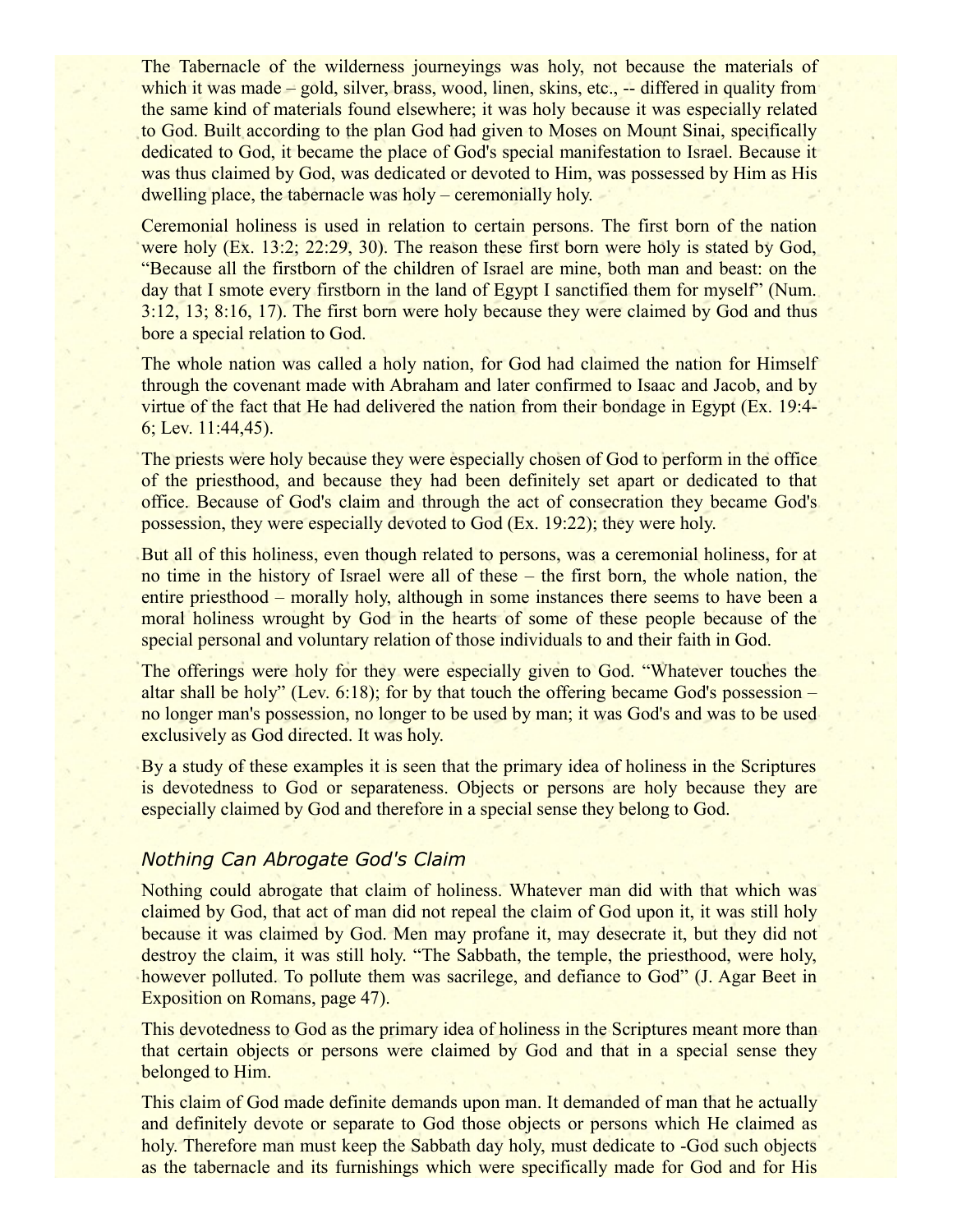worship, must consecrate to God those persons qualified to be and claimed of God as priests, must present such sacrifices and offerings as God claimed as His own. Thus man concurred with the will of God by separating or devoting these holy objects to God, in recognizing them as belonging to God and therefore not to be used as man would purpose but exclusively as that which belongs to God, in the way and for the purposes which God designed.

Holiness considered as devotedness to God includes the claim God has upon certain objects and persons, and it demands of man that he consecrate to God all these holy things, and that he henceforth recognize that these consecrated or holy things are to be used exclusively for God's purposes and according to His plans.

## *All Are Claimed by God*

When God makes the demand upon man, "Be ye holy, for I am holy"; it means in this ceremonial sense that God claims all men for himself. And further, by the work of redemption in Jesus Christ, He considers all men as peculiarly belonging to Him; "Ye are not your own, for ye are bought with a price" (I Cor. 6:19, 20). This claim is recognized also in His statement to Israel, "I have redeemed thee, I have called thee by thy name; thou art mine (Isa. 43:1). All men are claimed by God to be holy.

Further, this demand, "Be ye holy, for I am holy," lays upon all men the obligation to recognize themselves as being claimed by God, as belonging to Him, and therefore the necessity of separating themselves from all sin, from all that is unholy, and devoting themselves fully to God. For man to use his life and talents for himself alone – for self is the antithesis to holiness – is to profane that which God has claimed for Himself, that which is holy.

In this claim of holiness God looks upon man as being capable of choosing God, of separating himself to God, and of pursuing God's purpose in his life. The contrast therefore is, devotedness to God or serving self – mine or God's.

This phase of holiness is found in the New Testament in the fact that God reiterates His claim upon all people and again makes the universal demand, "Be ye holy, for I am holy" (I Peter 1:16).

It is stressed further in God's demand upon all Christians to be morally holy, and in the fact that as Christians they are in Christ and they thus stand in a special relation to God.

An example of this may be noted in Paul's letter to the Corinthian Church. He addressed them as "them that are sanctified in Christ Jesus" (I Cor. 1:2); yet later he described the carnal or unholy state of these Christians which was manifested by envying, strife and division among them (ch. 3:1-4).

How then were these Christians "sanctified in Christ Jesus?" They were sanctified in Christ Jesus not in the full sense of moral holiness, but in the sense that in Christ Jesus – through His incarnation, death and resurrection – God claimed them as His own; and, because of their initial relation to God as His children, although they were yet carnal, they belonged to Him, they were not their own for they had been bought with a price, therefore they were to glorify God in their bodies and spirits which were God's (ch. 6:19, 20). Thus He claimed for Himself – though in practice because of their carnal state He then did not have – the full devotion of their lives. To use the term used with reference to things and people in the Old Testament, though it has a deeper meaning in the New, they were ceremonially holy but not morally holy. It remained for them to make real in their lives a moral holiness for which as temples of the Holy Ghost God claimed them. How were they to make real this moral holiness? Only by a full consecration of themselves to God and by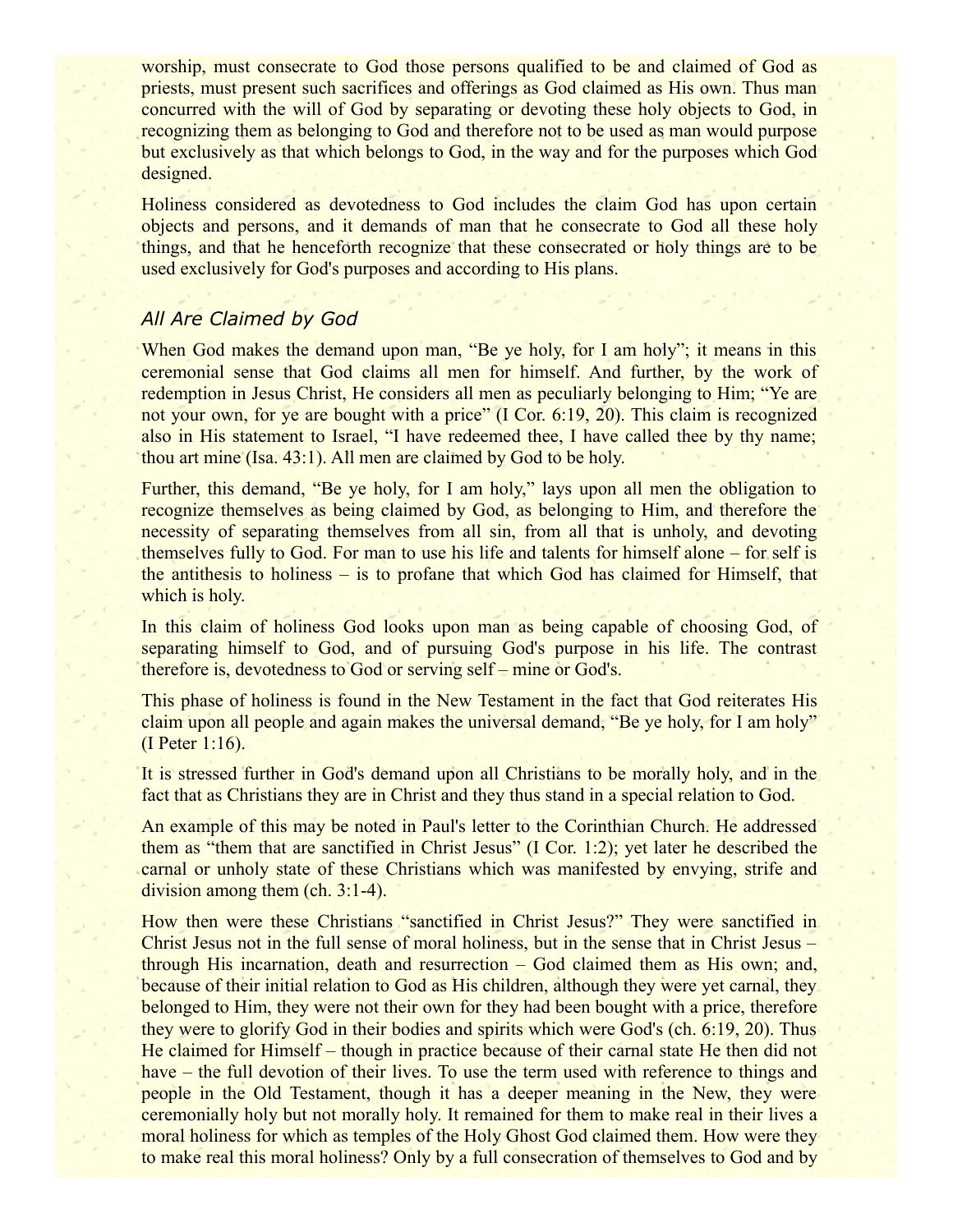faith in Him that He by His grace would bring them into the experience and state of moral holiness.

The first step of man toward this devotedness to God is the repentance of sins and the surrender of life to God. A deeper step is taken by the child of God when in full consecration the whole life is given to God, a consecration involving the giving of self, of all the powers of soul, of the possessions, and the whole man in full devotion to God without reservation of any kind.

This full devotement of the life to God is not only the recognition of God's claim upon man and the acknowledgment of His call to holiness, it is also the deep response of a loving heart bringing to God the costliest offering man can give and laying that gift upon God's altar as a love offering to Him. This consecration is not exclusively an act of man for God's power must also work in man to assist him to bring to God the full devotion He claims.

Such a full devotement is not a partial or gradual response, it is an immediate, substantial and complete offering laid upon God's altar for sacrifice or service, for time and for eternity. Thus the primary idea of holiness as devotedness to God or separateness becomes an essential part of the Christian life in the act of entire consecration of the whole life to God and in the continuation of this devotion as an abiding and substantial fact of life.

The second meaning given in the Scriptures to "holy," "holiness," and their related words is

## *Purity or Cleansing*

This idea of holiness as purity or cleansing permeates much of the Old Testament thought. That which was claimed by God as holy, which was dedicated to Him or for His service, was sanctified or cleansed and kept from defilement.

The use of the blood of the sacrifices emphasized this thought of cleansing as it is related to holiness. This is stressed by the writer of the letter to the Hebrews, when he says, "If the blood of bulls and of goats, and the ashes of an heifer sprinkling the unclean, sanctifieth to the purifying of the flesh" (Heb. 9:13).

In the Old Testament when God claims for Himself as holy any object or person in a defiled condition, their being made holy or their sanctification involved their purification or cleansing from all uncleanness. The work of purifying is associated with that of sanctifying the temple during the reign of Hezekiah: "The priests went into the inner part of the house of the Lord, to cleanse it, and brought out all the uncleanness that they found in the temple of the Lord into the court So they sanctified the house of the Lord" (II Chron. 29:5, 15-18). And further, this divine principle is stressed by the ancient prophet in these words: "Be ye clean that bear the vessels of the Lord" (Isa. 52:11).

The idea of purity or cleansing in relation to holiness has a prominent place in New Testament thought. Jesus stated the blessedness of the pure in heart: "Blessed are the pure in heart: for they shall see God" (Matt. 5:8). Peter testified to the work of God in purifying the hearts of the disciples and others at Pentecost when they were filled with the Holy Spirit: "And God, which knoweth the hearts, bare them witness, giving them the Holy Ghost, even as he did unto us; and put no difference between us and them, purifying their hearts by faith" (Acts 15:8, 9).

Paul emphasizes the primary work of redemption as Jesus giving Himself for His church, "that he might sanctify and cleanse it that it should be holy and without blemish" (Eph. 5:25-27). The writer to the Hebrews states the contrast between the ceremonial cleansing of the Old Testament and the actual or moral cleansing wrought by the blood of Jesus: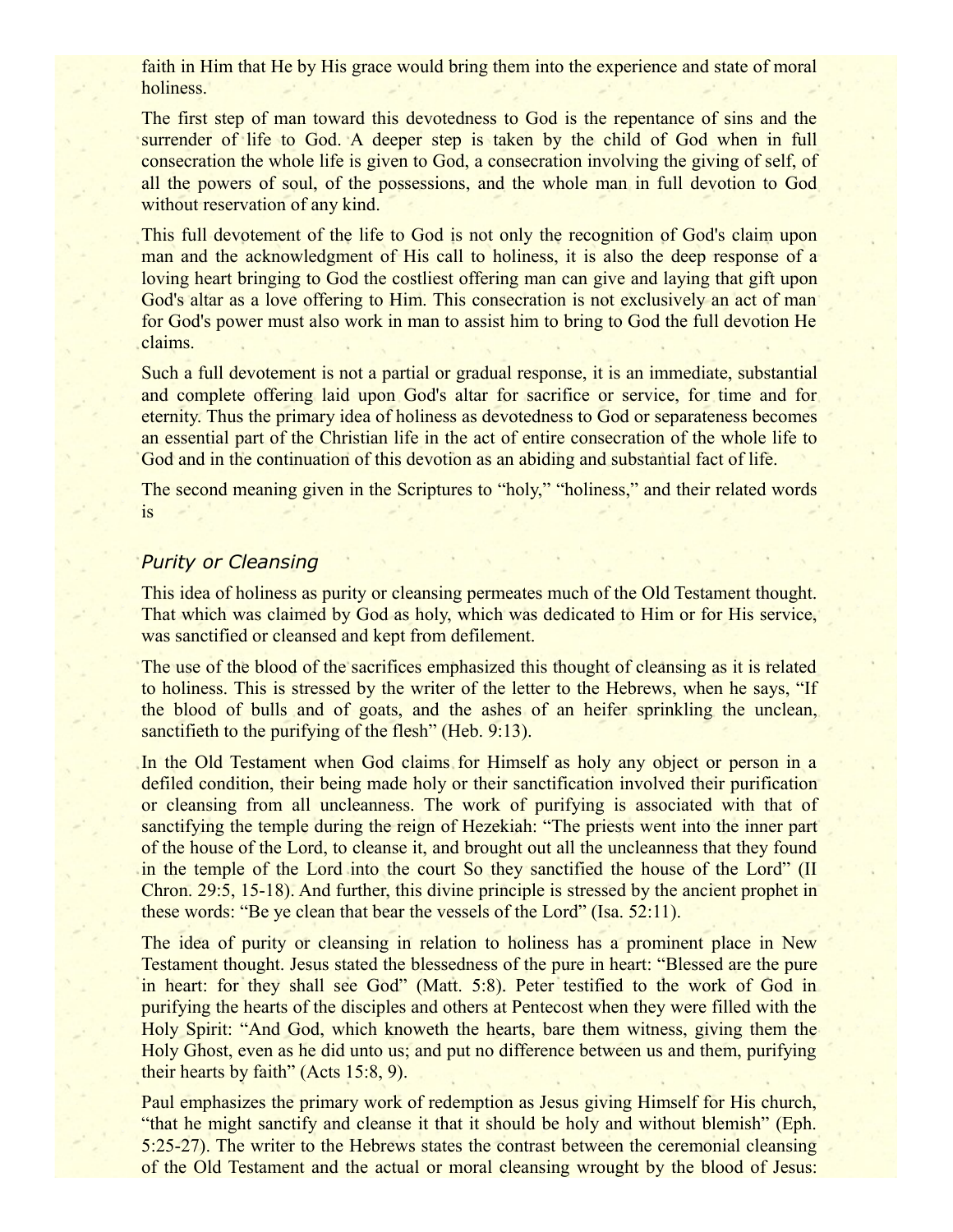"For if the blood of bulls and of goats, and the ashes of an heifer sprinkling the unclean, sanctifieth to the purifying of the flesh: how much more shall the blood of Christ purge your conscience from dead works to serve the living and true God?" (Heb. 9:13, 14). He further pictures Jesus as the great sin offering "that he might sanctify the people with his own blood, suffering without the gate" (Heb. 13:12). The Apostle John states emphatically that "the blood of Jesus Christ his Son cleanseth from all sin" (I John 1:7).

## *Moral Holiness*

This aspect of heart purity or cleansing marks the difference between ceremonial holiness and moral holiness. The life that God claims as His own, the heart which is to be fully devoted to Him, must first be cleansed or purified before such a full devotement to God can exist as a state of life.

Moral holiness or heart purity is the work of God by which the heart of the consecrated and believing Christian is cleansed from all sin or inner impurities, is delivered from all inner antagonisms to God and to the doing of His will and from every inner condition that keeps him from being fully devoted to God, and is made free from the inner strain which has hindered him in giving undivided response to God and to the leadership of His Spirit. This moral holiness is the work of God in which He purifies the heart of the child of God in response to a definite act of faith in Christ, the Redeemer. It is the crisis experience of faith known as entire sanctification.

The heart of a holy man is pure; there is no sin in the center of his life. This purity is not exclusively a negative excellence. It is the purity of renewed character. It is a moral holiness which produces Godlikeness in character and disposition and righteousness in conduct. The pure in heart live "holy in all manner of conversation" or human relationships.

A third meaning given in the Scriptures to "holy," "holiness," and kindred words is

## *Spiritual Wholeness or Soundness*

The person who is holy is morally sound or healthy. Holiness when thought of in terms of purity or cleansing stresses the work of God in the removal of all moral corruption and the destruction of the carnal disposition and affections, but holiness as spiritual wholeness emphasizes the bringing of the inner life or heart into a state of spiritual health or soundness. Dr. Daniel Steele says, "The great work of the Sanctifier . . . . is to rectify the will, poise the passions aright, hold in check all innocent and eradicate all unholy passions, and to enthrone the conscience over a realm in which no rebel lurks" (Milestone Papers, page 134).

Holiness as spiritual wholeness or soundness is sometimes called Christian perfection. In considering the holiness of God we noted that holiness in Him is His infinite moral perfection.

Holiness in man is the perfection of his moral relationship with God. Holiness, however, cannot be a mere relationship; that tells nothing positive about the personal character of the related parties.

Holiness is a moral perfection, the finishing by God of His new creation, it is the harmonizing of the will, the affections, the whole of life with the will and purposes of God; thus it is the perfection of the moral relationship with God. "The term perfection," says Dr. Daniel Steele, "is the best word in the English language for expressing that state of spiritual wholeness in which the soul has entered, when the last inward foe is conquered, and the last distracting force is harmonized with the mighty love of Christ, and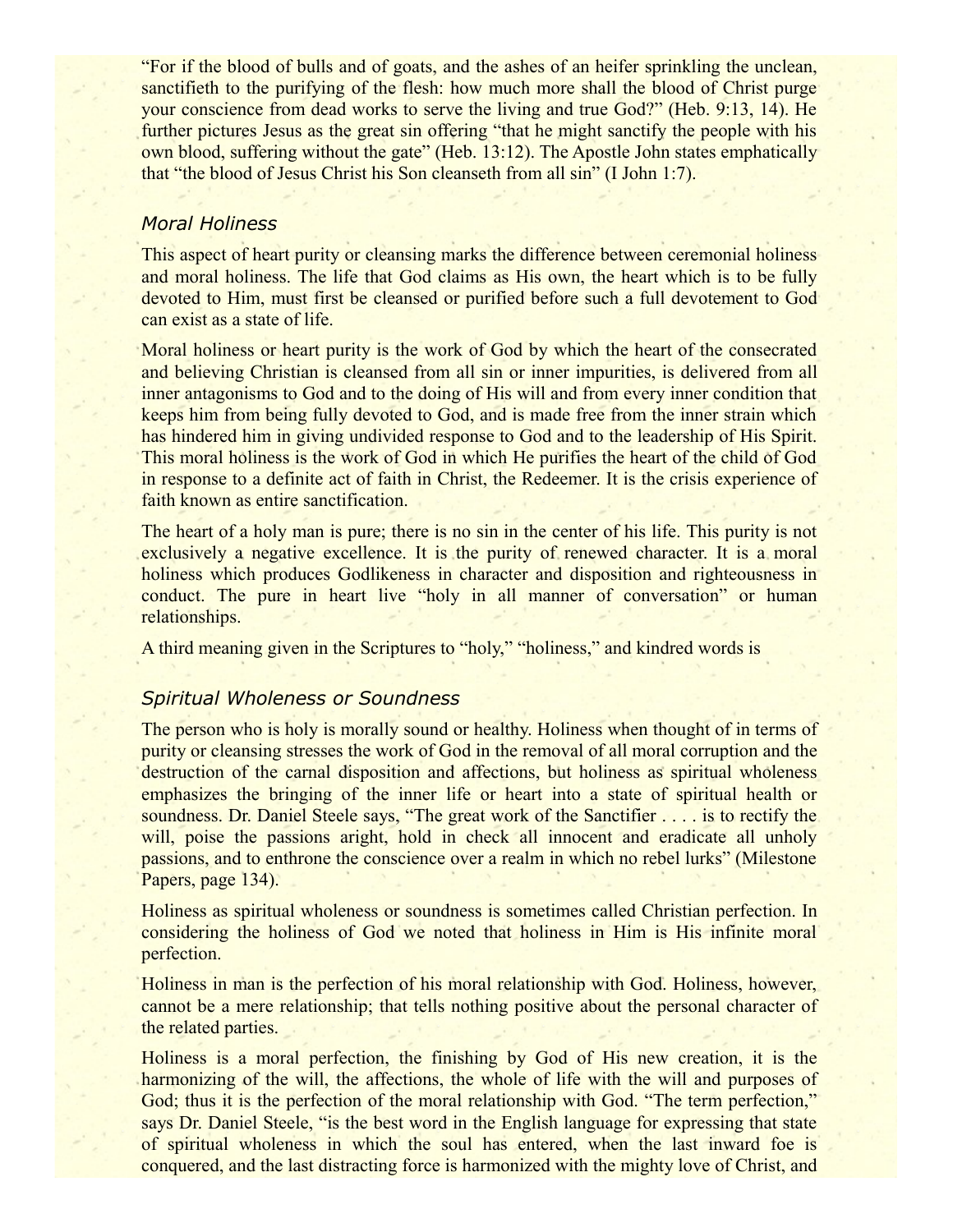every crevice of the nature is filled with love, and every energy is employed in the delightful service of the adorable Saviour, and the soul is 'dead indeed unto sin However fractional the man may be in other respects, he is in one sense an integer: love pervades the totality of his being" (Milestone Papers, page 32).

In divine holiness we have the highest and most inconceivably glorious revelation of the very essence of the Divine Being. In the holiness of man we have the deepest revelation of the change by which the inmost nature is renewed into the likeness of God. This spiritual wholeness does not consist solely in conformity to an ideal standard, it is primarily likeness and devotion to God.

## *Fullness of the Holy Spirit*

Holiness in man, this spiritual wholeness or perfection of the moral relationship with God, suggests a more positive fact; namely, a living vital fullness of the Holy Spirit in the life. Soul health or spiritual soundness exists because the Holy Spirit in His abiding fullness expels from the heart all moral disease, and fortifies the Christian against the evils of the world. There is spiritual wholeness because the Holy Spirit abides; He rules, He strengthens, He empowers, He keeps. Just as cleansing or purity is the work of God through the Holy Spirit, so is the maintaining of the state of soul health or spiritual soundness the work of the Holy Spirit as He abides in the life and as Christians co-operate with Him in obedience and fellowship.

Holiness as spiritual wholeness means that God through His Spirit dwells in the life that is fully devoted to Him. Because He controls the center of life there is an inward harmony and a normal co-ordination of the powers of life until without strain all activity of life may be related to the one supreme goal of doing the will of God and of glorifying Him through the full devotement of the whole life to Him.

A discussion of holiness in man would not be complete without considering the aspect of

## *Holiness and Service*

In our study of the holiness of God we noted that holiness in Him included the active employment of His infinite love in providing redemption for man. Holiness in man means the active employment of his redeemed powers in definite service to God and to his fellow men. Holiness as spiritual wholeness, or devotedness to God, is "not the limp resignation that lies devoutly in the road and waits for the steam roller; but it is a total concentration on the total interests of God, which must be expressed in action" (Evelyn Underhill, in The Spiritual Life, page 87). Speaking of holiness in man, Dr. J. Agar Beet says, it "implies the most intense mental and bodily activity of which we are capable. For it is the employment of all our powers and opportunities to work out God's purposes; and this implies the use of our intelligence to learn how best to do His work, and the bodily effort which His work requires" (Holiness, Symbolic and Real, page 117).

Just as holiness in God is manifested in its active and sacrificial love in redemption, so holiness in man finds its deepest expression in sacrificial love and service to men. A holy person will do something to oppose sin and to save the sinner. He will actively employ all his redeemed powers in bringing others to Christ.

Holiness in man must be and is the work of a holy God. In the holy God may be seen both the reason and the source of holiness in man. Because God is holy, He requires man to be holy, "Be ye holy, for I am holy." Because God is holy, He can make men holy, for the central purpose of the manifestation of His holiness in redemption is to make men holy. Someone has said, "If man fails to be what God calls him to be (that is, holy), it must be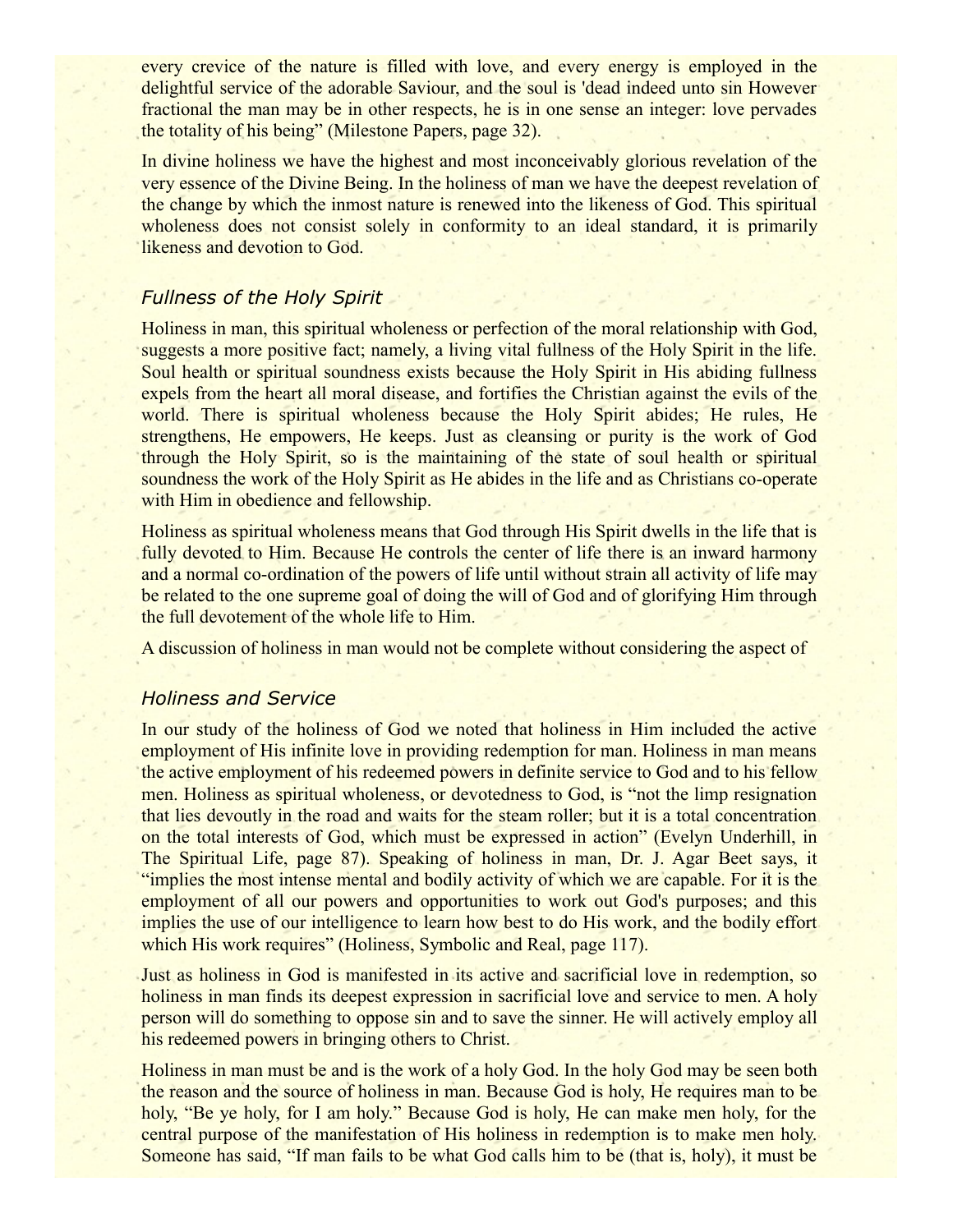because he is not taking God to be what He is (that is, holy)."

What does God expect of man? The Apostle Peter stated this requirement when he quoted God as saying, "Be ye holy, for I am holy." This holiness in man in quality differs not from holiness in God, for man becomes a partaker of God's holiness; the difference is between the infinite and the finite; between the absolute and the relative; between the Creator and the creature.

Holiness in man brings him into a state of full devotement to God, to an experience of heart purity or cleansing from all sin, to a spiritual wholeness or perfection of his moral relationship with God where inner antagonism to the will of God is gone and a state of inner harmony and integration exists, to the abiding fullness of the Holy Spirit in his life, and to the privilege of making full use of the whole life in the loving service of God and men.

The story is told of a devout Negro man, of unusually dark skin, to whom an admiring friend presented a beautiful white rose. The whiteness of the rose stood out in great contrast to the blackness of the man's skin.

As he held it in his hand, admiring it, he remarked: "There is quite a contrast between what you can see of me and the whiteness of this rose. But if you could see my heart and my character, you would find that by the grace of God, they have been made as white as this flower." A man who is fully devoted to God, a man who is pure in heart, a man who is enjoying a perfection of his moral relationship to God and is conscious of a spiritual wholeness, a man who is filled with the Holy Spirit, a man whose redeemed powers are being used in loving sacrificial service to God and his fellow men is holy in the scriptural sense of that word.



# 3. HOLINESS, THE PROVISION OF REDEMPTION

In the discussion of the holiness of God it was stated that His holiness is manifested in His separateness from and opposition to sin, in the rigid requirements of righteousness and in the consistency of His moral government, but that the positive exhibition of His holiness is in His holy love providing redemption for sinful men, a redemption so complete and sufficient as to make man holy. In this discussion we will consider more closely this provision of redemption.

God is the source of redemption. A holy God could not be indifferent to man's sin, for the holy God, Who in His nature is opposed to sin and seeks to destroy it, loved man and desired to save him.

This holy God in His love found a way for man's redemption even at the cost of great suffering to Himself. The holy God becomes the redeeming God.

### *The Redeemer*

Who is this Redeemer? None other than God Himself, the holy God – God who became incarnate in His Son, our Lord Jesus Christ. To become the Redeemer, He "who, being in the form of God thought it not robbery to be equal with God: . . . . made himself of no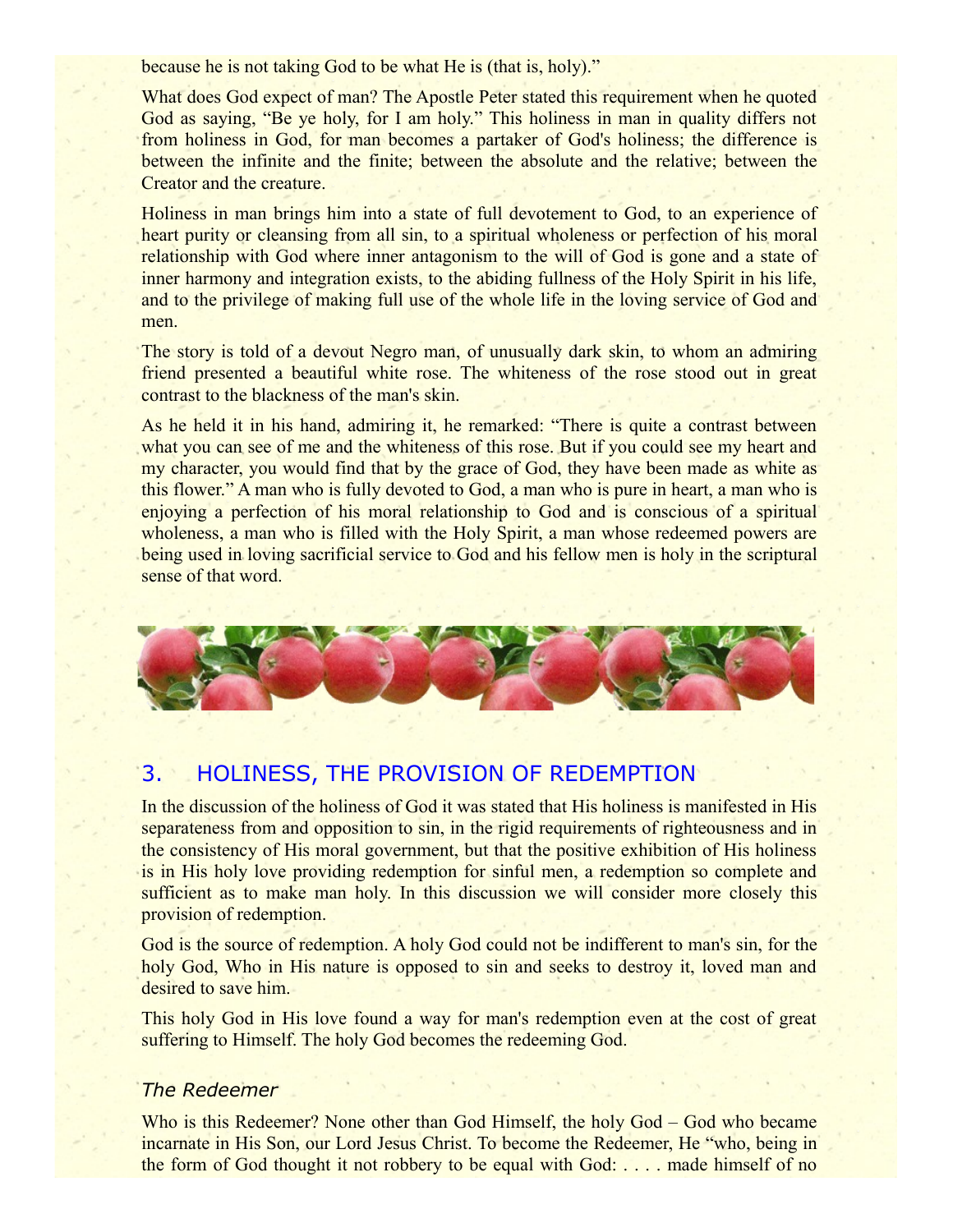reputation and took on him the form of a servant, and was made in the likeness of men; and being found in fashion as a man, he humbled himself, and became obedient unto death, even the death of the cross" (Phil. 2:6-8). Thus He became the unique character of all history, the God-man: "The Word.... made flesh and dwelt among us full of grace and truth" (John 1:14).

The purpose of the coming of this God-man, Jesus the Christ, was that He might become a Saviour. At His birth it was announced by angels: "Unto you is born this day a Saviour, which is Christ the Lord" (Luke 2:11). The angel instructed Joseph concerning Him and His name, 'Thou shalt call his name JESUS: for he shall save his people from their sins" (Matt. 2:21). John the Baptist introduced Him, at the very beginning of His public ministry, in these words: "Behold the Lamb of God, which taketh away the sin of the world" (John 1:29). In writing of this great Redeemer and of the purpose of His incarnation the writer to the Hebrews said: "We see Jesus, who was made a little lower than the angels for the suffering of death, crowned with glory and honor; that he by the grace of God should taste death for every man" (Heb. 2:9).

In the work of redemption the holiness of God is manifested as the grace of God. Grace is always a voluntary and loving act of God for the unworthy, the undeserving, the sinful. The knowledge of this glorious fact made the Apostle Paul exclaim, "Ye know the grace of our Lord Jesus Christ, that, though he was rich, yet for your sakes he became poor, that ye through his poverty might be rich" (II Cor. 8:9). This grace brought the Lamb of God into the world to provide redemption for all men.

As the Lamb of God, Jesus was not a mere tool or instrument used by God to provide redemption; there was no sham or make-believe about the sufferings of Christ on Calvary, for Jesus gave Himself voluntarily to the whole work of redemption. He willingly became the sacrifice for sin, "the Lamb of God, which taketh away the sin of the world." He spoke frequently of His death, that He had a cup to drink and a baptism with which to be baptized, that His blood was to be shed for many for the remission of sins, that the whole purpose of God was His own purpose. "I delight to do thy will, O God," was the dominating spirit of His life. His work as the Lamb of God was all a voluntary and loving sacrifice as is emphasized by His own statement, "No man taketh it [my life] from me, but I lay it down of myself. I have power to lay it down, and I have power to take it again" (John 10:18).

The holy love of God was the source and power of all His life. He came because "God so loved the world, that he gave his only begotten Son, that whosoever believeth in him should not perish, but have everlasting life" (John 3:16). His life was the constant exhibition of holy love in contact with mankind. His love for man took Him through the agonies of Gethsemane, gave Him patience under false accusations and in the cruel and brutal treatment accorded Him at His trials. That love took Him to Calvary, it bound Him to the cross, it made Him taste death for every man. Down through the ages Christian people have been made conscious of this redeeming love and have rendered praises "unto him that loved us, and washed us from our sins in his own blood" (Rev. 1:5). Because of this great sacrifice the best known and most appreciated statements of scriptures are those which speak of His love and grace, and the favorite hymns and songs of the Church are those which tell of His mighty saving power and of His infinite grace and love.

The deep fact of this redeeming work is that as the Lamb of God, the holy God was in Christ reconciling the world to Himself and that what Jesus did in sacrifice, God did. In the sacrifice of the Lamb of God the heart of the holy God is laid bare in sacrificial love; He loved and should save men even if He had to endure the cruel and shameful death of the cross to provide man's salvation. The entire work of the Lamb of God on the cross was not for Himself, but for others; "He by the grace of God tasted death for every man." It is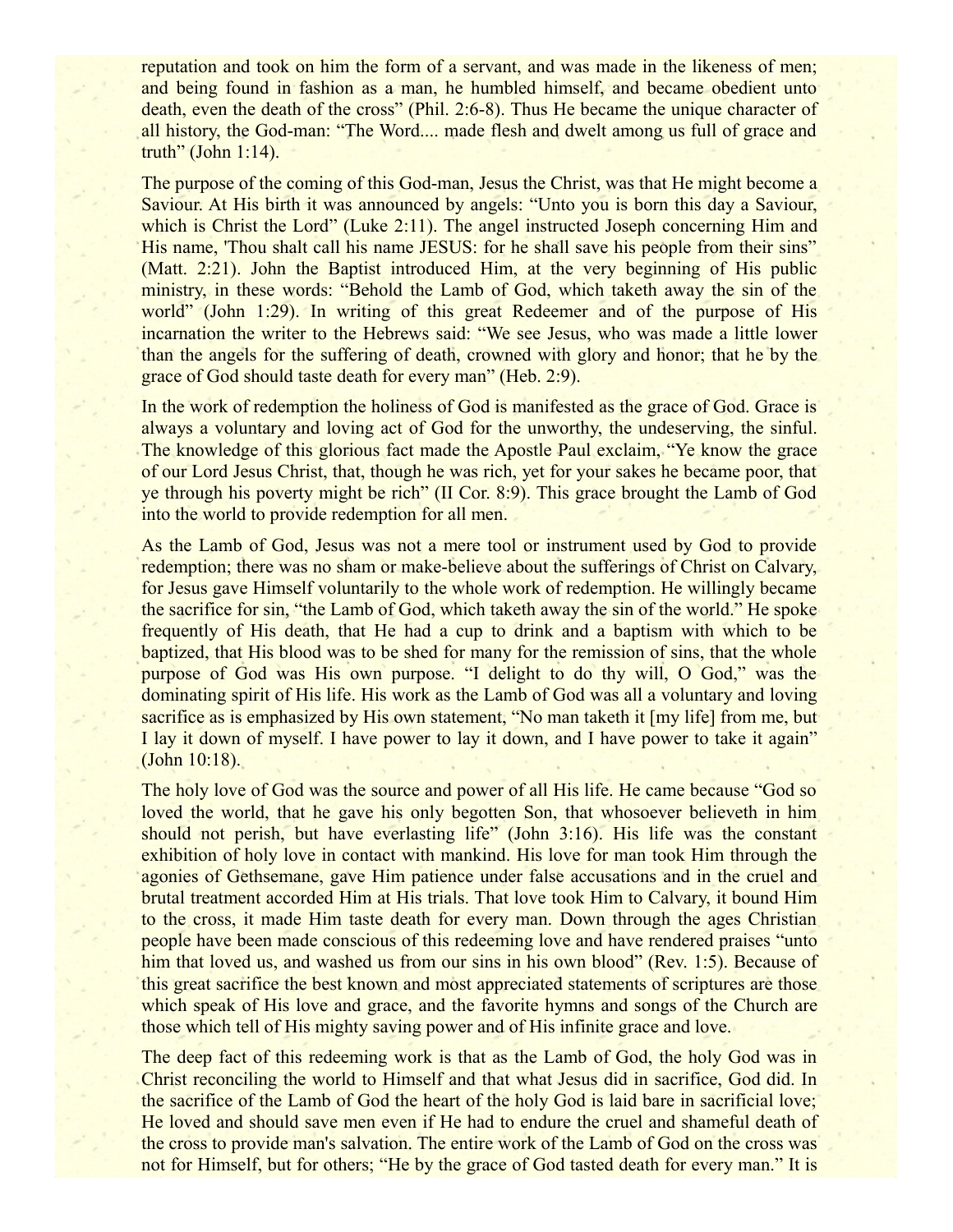through His sacrifice and that alone that atonement is made for sin, that God is propitious, that He is able to be gracious and forgive the sinner. In this – act of redeeming love the entire sin problem has been settled and great saving benefits are brought to all men who accept Him as Saviour and Lord of life.

The Redeemer is the holy God manifesting His holiness in this great loving sacrifice.

#### *The Provision*

In a previous message it was emphasized that God expects and demands of man that he be holy -- "Be ye holy"; also it was stated that holiness in man meant the entire devotement of the life to God, the cleansing of the moral nature from all sin and impurities, and the perfection of the moral relationship with God, or spiritual wholeness. The tragic fact about man is that by nature he is not holy and that there are no means either within himself or within the realm of human society by which he can make himself holy. Therefore if man is to become holy it must be done through the work of some agency out and beyond the realm of the human; it must be the work of God – God must purify the heart of man and bring man into a full devotement to God. The provision for such purification has been made by Jesus Christ in His death and resurrection; through the sacrifice of Christ man can be made holy.

The holiness of God as manifested by the grace of God in the death and resurrection of Jesus provides redemption for sinful and unholy man. Everything about this provision of redemption through God's grace is consistent with the holiness of God in all of its aspects; with the glory of the perfection of His moral characteristics, His separateness from and opposition to sin and His seeking to destroy it, and with the majesty of holiness revealed in righteousness and in the consistency of His moral government. He is the holy God manifesting His holy love in providing redemption for mankind. The song writer expressed it thus:

## "... Thy love unknown

Has broken every barrier down."

A holy God in redemption broke down every barrier that stood between Himself and an unholy people, it solved every problem that in any manner would keep Him from being consistent with His holiness and at the same time making sinful men holy.

This provision of redemption through Christ is complete and brings a full solution for man's sin problem, a problem which is twofold in its nature, for man is both a sinner in practice and is unholy and sinful in his nature. Holiness in man comprehends the deliverance of the sinner from his sinful practices, the forgiveness of his sins, the removal of his guilt and the establishment of a spiritual relation to God as His child; and, further it includes the purifying of the heart of this child of God, the removal of the unholy state of his nature, and the perfection of his moral relationship with God.

Both of these facts are comprehended in the provision of redemption by the Lamb of God.

## *Benefits Provided for the Sinner*

The announcement of scripture is that "the Lamb of God. . . . taketh away the sin of the world." In this term "the sin of the world" must be comprehended the whole corrupt mass of man's sin: man's moral corruption, his multiplied iniquities, the blackness of his guilt and the whole penalty of his sin, and also the poisoned or polluted state of man's heart, the impurities and stain of his sin. Whatever may be comprehended in this term "the sin of the world" -- and let us not read into it anything less than God put there – we must recognize that "the Lamb of God taketh away the sin of the world." Christ has dealt with the whole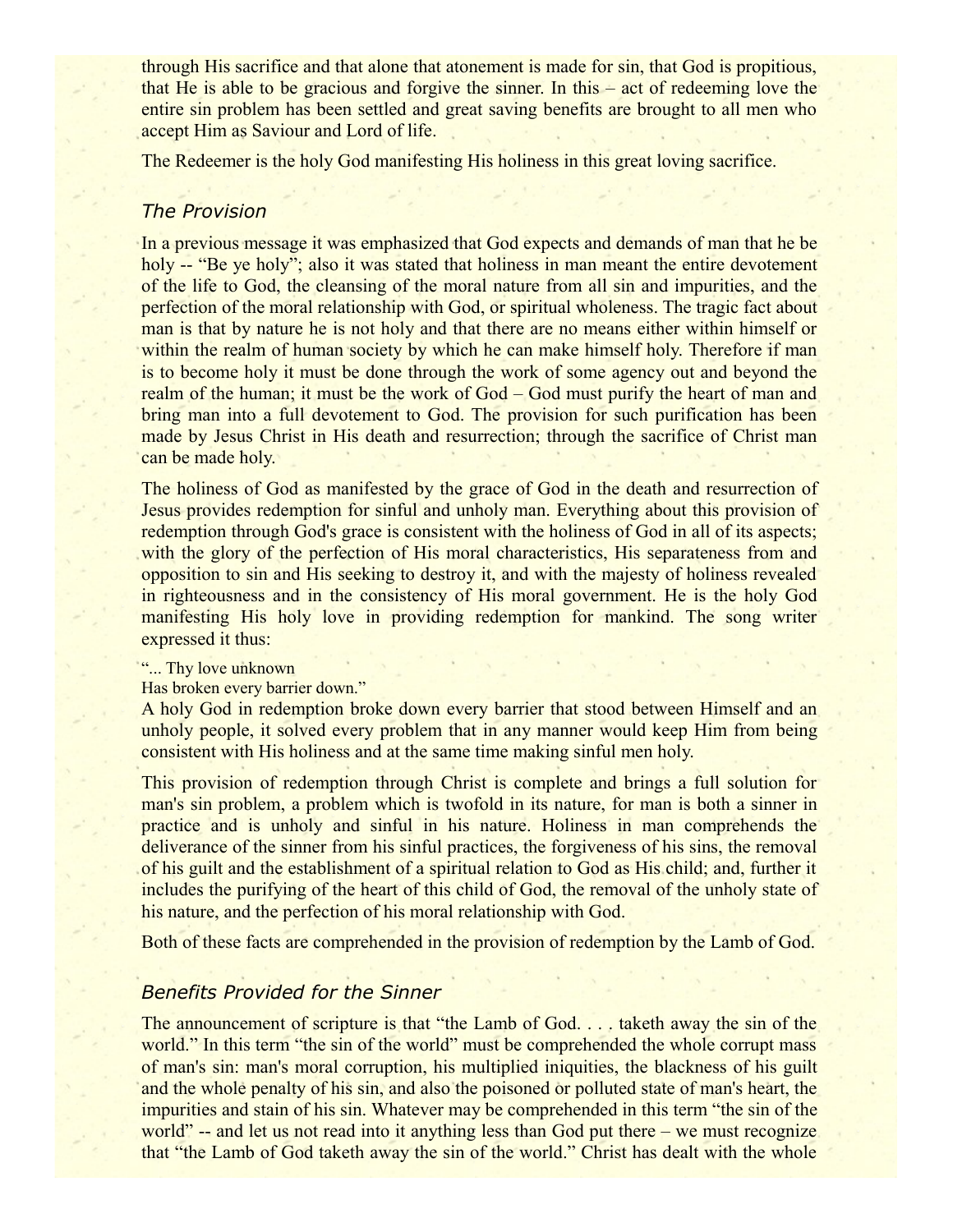problem of man's sin. The Lamb of God, this holy, redeeming God, made the whole burden of man's sins His own; thus it is said of Him: "Who his own self bare our sins in his own body upon the tree" (I Peter 2:24). He became responsible for man's sinful condition, his guilt and his alienation from God, and thus the Apostle Peter further declares, "Christ suffered for sins, the just for the unjust, that he might bring us to God" (I Peter 3:18). He was essentially man and sustained such a relation to sinful man as to pay the penalty for man's sin "that he by the grace of God should taste death for every man" (Heb. 2:9).

The marvelous benefits in redemption provided for the sinner may be summed up in these scriptural statements: "In whom we have redemption through his blood, even the forgiveness of sins" (Col. 1:14). "Being justified by his blood" (Rom. 5:9). He has "washed us from our sins in his own blood" (Rev. 1:5). "Ye who sometimes were afar off are made nigh by the blood of Christ" (Eph. 2:13). Glorious provisions of atonement made by the holy God, the Lamb of God for the sinner! Man's sins have been borne, the penalty has been paid; redemption, forgiveness of sins, justification, sins washed away, straying man brought back to God – ALL these are provisions made for the sinner through the blood of the Lamb of God.

But as wonderful and glorious as are these benefits they do not embrace fully God's work of holiness in man, nor do they comprehend the full scope of the provision of redemption for man in this world. There is a deeper benefit of the atonement stressed in the Scriptures, a provision for the cleansing of the Christian's heart from all impurities, or for his entire sanctification.

These facts must not be overlooked in considering the provision of redemption made for man; that a person may be forgiven through the blood of Christ but that of itself does not mean his entire sanctification; that he may be washed from his sins through the blood, but that does not include the full cleansing of his heart from the pollution of sin; that he may be brought nigh to God through the blood and enjoy the privileges of a child of God, but that does not include spiritual wholeness or the perfection of his moral relationship with God; that he may be justified by the blood and not be holy in the full scriptural sense of that word.

#### *Deeper Benefits Provided in Redemption*

The emphasis of the provision in the atonement for purity or entire sanctification for the Christian is as definite as the provision made for the forgiveness for the sinner. Let us note a few of the statements of scripture emphasizing this deeper benefit: ". . . . Our Saviour, Jesus Christ; who gave himself for us that he might redeem us from all iniquity, and purify unto himself a peculiar people (a people for his own possession  $- R.V.$ )" (Titus 2:14). "Christ also loved the church, and gave himself for it; that he might sanctify and cleanse it with the washing of water by the word that it should be holy and without blemish" (Eph. 5:25-27). "How much more shall the blood of Christ, who through the eternal Spirit offered himself without spot to God, purge your conscience from dead works to serve the living and true God" (Heb. 9:14). "Wherefore Jesus also, that he might sanctify the people with his own blood, suffered without the gate" (Heb. 13:12).

These scriptures stress a deeper benefit and emphasize a deeper experience than that emphasized in the former scriptures used relative to the benefit provided in the atonement for sinners. These scriptures state primarily the provision for cleansing, for entire sanctification, for the purifying of the heart, for making holy the child of God.

There are scriptures which give another emphasis to this deeper benefit of redemption, scriptures that teach that Jesus in His death dealt as definitely with the nature of sin, the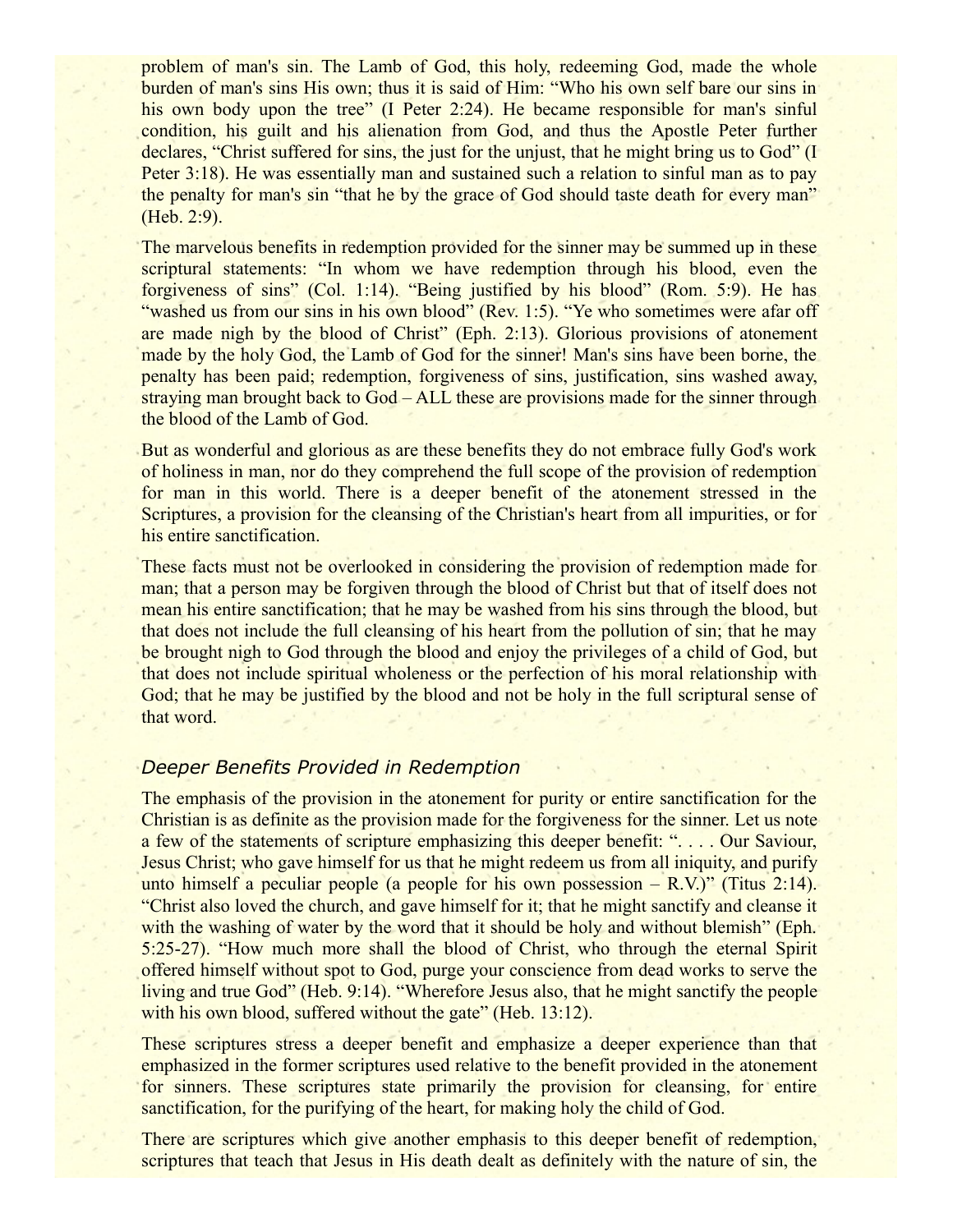old principle of sin, in the heart of the child of God, as He did with the actual sins of the sinner. Let us note several of these scriptures: "Knowing this, that our old man is crucified with him, that the body of sin might be destroyed, that henceforth we should not serve sin" (Rom. ........... God sending his own Son in the likeness of sinful flesh, and for sin, condemned sin in the flesh" (Rom. 8:3).

There is a marked contrast between the terms used here to indicate the deeper benefits of the provision of redemption and those terms used in stressing the benefits for the sinner. For the sinner, the words used were "justify," "forgiveness," "brought nigh to God," but concerning this deeper benefit the words used are "crucified," "destroyed," "condemned," all of which emphasize the destruction of the sin principle or nature remaining in the heart of a justified believer or a child of God. These latter terms specifically state that phase of the provision of redemption made for removing from the nature of the child of God those inner conditions which keep him from being holy in the scriptural sense of that word.

The terms used in these scriptures, namely "the old man," "the body of sin," "sin in the flesh," and other terms such as "carnal," "the carnal mind," "the flesh," and the like designate sin in the nature, the impure or unholy condition remaining in the heart of a person after being born again. Whatever may be the interpretation given to these terms, we must recognize that the destruction of that state is provided in redemption: "the old man is [was R.V.] crucified with him [Christ], that the body of sin might be destroyed"; and, "God . . . . condemned sin in the flesh." Here is emphasized a wonderful and complete provision of redemption to meet the deepest needs of man and to make him holy.

What does this provision of redemption mean to us, removed as we are in geographical distance far removed from the place of His sufferings and in point of time from the date of that glorious event? If that question implied all that such an event could mean the provision would be of little help to us, but we are not dealing with a mere event, we are not considering only a provision of redemption – we are thinking of a Person, the Lamb of God, our Redeemer and Saviour. It is true that centuries ago that Person died and in His death He made a full atonement for sin and a complete provision for redemption; but it is also true that He lives today. Hear His own words: "I am he that liveth, and was dead; and, behold, I am alive for evermore" (Rev. 1:18). We are not thinking of a dead Christ, we are coming to a living Redeemer, a mighty Saviour. The writer to the Hebrews stressed this fact when he declared: "Wherefore he is able also to save them to the uttermost that come unto God by him, seeing he ever liveth to make intercession for them" (Heb. 7:25). He lives today! He is now the glorious Redeemer! He is now the mighty Deliverer! Today He can make effective in the lives of men and women who seek and believe on Him, all that He provided for them in His life and by His death and resurrection.

Thank God! He lives! He is able to save to the uttermost! He forgives the penitent and believing sinner. He makes holy the believing child of God.

### *The Finished Redemption*

There is something permanent, substantial and abiding about this work of Jesus in His provision for redemption. The sin of the world – the actual transgressions of the life and the impurities of the nature of all people, of all generations, of all races – was fully dealt with when He died on the cross.

His suffering, His blood-shedding provided a complete redemption for all people. It removed every barrier that stood between sinful man and a holy God, and between an unholy man and his full devotement to God.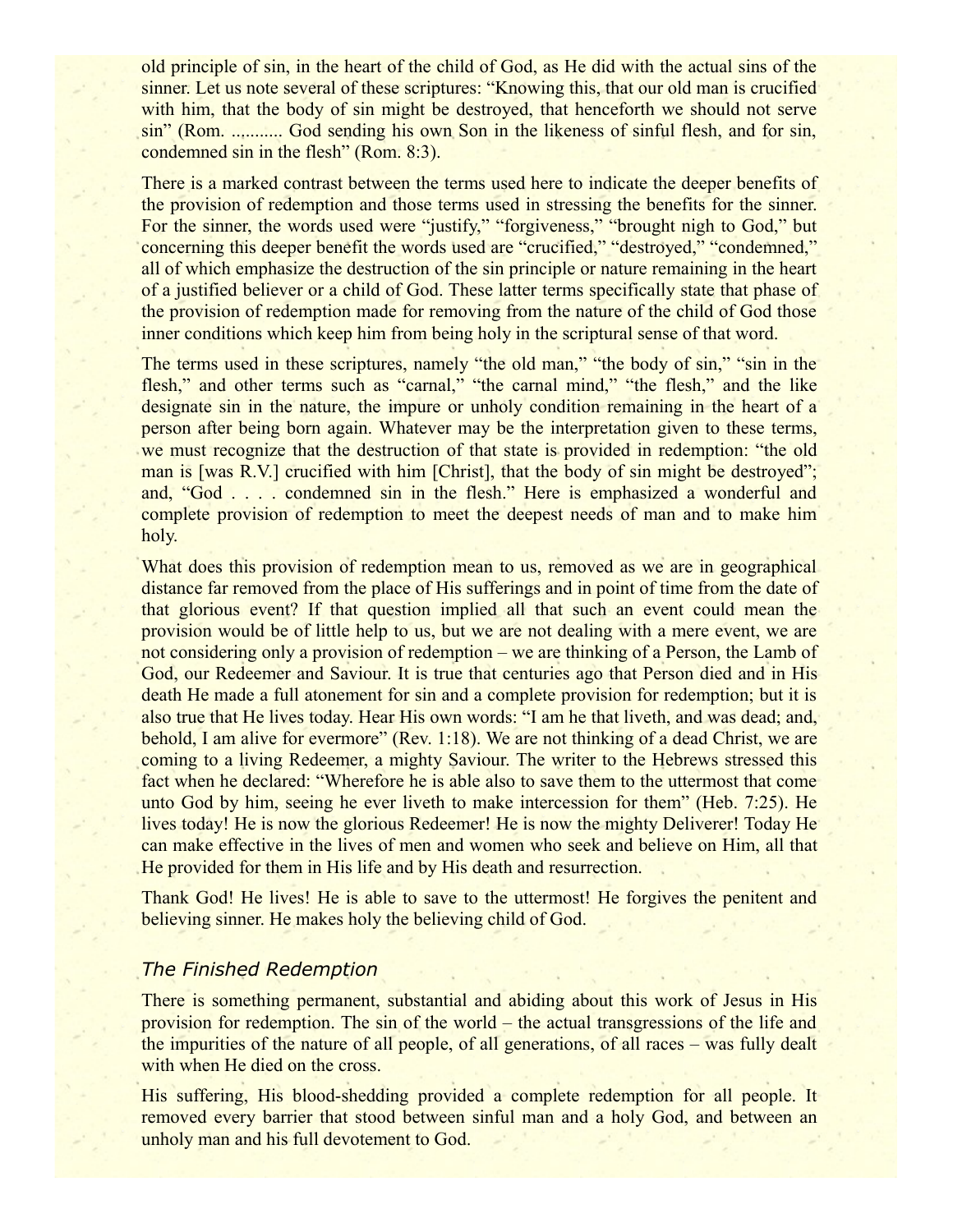There never will be another Calvary, there never need be. There never will be another such sacrifice for sin, no more such suffering. Why? Because when Jesus died, the entire sin problem was settled, settled finally and eternally. Every sinner of any age or of any time is included in the scope of the provision of that redemption provided by Jesus in His death. Every penitent sinner may find forgiveness in that provision, every unsaved person is offered salvation through that sacrifice, every heart alienated from Christ may be "born again" through this work of Jesus on the cross.

Down through the ages sinners by the millions have turned to Christ, have repented of their sins and believed on Him, and they have been saved. Why? Because when Jesus died their forgiveness, their salvation was provided. Their faith in Christ and His work of redemption has brought to their lives definite spiritual results – salvation. These results will obtain as long as the world stands.

Likewise every child of God, all those who have been forgiven, or born again, but who struggle with "sin in the flesh" or with "the old man," are sanctified in that provision of redemption.

Thousands upon thousands of earnest, obedient Christians have made a full consecration of their lives to God, have sought Him to cleanse their hearts, have believed in Him for their entire sanctification, and they have entered into the experience of heart purity or holiness. Why? Because when Jesus suffered outside the gate, He suffered that He might sanctify the people with His own blood.

Every sinner is forgiven; every Christian is entirely sanctified provisionally in this glorious work of redemption made by Jesus Christ on the cross.

The provision of redemption is as complete as the requirement of God. The requirement for man is, "Be ye holy" -- the provision emphasizes that Jesus died to make men holy.

#### Holiness, the Central Purpose

This provision for holiness – the entire devotement of the life to God, the cleansing of the believer's heart, the fullness of the Holy Spirit, the state of spiritual wholeness – was no accident in God's plan. It was not an afterthought with Him; this provision for holiness is the central purpose of redemption. He forgives the sinner that He might sanctify wholly the child of God. He brings the alienated heart into a spiritual relationship with Him, that later He might perfect that moral relationship. This fact is basic in the whole work of redemption. Jesus realized this when He said: "For their sakes I sanctify myself, that they also might be sanctified" (John 17:19). Also the writer to the Hebrews recognized it when he wrote: "By the which will we are sanctified through the offering of the body of Jesus once for all For by one offering he hath perfected forever them that are sanctified" (Heb. 10:10, 14). Commenting on these verses Dr. Whedon says, "He has once, fully and forever, potentially and conditionally, perfected all; but the full reality takes effect only in those who are sanctified through faith in Him."

Jesus suffered and died on the cross outside the city of. Jerusalem; this is an undeniable fact of history. Jesus suffered outside the gate that He might sanctify the people with His own blood (Heb. 13:12); this is an undeniable fact of redemption. A gracious fact of a finished redemption – a holy God in holy love suffered to make man holy! A provision of redemption so vast and so complete in its scope as to include all mankind! A solution provided for the sin problem so mighty and wonderful that through that redemption man may be made holy! Folks may doubt it if. They will; but the fact remains: He is able to save to the uttermost them that come to God by Him. Men may reject it, but the provision remains unchanged; God has condemned sin in the flesh through the sacrifice of Christ. Men may spurn it and live on in their inner struggles with the impurities of sin in their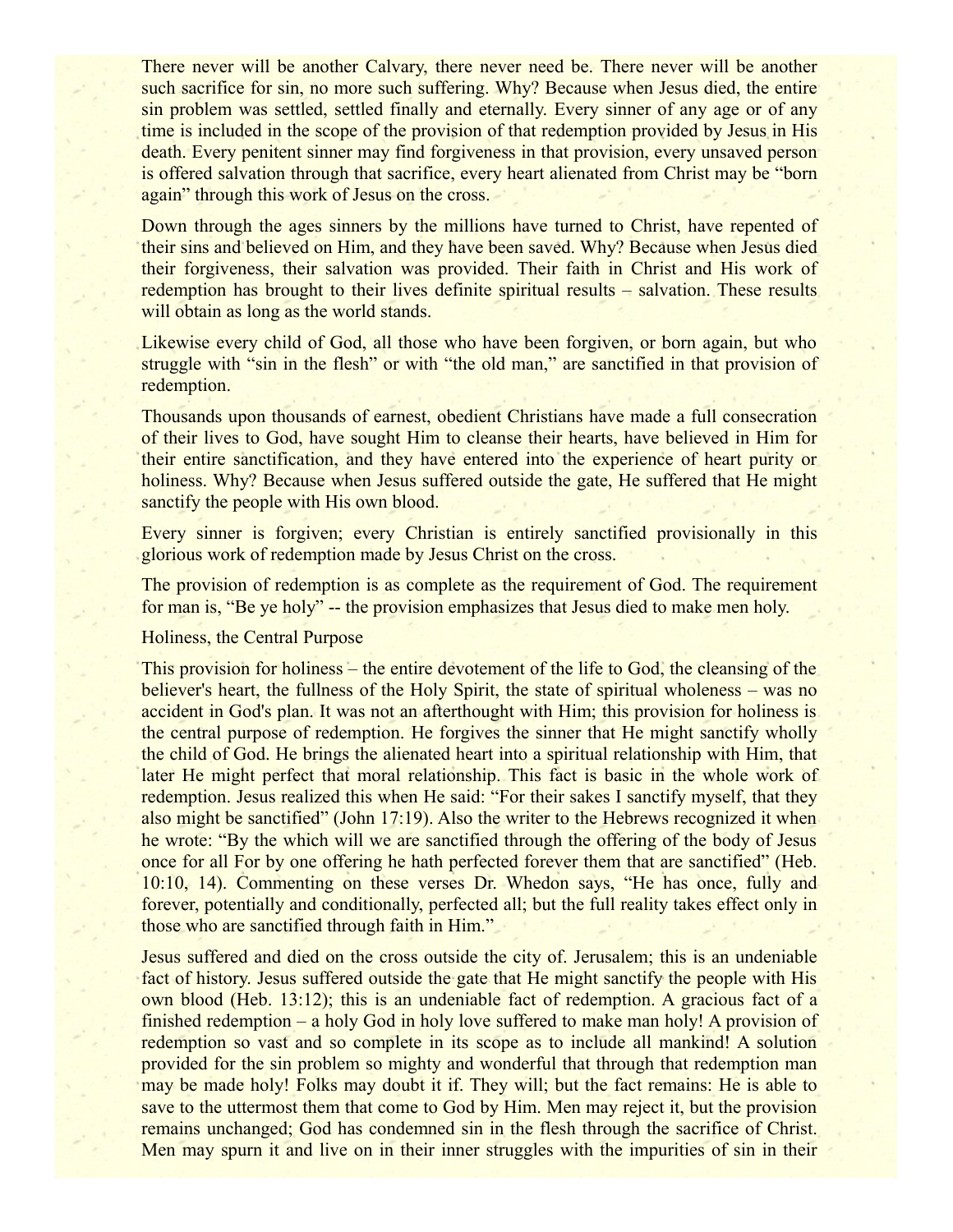nature, but that does not alter the fact; His provision of redemption is sufficient to make men holy. There are not enough devils in hell, there are not enough skeptics on earth, there are not enough opposers of holiness in the church to diminish in any way the power of God to make man holy, or to rob Christ, who suffered outside the gate, of His Power, His "might" to sanctify the people with His own blood.

Does God require man to be holy? Does He seek in man a devotedness to Him, a purity of heart, a fullness of His Holy Spirit, and a spiritual wholeness such as the Bible stresses as holiness in man? He does! To enable man to meet this requirement God has made adequate provision! The Lamb of God taketh away the sin of the world! Jesus suffered that He might sanctify the people with His own blood, that He might make man holy!

How shall we illustrate this truth? No incident of our lives, no picture of our own making can compare with the fact of Calvary. It is its own best illustration. Nothing can make a stronger appeal to men or portray to them the great fact of God's holy love being manifested toward them more than His own statement, "God so loved the world, that he gave his only begotten Son, that whosoever believeth in him should not perish, but have everlasting life" (John 3:16). No words of man can add to the great act of infinite love revealed at Calvary where, "Christ . . . suffered for sins, the just for the unjust, that he might bring us to God" (I Peter 3:18). No statement of ours can expand that exultant, triumphant declaration of the inspired Apostle John when he said: "The blood of Jesus Christ his Son cleanseth us from all sin" (I John 1:7). The many saints who testify that the very God of peace sanctifies them wholly and whose lives bear the fruit of holiness are God's living examples and illustrations of the glorious fact of redemption, that through the blood of Jesus Christ men and women are made holy and live consistent Christian lives in this world of sin.

# 4. HOLINESS IN PERSONAL EXPERIENCE

God calls man to holiness. In addition to the scriptural statement used so frequently in these messages, "Be ye holy, for I am holy," there are other statements stressing this call, such as: "God hath not called us unto uncleanness, but unto holiness" (I Thess. 4:7). "According as he hath chosen us in him before the foundation of the world, that we should be holy and without blame before him in love" (Eph. 1:4). "God hath from the beginning chosen you to salvation through sanctification of the Spirit and belief of the truth" (II Cor. 2:13). These scriptures emphasize a personal call to holiness, and they also state the purpose of God to make the individual Christian holy. The provisions of redemption which were considered in the last message are all personal – He "loved me, and gave himself for me" (Gal. 2:20), said the Apostle Paul; and those who accept and believe in Christ are benefited individually. By heeding God's call and by accepting His provision of atonement in Christ man may now enjoy a personal experience of holiness.

## *The Natural State of Man*

We may describe this natural state of man in different terms and view it from different angles, but none will present a pleasant picture. No matter where man is found he is naturally in a state of sinfulness.

The Bible considers the natural man as being spiritually dead, void of spiritual life and dead in trespasses and sins. Death is more than the absence of life, for with the absence of life there begins immediately an active process of disintegration or decay. This is true in the spiritual sense. The natural man is not only dead spiritually or void of spiritual life; but also, because of this absence of spiritual life, he has working within him an active principle of spiritual or moral disintegration, a state which the Apostle Paul recognizes as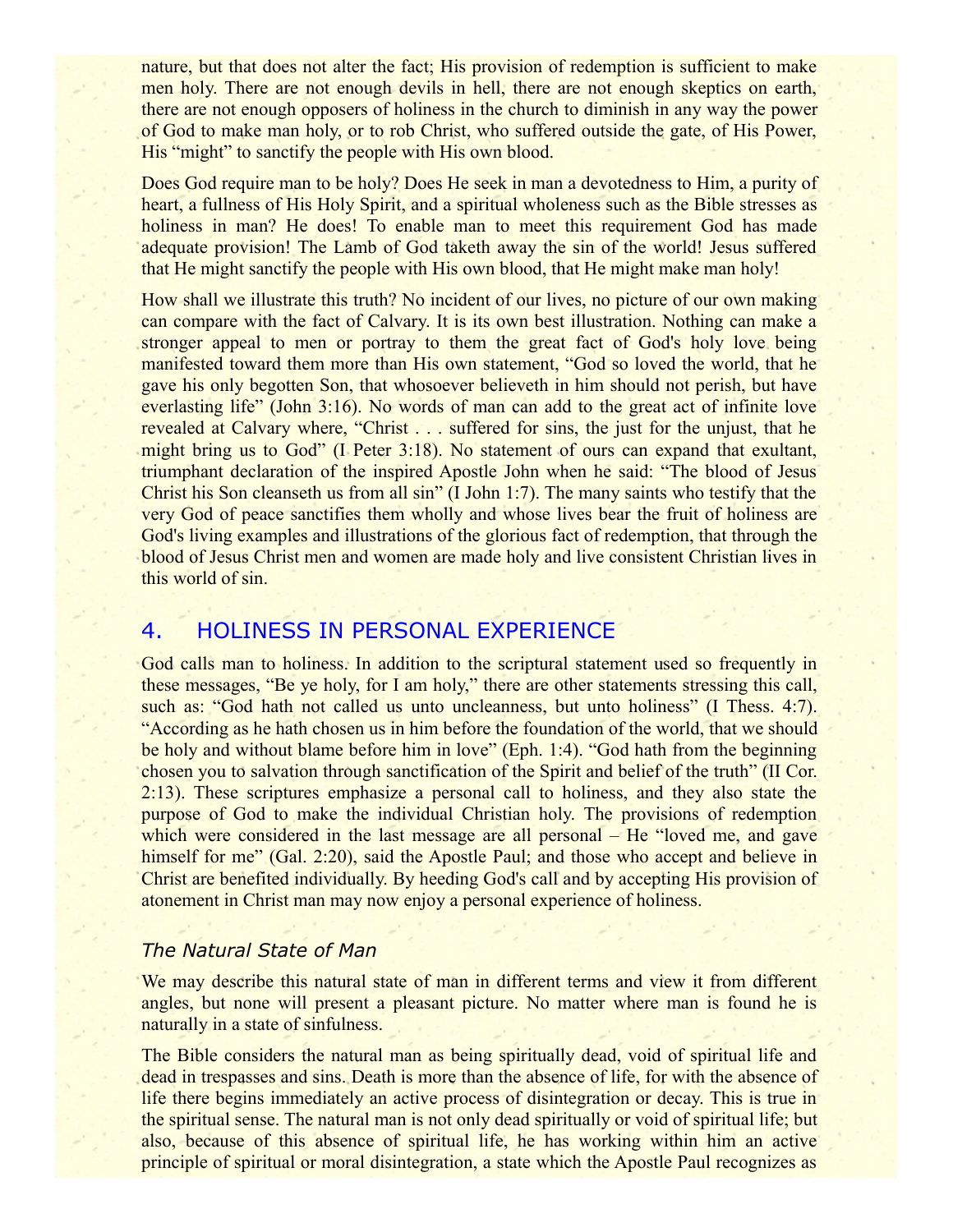"sin working death in me" (Rom. 7:13). The inevitable result of this active principle of disintegration, or "sin working death in me," is actual sinning in practice – a state called being "dead in trespasses and sins" (Eph. 2:1).

Looking at this natural man from another angle, man is a member of the human race and because he is human he inherits certain racial traits and tendencies which run back through a long history, yea even back to Adam, and therefore there exists within every human certain leanings, drives and instincts which tend toward evil. This evil state is not a physical defect, nor is it the addition to or subtraction from the nature of man of some faculty or entity; it is a disordered state, a state of lawlessness or lack of co-ordination of the powers of life in moral and spiritual living. "The powers are still there," says Bishop Foster, "they have only become disordered, playing wrong parts.

Conscience is there and reason, but they are enslaved; they remonstrate, but they cannot rule; they cannot be hushed, but they are not respected. What is needed is, that right order should be restored, the abnormal be made normal" (Christian Purity, page 126).

The moral or spiritual deficiency of the natural man makes him sinful in nature, corrupt in heart, unholy in the very center of his life. A consciousness of this condition of the human heart made the old prophet cry out: "The heart is deceitful above all things, and desperately wicked; who can know it?" (Jer. 17:9). When considering the race as a whole, because of this sinful state, the inspired Apostle Paul seems to stand at the end of all human history, and looking back over the long line of its procession, he exclaims, "For there is no difference: for all have sinned, and come short of the glory of God" (Rom. 3:22, 23).

#### *Man Not Abandoned*

If man were abandoned to himself, the result would be utter disintegration of human personality; but he is not thus abandoned. There is in the very nature of man "the law written in their hearts" (Rom. 2:15) of which all normal persons are conscious. This law is present not as a power of life, but as a realization of what man ought to be; also it brings to man a sense of something lacking in ability to perform what he knows to be good or to do what he ought. This law written in the heart corresponds to the law of God revealed in His word. But this revealed law cannot produce righteousness, as Paul says: "For what the law could not do, in that it was weak through the flesh" (Rom. 8:3); that is, the moral weakness of man keeps him from living up to the law as the standard of life.

Man has the power to choose and to follow the good to a degree. He has an appreciation for righteousness and a desire to live righteously. He possesses abilities to hold certain restraints and checks on the evil tendencies of his nature. He can become what men call morally good. But although he possesses vast capacities for good and recognizes the value of the righteous standard by which he should live, he lacks the one capacity to organize all of the powers and forces of his life around this righteous standard; he is morally or spiritually deficient. He has no power to deliver himself from the evil in his life, he cannot forgive himself or rectify the sins of his past, he cannot gain complete victory over sin's power in the center of his being, he cannot cleanse his nature of its impurities, he cannot make himself holy in the sense in which that word is understood in the Bible.

This is a dark picture; nevertheless it is a picture of man as God sees him, of man as God makes the requirement upon him to be holy, of man as God proposes to make him holy. There is a vast discrepancy between man as he is naturally and man as God would have him to become, or as God by His grace would make him – a holy man.

In bringing man to the state of holiness which is pictured in the Bible, which God requires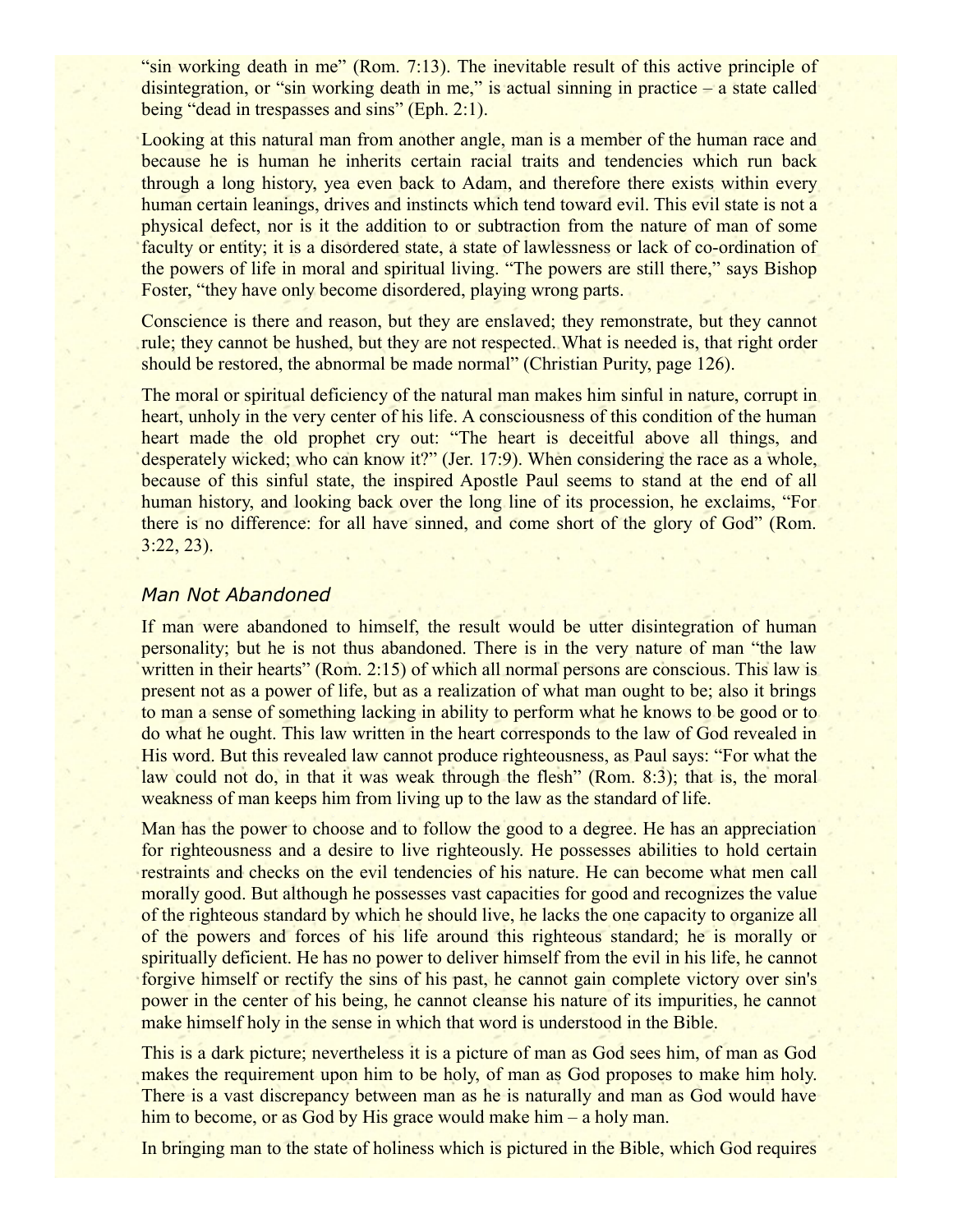of man, God works through two distinct crisis experiences of grace; the one known by various terms, generally regeneration; the other known chiefly as entire sanctification.

## *The Work of God in Regeneration*

The work of regeneration primarily has to do with what a man has done, with the sins of his life, their attendant guilt, condemnation and pollution. Through the provision of redemption and by faith in Christ the penitent sinner is justified before God, is forgiven of his sins, the guilt of sinning is removed and his acquired pollution resulting from his sinning is washed away by "the washing of regeneration"; all the records of his life of sin is settled, and by the grace of God he stands before God uncondemned. A vital change has taken place also within this man; he is regenerated or "born again" -- "born of the Spirit," -- hence he is a partaker of spiritual life and enjoys a definite spiritual relation to God. He is "in Christ," -- is a child of God, has a new sense of power by which he overcomes evil and conquers habits and sins which formerly defeated him, and has achieved a degree of inner victory over the disordered state of his nature. He is "no longer under condemnation because of being a member of a sinning race, for in Christ he is a member of a ransomed and redeemed race This carries with it the idea of transference of authority. A new loyalty springs up in the life – Christ reigns"  $(G, C, Morgan)$ .

This is a glorious and mighty work of divine grace. But as wonderful as it is, it is not the full salvation that God desires, it is not holiness in man in the full sense of the scriptural meaning of that word. Regeneration brings all of the life under the control of Christ, but it does not bring the heart into the full devotement to God required in holiness. Regeneration brings a clean life and introduces purity, but it does not bring the purity of heart required in holiness and provided by Christ in His death. Regeneration brings victory over actual sin, a victory stated by the Apostle Paul: "Sin shall not have dominion over you" (Rom. 6:14); and by the Apostle John: "He that is born of God does not commit sin" (I John 3:9); but it does not bring the inner life into a state of spiritual wholeness, nor does it free the heart from antagonism to the will of God. Regeneration is the work of the Holy Spirit and in this work the child of God is brought into a definite personal relationship to the Holy Spirit, but he is not filled with the Spirit. Regeneration brings spiritual life and a definite moral relationship with God, but it does not bring a perfection of that moral relationship. The work of holiness is subsequent to the work of regeneration.

#### Some Biblical Examples

These facts are confirmed by the experiences of Bible Christians. No one can deny that the disciples of Jesus had a definite spiritual relationship with God before Pentecost. He had told them He was the Vine and they were the branches (John 15:5), an indication of the spiritual union which existed between them and Himself. He had assured them that their names were written in heaven (Luke 10:20), a statement signifying their acceptance of God. In His prayer He said that these disciples belonged to Him in a sense in which no other persons on earth at that time belonged to Him (John 17:6-14), they were His. On the night of the resurrection He came into the room where they were assembled and imparted to them some benefits of the resurrection as He breathed on them saying: "Receive ye the Holy Ghost" (John 20:19-22), giving them a certification of their sonship after the checkered experiences of His trial and crucifixion, and imparting to them an "earnest" of the Spirit, the fullness of which was to come later. Although all this is true, yet these disciples who enjoyed such a spiritual relationship to Jesus Christ were not pure in heart, they were not holy in the true scriptural sense of that word. It was at Pentecost, when they were all filled with the Holy Spirit and Fire, that, according to Peter's testimony (Acts 15:8, 9) their hearts were purified by faith; they were then made holy. Their experience of heart purity, of holiness, came as a subsequent experience to their initial experience of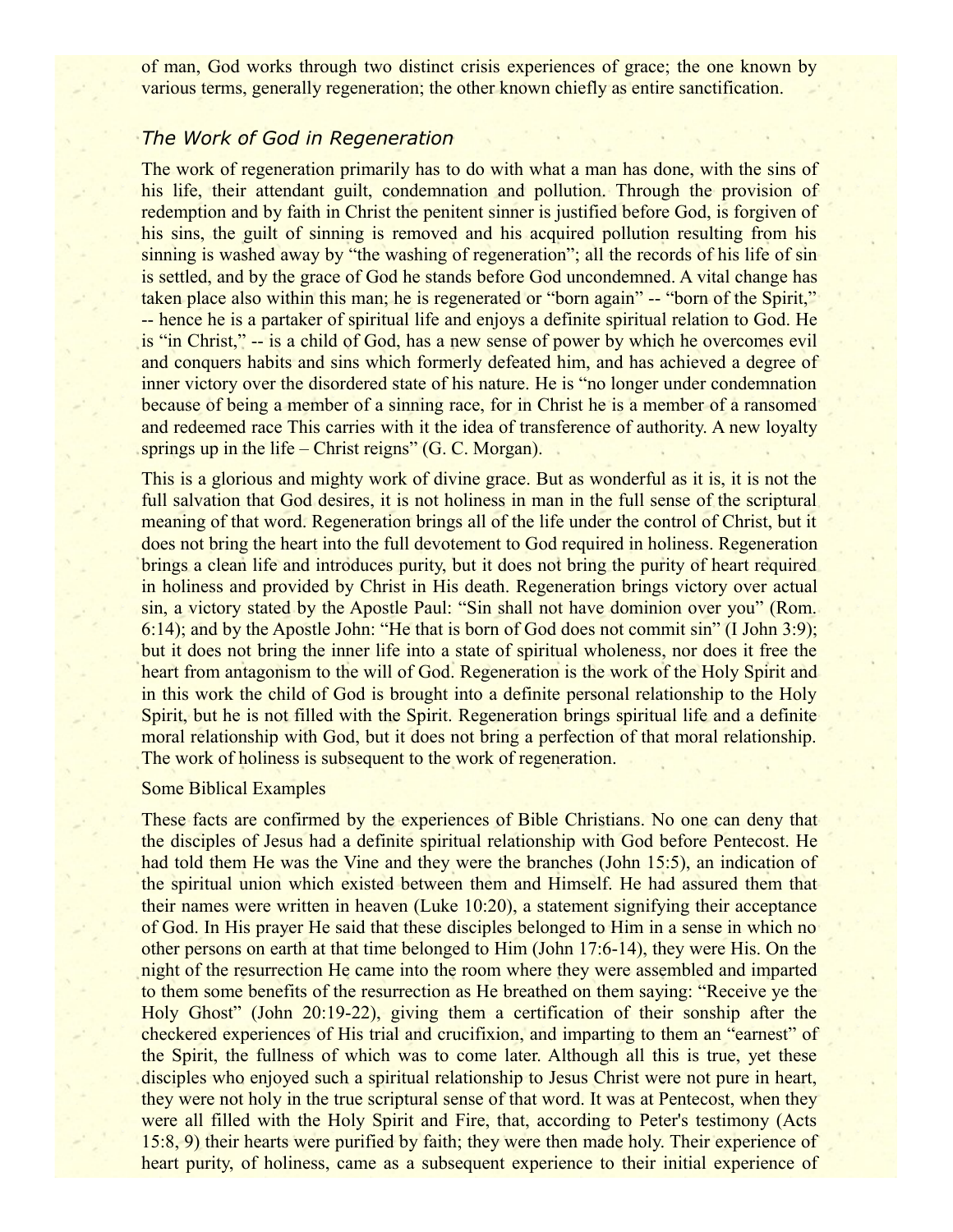Christ in spiritual life – their regeneration.

Another biblical example is found in the Christians at Thessalonica. An indication of their spiritual state is given in the first letter of Paul to this newly organized church. They were definitely related to Christ, they were examples of Christian believers, they were a pattern of good works, they had been delivered from the wrath to come, they were then not backslidden but were in a good state of grace; but even though they enjoyed such a fine state of grace, still they were not entirely sanctified. In that letter Paul told them: "This is the will of God, even your sanctification" (ch. 4:3); "God hath . . . . called us unto holiness" (ch. 4:7); and, "The very God of peace sanctify you wholly" (ch. 5:23). That these people were regenerated is evident; that they were not entirely sanctified or made morally holy is also evident from this letter of Paul written to this church. The work of entire sanctification was yet to be done in them by the God of peace. It is a work of grace subsequent to regeneration.

Many other scriptural experiences could be cited, and abundance of evidence may be found in the experiences of Christians down through the ages that holiness or heart purity is a second work of grace; it is wrought by God in the heart of the regenerated believers.

## *The Mixed State*

This state is described in the Scriptures in different terms. James considers it as a "double minded" condition. Peter and John stress more the thought of impurities remaining in the heart which need to be cleansed or purged from the nature. Paul calls it a carnal state, where the carnal mind, which "is enmity against God; for it is not subject to the law of God, neither indeed can be" (Rom. 8:7), remains as the active foe of the spiritual life; and, he stresses the inner conflict existing in the regenerated Christians thus: "For the flesh lusteth against the Spirit, and the Spirit against the flesh: and these are contrary the one to the other: so that ye cannot do the things that ye would" (Gal. 5:17).

All of these writers consider this regenerated state as a mixed state or condition of inner conflict.

We must not overlook the fact that in every sense the regenerated life is a Christian life, a life in which the Holy Spirit is actively giving victory over sin, assisting in the prayer life, giving assurance of acceptance with God, and manifesting to a degree the fruit of the Spirit in the life; but, also there exists conscious inner hindrances which keep the Holy Spirit from having full control of the life.

There is a state of inner conflict, active more or less at all times: conflicting loyalties – the pull to walk after the flesh or after the Spirit; conflicting desires, conflicting affections, conflicting emotions. However by watchfulness and obedience, by prayer and struggle, and by the help of the Holy Spirit this inner evil condition is kept under and spiritual victory is maintained. There is existing an inner antagonism to the will of God in the active presence of the carnal mind. It is true that in the regenerated life this carnal mind or lawless element does not rule, but it exists and its presence and activity limits the Christian in his spiritual exercise and service; as Paul says, "So that ye cannot do the things that ye would."

This mixed state, the inner conflict between the flesh and the Spirit keeps the Christian from being the happy, joyous, victorious whole-hearted Christian he desires to be. It saps his spiritual vitality, deprives him of spiritual power and strength, hampers him in the warfare against sin, limits him in his spiritual service, and weakens him in the times of stress and battle. It also brings a dullness of spiritual sensibilities where one is not quick to catch the spiritual significance of things and where the spiritual vision is clouded.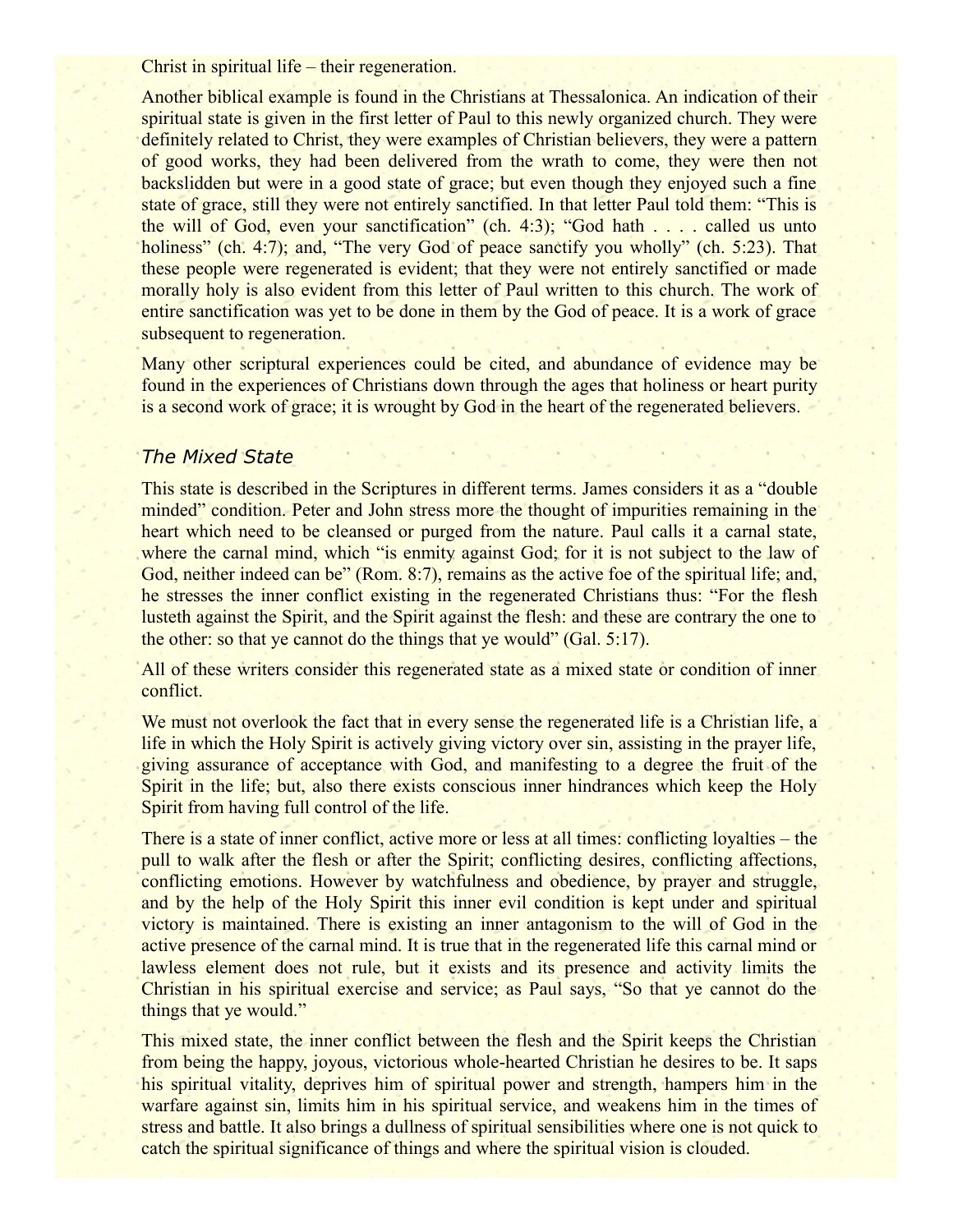#### *A Longed for Deliverance*

Yet, the dominant factor about the regenerated life is the manifestation of the power of God in the life, the consciousness of the mighty change grace has wrought in deliverance from sin and its bondage, and a true rejoicing of the heart in the victory God gives over sin. The carnal or mixed state is not the major factor, rather its presence is a source of grief and disappointment to the Christian, until there exists a great longing for a full deliverance from this sinful nature; a deep desire for holiness abides in the heart. The most natural thing for a regenerated person to desire is heart purity, the bringing of the saved life into a state of full devotement to God, an abiding fullness of the Holy Spirit, and a spiritual wholeness or soundness in the perfection of the spiritual relationship with God.

God answers this normal desire of the regenerated heart with His demand, "Be ye holy"; and by His provision in redemption to make us holy.

This mixed spiritual condition cannot remain as the permanent state. This double-minded condition with its consequent inner strain cannot be the permanent rule of life. The person will consciously or unconsciously yield the rule of life to one or the other of these opposing forces; "the flesh" or "the Spirit" will become the dominating force of life. One force will rule to the exclusion of the other. Either there will be a full yielding of the whole life to the Holy Spirit, for His cleansing and fullness, *or there will be a more or less unconscious drifting to the low level of fleshly living – the living of a religious life void of spiritual life and power.* The only possible hope of permanent victory is for the regenerated person to turn to God in full confidence that He is able to cleanse the heart from all that is carnal and sinful, and to fill that life with His Holy Spirit – to make him holy.

## *The Work of Entire Sanctification*

A distinction has been made between entire sanctification and holiness, entire sanctification being the act of God's grace whereby the consecrated Christian is cleansed from all sin or made holy, and holiness being the state of life in which the entirely sanctified people live.

Let us consider the steps the Christian must take to enter into this experience of entire sanctification.

#### *Full Consecration to God*

In a previous message it was stated that holiness in man meant primarily devotedness to God. It is therefore the duty of the Christian to dedicate or consecrate himself to God, or to give to God the devotedness which He claims. A consecration acceptable to God must be the gift from a loving heart of the costliest offering that the Christian is capable of presenting to Him. It must be a voluntary gift, a presenting of the whole life to God because the Christian's love will be satisfied with giving nothing less. It must be a complete consecration, embracing all we are, body, soul and spirit; all we have, possessions, talents, time and service; the whole of life now and as long as we live; a life contract with God which is substantial and abiding, something that God can count upon. It means a sincere realization in the depths of the consciousness that God claims us as His own, that we now acknowledge that claim and present ourselves to Him, that henceforth we are not our own, we have given ourselves to Him, that from the depths of our hearts we may say sincerely, "Not my will, but thine be done." It is a consecration for sacrifice or for service, for time and for eternity.

When love to God inspires the act of consecration it is not difficult to put all upon the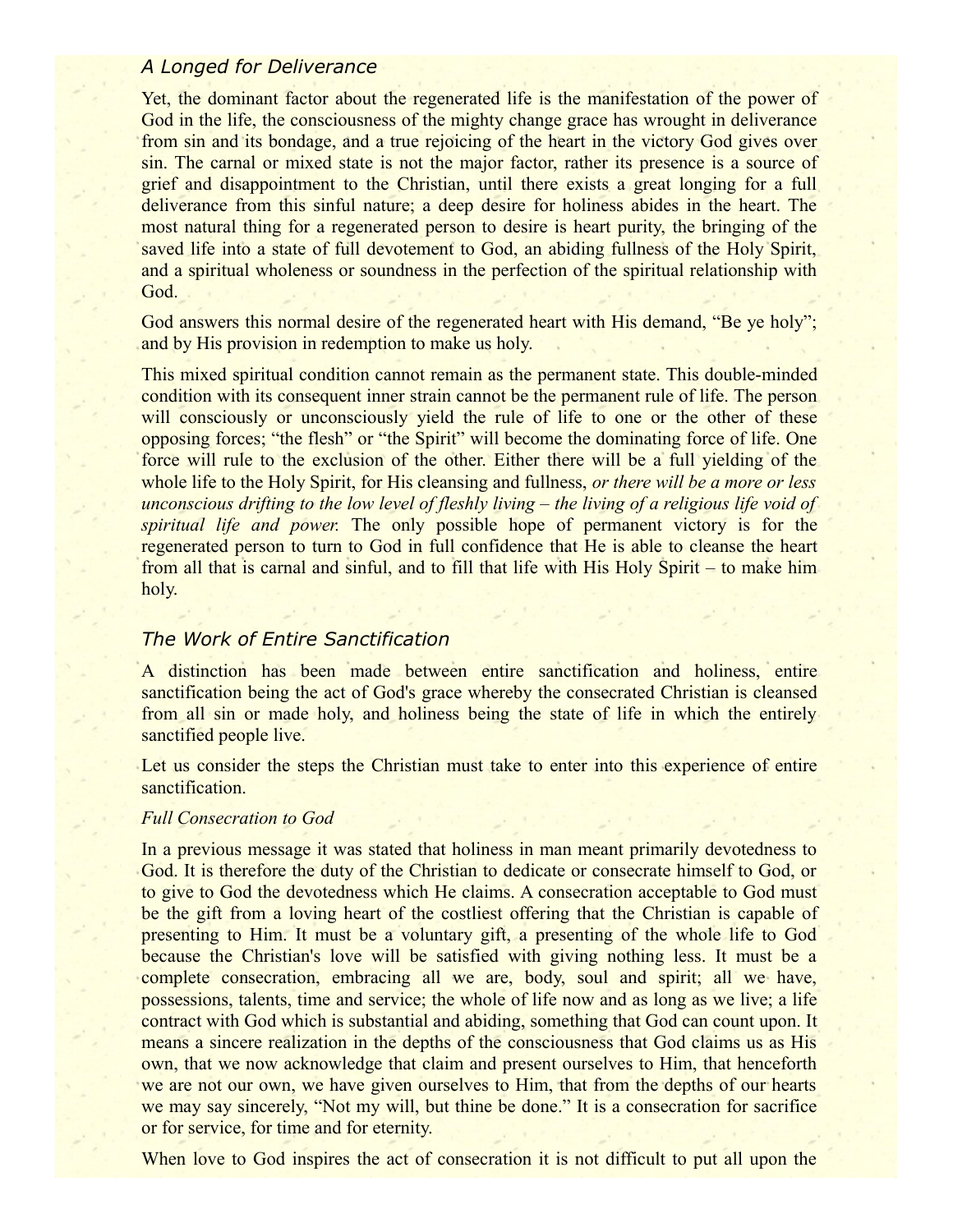altar for God, rather such a sacrifice will be the normal and glad spiritual service coming willingly from the heart of the child of God. Thus in consecration, by the aid of the Holy Spirit, the child of God gives to Him the fullest devotion and love he is capable of giving – he is all the Lord's. This is the first step toward holiness as a personal experience. The second step toward holiness is

## *Appropriating Faith*

In our discussion of the provision of redemption we emphasized that God in Christ has made complete provision for the entire sanctification of the child of God, that in that provision all Christians were potentially sanctified when Jesus suffered outside the gate that He might sanctify the people with His own blood. The medium of receiving the experience thus provided in the atonement is faith, appropriating faith, a faith that lays hold of God and claims the experience provided by Christ in His death, a faith that appropriates the cleansing of the blood and without wavering believes that now "the blood of Jesus Christ His Son cleanseth from all sin." Such faith is not blind assumption, it is not an uncertain guess, it confidently believes that what God has promised He will surely perform; it rests on the assurance that what Christ has provided in His atonement He will now work out in the believer's heart; it this moment claims that God verifies His promise and that now the blood of Christ purifies the heart, that "the very God of peace" now sanctifies wholly. Let us now consider the actual

## *Experience of Entire Sanctification*

Entire sanctification is the work of God within the heart of the Christian when He accepts the consecration given to Him and in response to the faith of the consecrated person cleanses the heart from all impurities. In this experience God delivers the Christian from that inner condition of lawlessness, that enmity against God remaining in the heart of the regenerated person, and thus the conflict between the flesh and the Spirit is removed. The life is brought into a full devotement to God, for there is no part of life over which God does not have full control. There exists an inner harmony and poise of soul which makes possible the free response of all powers of life to the one purpose of doing the will of God. The disordered state which existed in the natural man is now corrected and the sanctified heart is enabled to organize a satisfying and happy life around the one substantial center of devotedness to God; there is an inner unanimity to life, the inner strain is gone, and Christ rules without a rival over the whole of life. There is also a fullness of the Holy Spirit in the life, for when God accepts the offering, the temple which has been fully consecrated to Him, He fills with His Spirit. The abiding fullness and presence of the Holy Spirit brings a spiritual wholeness, a perfection of the moral relationship to God.

This work of entire sanctification is a definite experience, a mighty work of grace, wrought by God in the life of the Christian in response to his faith. It is an experience that marks a definite second crisis in the spiritual life, purifying the heart, filling the life with the Holy Spirit, bringing a spiritual wholeness to life and the heart into full devotedness to God. A wonderful, mighty, glorious experience, renewing the inmost character or nature into the likeness of God -- "in righteousness and true holiness" (Eph. 4:24).

## *The Final Goal*

An experience is not the final goal of God's claim for holiness. He requires not only an experience of entire sanctification or holiness, but he looks for holiness in life -- "Be ye" holy in all manner of conversation" (in all human relationships). Holiness must be the state of life in which the Christian lives, this is God's goal for man. The experience of entire sanctification removes from the heart those hindrances and evil dispositions which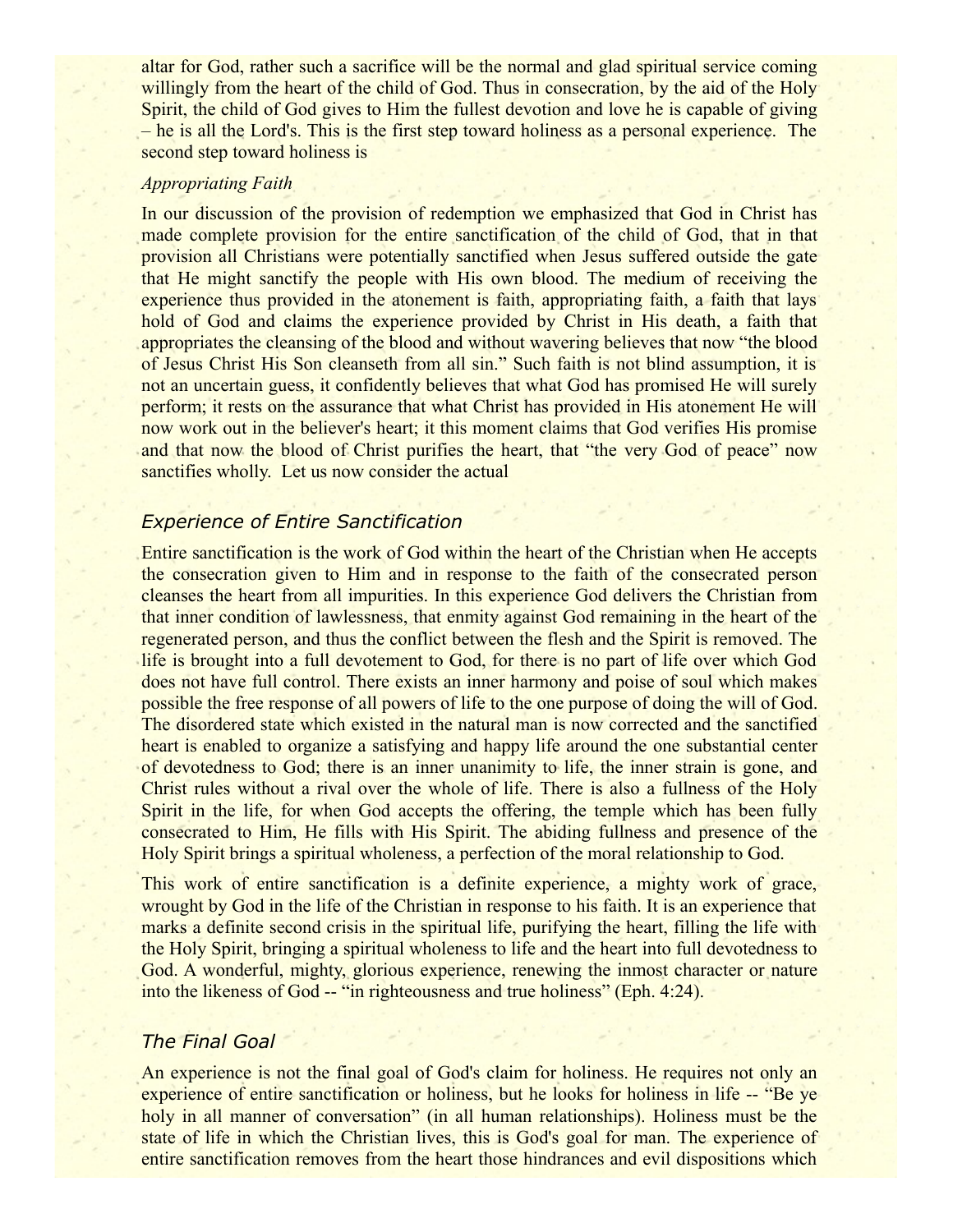hinder the Christian in living the life of holiness.

It is therefore the Christian's privilege to walk with God in the enjoyment of His holy presence day by day, in the nurturing and maintaining of our relationship with Him in fellowship and obedience, to live "in holiness and righteousness before him, all the days of our life" (Luke 1:75).

Just as surely as it is the work of God to make man holy in the crisis experience of entire sanctification, so surely is it the work of God to keep him holy in the midst of the sinful conditions of life, and it is His grace alone which enables him to "live soberly, righteously, and godly, in this present world" (Titus 2:12).

God's call is to holiness, to the full devotement of life to Him, to a purity of heart, to a fullness of the Spirit, to a spiritual wholeness or soundness, to the perfection of the spiritual relationship with Him, to a life of holiness, to be "holy in all manner of conversation" (human relationships). His call primarily is not to pardon, not to a victorious life, not to heaven; His call is to holiness. Holiness is the element in which pardon, purity, victorious living, sacrificial serving, and heaven are found. To seek any of these is to miss the central call of God, His call to holiness.

"As he which hath called you is holy, so be ye holy in all manner of conversation; because it is written, Be ye holy: for I am holy" (I Peter 1:15, 16). That is God's requirement for holiness.

"Wherefore Jesus also, that he might sanctify the people with his own blood, suffered without the gate" (Heb. 13:12). That is God's provision for holiness.

"The very God of peace sanctify you wholly" (I Thess. 5:23). That is God's work in the personal experience of holiness.

That "we should live soberly, righteously, and godly, in this present world" (Titus 2:12). That is holiness in life.



# 5. THE SPIRIT OF HOLINESS

There can be no holiness in human experience without the work of the Holy Spirit. He alone can make men to become "partakers of His [God's] holiness." What is holiness as devotedness to God but the full expression of the love of God shed abroad in the heart by the Holy Spirit? What is holiness as purity of heart but the work of the Holy Spirit making effective in the hearts of men the provision of the blood of Christ to purge human nature of its sinful dross? What is holiness as spiritual wholeness or moral perfection, holiness as the full use of the redeemed life in loving service to Christ, but being filled with and giving glad obedience to the Holy Spirit. No discussion of the meaning of holiness can be complete without considering the work of the Holy Spirit.

## *The Holy Spirit*

He, the third Person of the adorable Trinity, is called the "executive of the Godhead," a statement which describes His activity in promoting and administering the will of the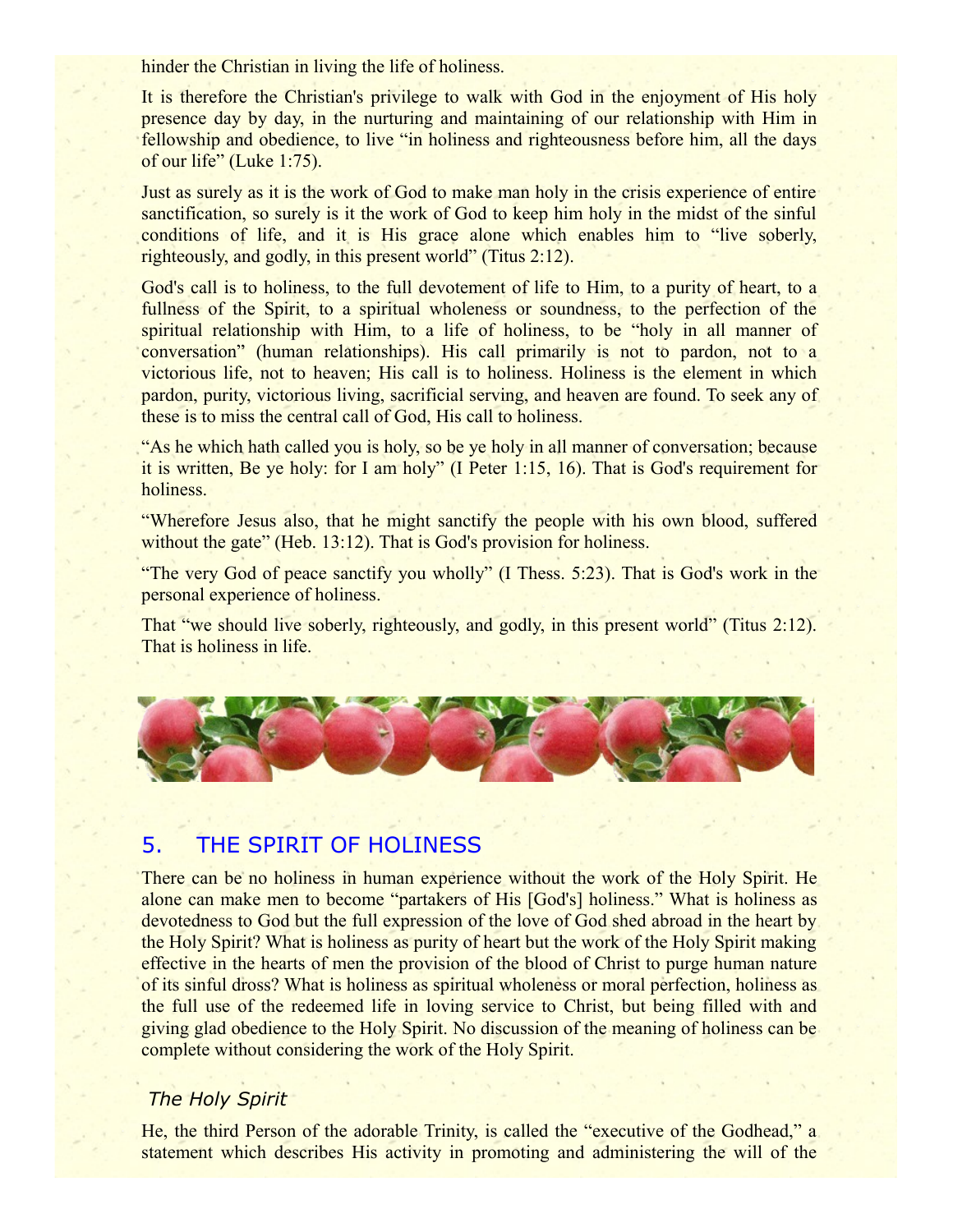Father and the gifts of the Son. He is mentioned often in the Scriptures and almost without exception this mention is associated with action or activity. It is He who moved over the face of the waters in creation to bring order out of chaos; He came upon persons, leaders, kings, prophets, and others, speaking through them, equipping them for leadership back in the Old Testament days; he is active now in reproving of sin, imparting the benefits of salvation, leading, filling, empowering, guiding, teaching, witnessing to and giving assistance to the Christian. This fact of activity prompted Dr. Daniel Steele to remark, "The work of the Father in the gift of the Son and the work of the Son in pouring out His own blood as a sin offering are complete past acts. But the work of the Spirit in each individual believer is incomplete" (Gospel of the Comforter, page 27).

What of His name, the Holy Spirit? "The adjective 'holy," says Dr. Daniel Steele, "cannot be distinctive of the quality of purity which is not found in equal degrees in the Father and the Son.

Both are holy. Hence, as it is not descriptive of an attribute peculiar to the Spirit, we infer that it points to the peculiar office of the Spirit, in the redemptive scheme, to make men holy" (Gospel of the Comforter, page 2). John Wesley agrees with this thought, for he says, "The title 'holy,' applied to the Spirit of God, does not denote that He is holy in His own nature, but that He makes us so; that He is the great fountain of holiness to His church; the Spirit from whence flows all grace and virtue" (Works, Vol. VII, page 485).

Paul in writing to the Roman Christians uses this term, "The spirit of holiness" (Romans 1:4).

There is a question among Bible scholars as to the meaning of this statement. Many, perhaps most, agree with Dr. Marvin D. Vincent holding that this "reference is not to the Holy Spirit, who is nowhere designated by this phrase, but to the spirit of Christ as the seat of the divine nature belonging to His person . . . . and its characteristic quality is holiness" (Word Studies in the New Testament, Vol. III). However some, including Moffatt, hold that it does refer to the Holy Spirit.

Whether or not this statement, "The spirit of holiness" actually refers to the Holy Spirit, this fact is true, that the Holy Spirit is the true source and essence of holiness, for holiness in human life is the gift of God through the Holy Spirit, so in fact He is "the Spirit of holiness." He is, says Dr. MacLaren, "a Spirit that works a deeper holiness than law dreamed, and a more spontaneous and glad conformity to all things that are fair and good, than any legislation and outward commandment could ever enforce. The Spirit that came at Pentecost . . . . is a Spirit of holiness, whose most blessed and intimate work is the production in us of all homely virtues and sweet, unpretending goodness which can adorn and gladden humanity." He is the spirit of holiness who fills the believer with Himself, imparting holiness, inspiring a deep devotedness to God, bringing purity of heart, and He is the inner dynamic of a life of enthusiastic service for Christ. His work is both with the individual and with the church.

## *His Work With Individuals*

Much could be said of the influence of the Holy Spirit upon individuals as a force outside of their lives; His conviction of sin, His promptings to righteousness, His providential dealings and direction, and the many other ways in which He works to influence the lives of people in general. But the chief purpose here is to consider His work within the Christian's life as the inspiration of love to God and man, the dynamic of all righteous living and Christian service, and as the divine Helper in all phases of the Christian life.

In the realm of spiritual experience in man He is the author of the new birth. This fact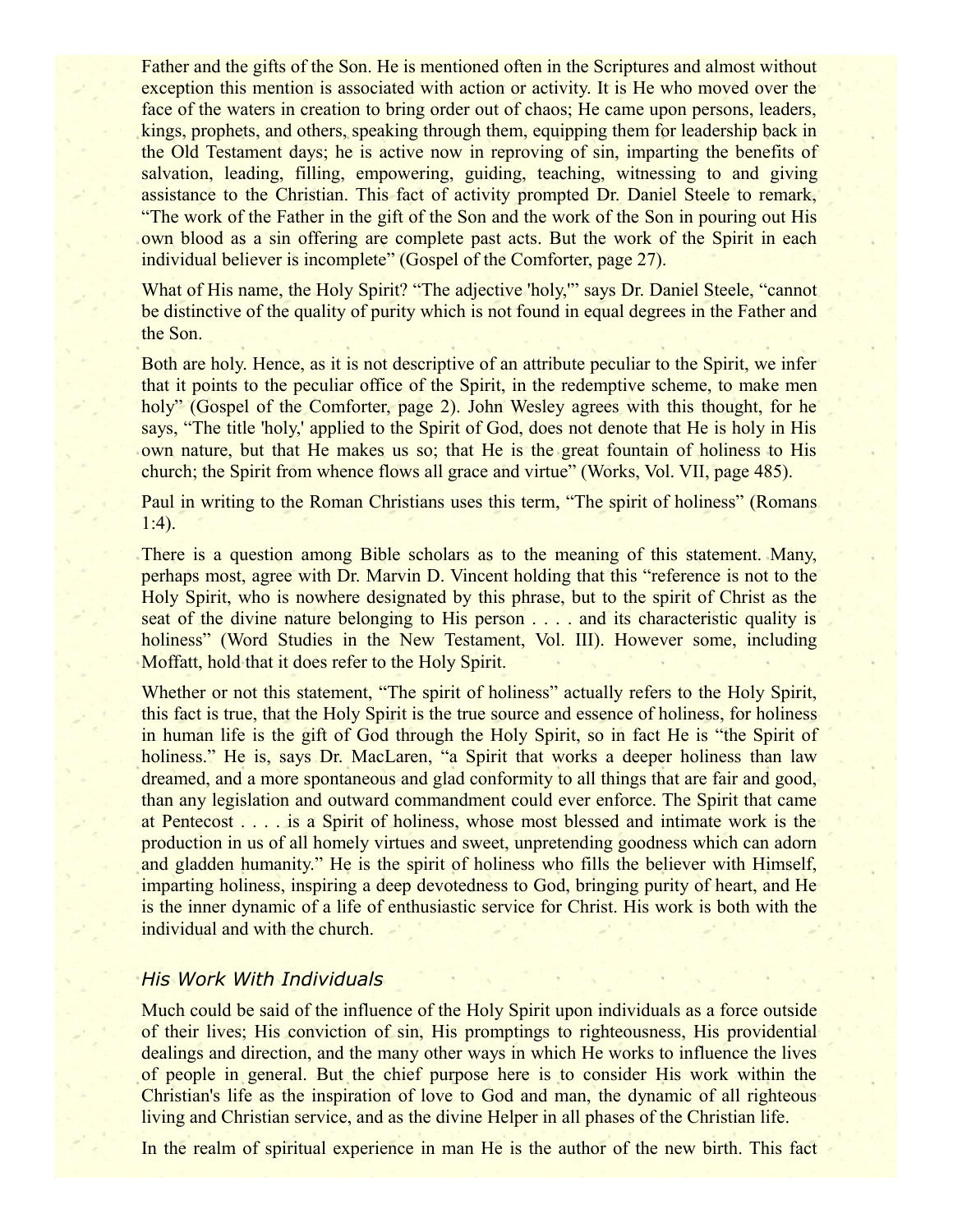Jesus stressed in His conversation with Nicodemus when He said, "Except a man be born again born of.. . . the Spirit he cannot see.... he cannot enter into the kingdom of God" (John 3:3-5). Thus Jesus designated the crisis experience in spiritual life called the new birth or regeneration as the work of the Holy Spirit. The second crisis experience in Christian life is likewise said to be the work of the Spirit; "*being sanctified by the Holy Ghost*" (Romans 15:16); also, "*God hath from the beginning chosen you to salvation through sanctification of the Spirit and belief of the truth*" (II Thess. 2:13).

#### *The Spirit's Assistance in Preparation*

The Holy Spirit is active with individuals in preparing them for these great spiritual experiences.

It is recognized generally that people are brought to repentance through the reproof or conviction wrought upon their hearts by the Holy Spirit; also that in repentance the penitent may expect the aid of the Holy Spirit in bringing him to that "godly sorrow [which] worketh repentance to salvation not to be repented of" (II Cor. 7:10); and it is equally true that the faith which reaches from the heart of the penitent person to touch the forgiving God, receiving from Him forgiveness and new life, is not without the gracious assistance of the Spirit. He is present in every step leading to and making real within man that glorious experience, the new birth by the Spirit (regeneration).

His assistance is given also in the preparation for the deeper experience of entire sanctification.

He reveals to the person the depths of the carnal condition remaining after his regeneration for without His help no child of God can come to a realization of the sinful corruption remaining within him, or know the full import of the scripture which says, "the carnal mind is enmity against God: for it is not subject to the law of God, neither indeed can be" (Romans 8:7). No Christian can be truly conscious of the weakening effects of that inner conflict between the flesh and the Spirit, described by Paul in his letter to the Galatians, except as the Spirit makes known to him his deprived state indicated by Paul's statement, "so that ye cannot do the things that ye would," and his utter inability in his own strength to overcome or destroy "the flesh" and bring to an end this inner strain. What Christian can know the deep impurities of his nature or be conscious of those subtle forms of evil lurking within him except as the Holy Spirit searches his heart and by His divine illumination makes them known and at the same time reveals the remedy for such a heart condition? The individual Christian preparing for the work of sanctification by the Holy Spirit must make a complete consecration of himself, of his body as the temple of the Holy Ghost, to God. This work of consecration is twofold; namely a separation from all that is evil and a dedication to God of any that is good; a dying out to that which is carnal and a full commitment of the whole life to God; a crucifying of the flesh with its affections and lusts, and the presenting of our bodies to God as a living sacrifice, holy, acceptable to Him. Neither the negative nor the positive aspects of the preparation for entire sanctification, namely consecration, can be made satisfactorily without the aid of the Spirit of holiness. There can be no real separation from the evil, the world, the sinful, except as the Christian is influenced by the Holy Spirit to a deep abhorrence of the evil within and as with all his heart he implores the Spirit to make real that inner death to sin which he so earnestly desires.

There can be no deliverance from the carnal mind and self will, no crucifying of the flesh, except as the Holy Spirit works with the child of God – as "ye through the Spirit do mortify the deeds of the body" (Romans 8:13).

The positive phase of this preparation, the presenting of a full consecration of the body,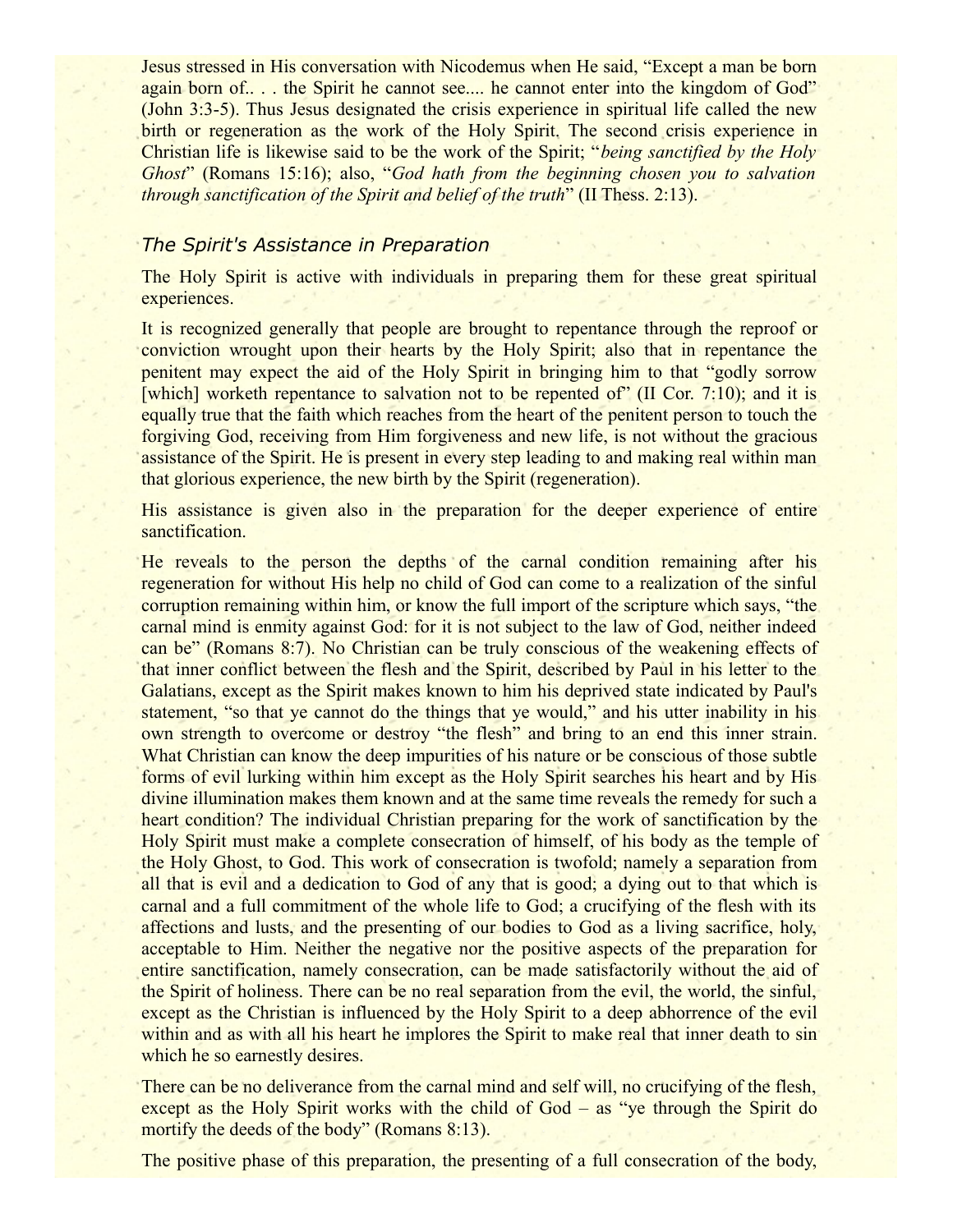the temple of the Holy Ghost, to God, cannot be done acceptably without the assistance of the Holy Spirit. For man, even though regenerated, is so susceptible to deception, he is so limited in his knowledge of himself, that the Spirit alone knows when the consecration is complete and He will continue to bring to the remembrance of the seeker such things not yet consecrated until there is made actually a full dedication to God. The faith that lays hold of God in appropriating the provision of the blood of Christ to sanctify wholly is not entirely of human origin, for the Holy Spirit assists by leading the seeker to a realization that the provision made by Jesus to "sanctify the people with his own blood" is complete and was meant for him; He brings him to a persuasion that God is able to do the work now, to a confidence that even now the very God of peace does sanctify wholly, and to an assurance that through the Spirit of holiness he is now a "partaker of His [God's] holiness." The truly sanctified Christian is and remains humbly conscious that "all" realized human holiness is the mind of the Spirit of God breathed into those to whom He is the soul of their soul and the life of their life" (J. Agar Beet, The New Life in Christ, page 313).

#### *Filled with the Spirit*

The great positive work of this experience is the baptism with or fullness of the Holy Spirit and Fire. The Holy Spirit in this work of entire sanctification accepts and fills His temple, the body or life of the individual Christian, which is entirely dedicated to God. It is an abiding fullness, a vital fullness, which is maintained as the Christian lives in the Spirit. "There is a fullness of the Spirit," says Dr. Daniel Steele, "which must imply entire sanctification – the permanent gracious presence in the soul of the Holy Spirit in His fullness, not as an extraordinary gift, but as a person having the right of way through the soul and body, having the keys to even the inmost rooms, illuminating every closet and every crevice of the nature, filling the entire being with holy love" (A Defense of Christian Perfection, page 110). The Spirit of holiness sanctifies, fills, seals this consecrated Christian as His own, thereby making real that holiness which is devotedness to God, and, by His abiding presence and fullness He enables the sanctified Christian to live day by day a life of full devotement to God – a holy life.

The negative aspect of this work of the Spirit of holiness is purity of heart – The heart that is filled with the Spirit – is made pure (Acts 15:8, 9). The great area of evil in humanity is in the deep realms of the nature which the Bible calls the "heart," and which for all practical purposes is quite equivalent to what modern psychologists call the subconscious and unconscious levels of mind. For, generally speaking, the writers of the Bible think of the heart as the central reservoir of life from which comes "the issues of life," and which is the source of "the thoughts and intents," the drives and urges of life. Into this deep realm, the heart, the Holy Spirit as the Spirit of holiness comes to abide in His fullness, purifying, healing bringing harmony and peace, making possible the coordination of the forces of life around the supreme objective of love to God and the doing of His will, and, a love for men which ever seeks their best interests. It was the realization of this deep experience, this inner deliverance, that prompted the Apostle Paul to exclaim, "The law of the Spirit of life in Christ Jesus hath made me free from the law of sin and death" (Romans 8:2). He also revealed the secret of continued inner harmony and peace when he said, "to walk after the Spirit," or "to be spiritually minded is life and peace." The abiding consciousness of inner purity and the fullness of the Holy Spirit prompted Peter to testify years after Pentecost that their hearts were purified by faith when at Pentecost they were filled with the Spirit (Acts 15:8, 9).

In this mighty experience of entire sanctification wrought by the Spirit of holiness none of the essential characteristics of personality are eradicated, none of the instinctive forces of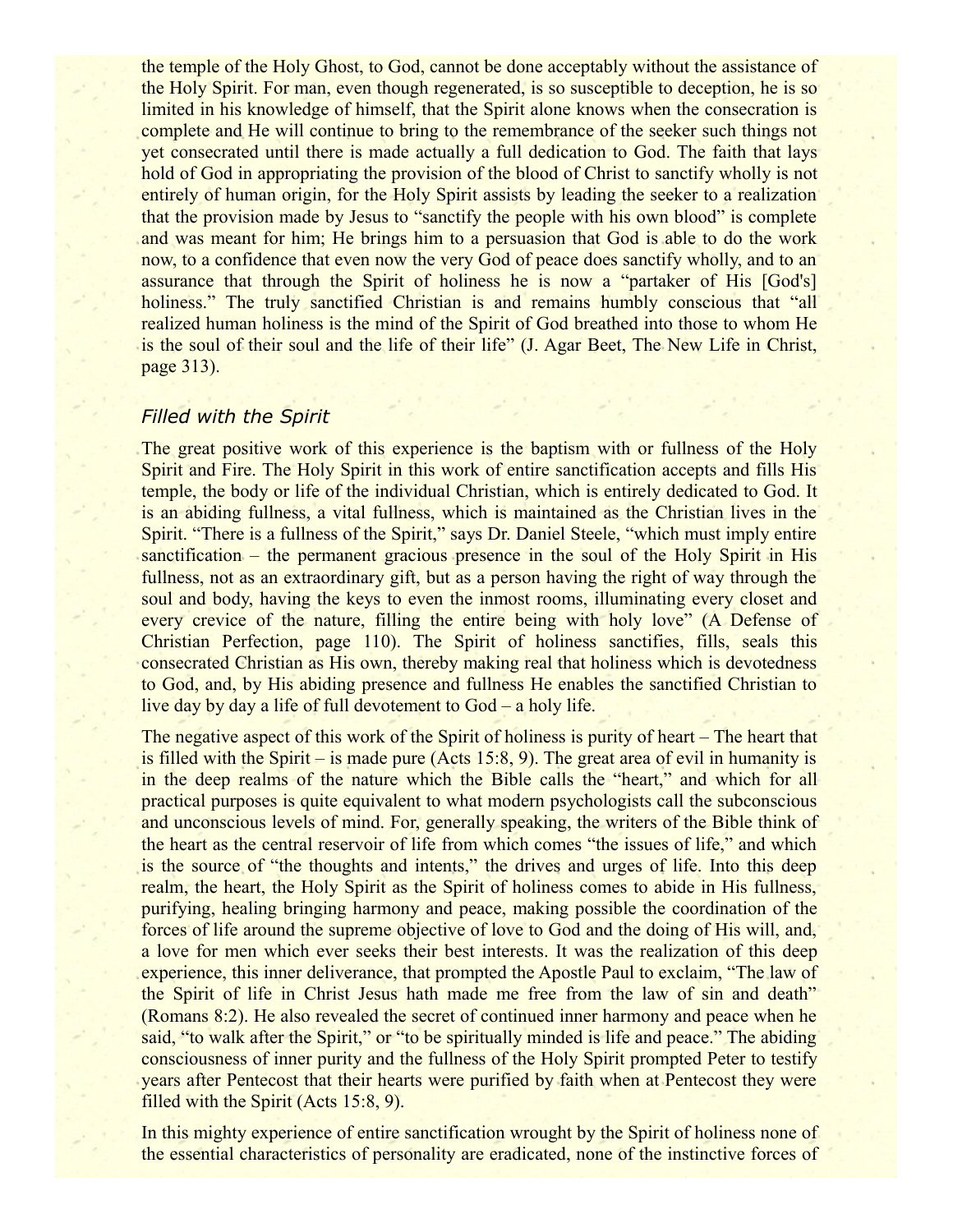the personality are destroyed, nor is the person made free entirely from all of the effects of evil upon his personality, for until the day of his death he will carry some of the deep scars of his previous sinful life. However there is brought by the Holy Spirit a spiritual wholeness or soundness in the center of life, there is made real the perfection of the moral relationship of the Christian with his God in which the principle of sin is destroyed until life on the level of consciousness becomes the willing response and glad obedience of the heart to God; also, there is a purity of heart – transformation by the purifying and healing influences of the Holy Spirit in the deep realms of the mind, the subconscious, which is beyond man's ability to analyze or to comprehend.

This work of the Spirit of holiness in the life of the child of God, a work of grace subsequent to his being "born again," makes that Christian holy in the scriptural sense of that word; he is pure in heart, he is spiritually sound, he is using his redeemed powers in the service of God for others, and, a state of devotedness to God exists – he has become "a partaker of his [God's] holiness." Life in the Spirit

This vital experience of entire sanctification or fullness of the Spirit is not the ultimate purpose of God for human life, it is not the final work of the Spirit of holiness for man in this world. It is a high point in human experience, it is the completion of the initial work of salvation; but the purpose of God for man in this world is saintliness of life and Christlikeness in character. Without this work of holiness wrought in the life by the Holy Spirit any appreciable progress toward this goal of saintliness is impossible. On the other hand we must recognize that as wonderful as is this experience of heart holiness it does not of itself bring the sanctified person immediately to that goal of saintliness of life or perfect Christian character.

It is interesting to note as one reads the biographies of great Christians that almost without exception it will be found that they have had an epochal experience in their Christian life subsequent to their regeneration. It is true that not all have spoken of this deeper experience of grace in the terms used in this treatise, also that they would not all accept the full meaning of that experience as set forth in this discussion – although many of them would, and some of them knew a deeper experience than they gave witness to – but it is a fact that universally they testify to a more rapid progress in Christian character after enjoying this second epochal experience of spiritual life.

A discussion of the life of holiness is given in another chapter (Chapter 6) of this book. Here it is our purpose to emphasize the place that the Spirit of holiness fills in producing saintliness and Christlikeness in life, or the transforming work of the Holy Spirit.

It is of interest to note some of the scriptural statements relative to the co-operative relationship existing between the Christian and the Holy Spirit in daily Christian living. Here are some of them: walk in the Spirit, live in the Spirit, led by the Spirit, taught by the Spirit, assisted by the Spirit in prayer, prayer and supplication in the Spirit, the fellowship of the Spirit, the power of the Spirit for victorious living and service, and many others. What a glorious wealth of "the things of the Spirit" are placed within the reach of the child of God! Yet they are all potential and must be made realities of the spiritual life by co-operating with the Holy Spirit.

One of the most gracious facts of the spiritual life, a means of showing forth the Spirit actively working in the life of the Christian is "the fruit of the Spirit," which "is love, joy, peace, long-suffering, gentleness, goodness, faith, meekness, temperance" (Gal. 5:22, 23). This "fruit" may be yielded in increasing abundance and quality as the child of God truly lives in the Spirit. "The fruit of the Spirit" says Dr. H. Orton Wiley, "is the communication to the individual of the graces flowing from the divine nature, and has its issue in character rather than in qualification for service" (Christian Theology, Vol. 2, page 317).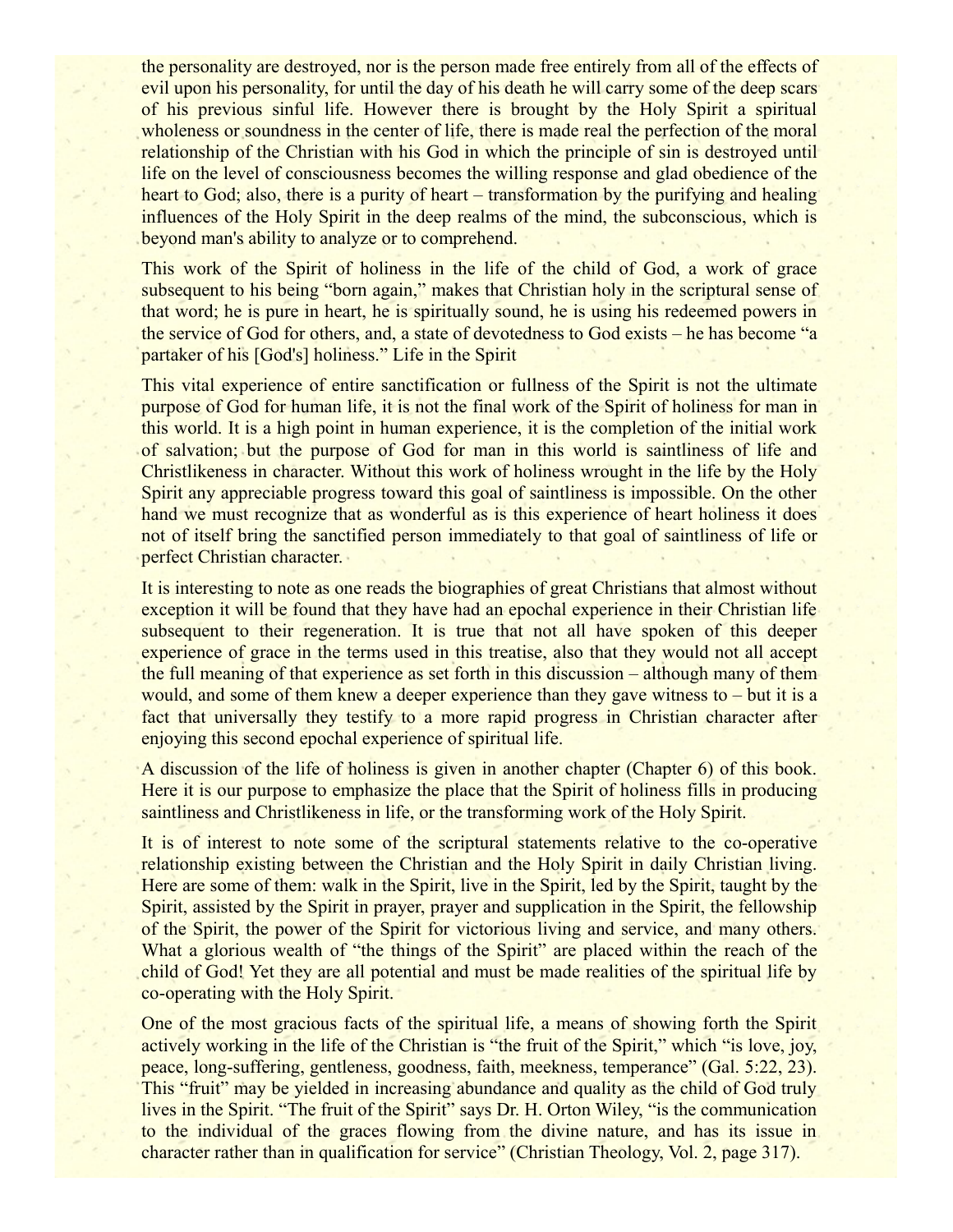There is also the assistance and effective working of the Holy Spirit in Christian service, "Ye shall receive power, after that the Holy Ghost is come upon you: and ye shall be witnesses unto me." (Acts 1:8). He does give power for service. How gloriously was this power demonstrated in the service and witnessing of the early church, by the disciples of Jesus and their associates. And the effectual working of this power in service is known today by thousands of Spirit-filled Christians.

The tragic fact faced today is that too few of those professing holiness are giving themselves as fully as they should to a life of active service to Christ and for others, hence they are experiencing far too little of the manifestation of the power of the Holy Spirit in their lives.

## *The Transforming Work of the Spirit*

The active work of the Spirit in His transformation of character is stated by the Apostle Paul in these words, "But we all, with open face beholding as in a glass the glory of the Lord, are changed into the same image from glory to glory, even as by the Spirit of the Lord" (II Cor. 3:18). Glorious promise! Wonderful experience! The children of God "beholding . . . . the glory of the Lord, are changed' ' -- rather are being changed- (the beholding and the changing being definitely associated) "into the same image by the Spirit of the Lord." The full fruition of this transformation by the Spirit will be in the future glory, but the spirit works effectively and constantly a glory now, the glory of more and more saintliness and an increase in the likeness of the Lord whose glory His child is beholding. This work of the Holy Spirit in transforming character is constantly going on in the life of His sanctified children as they walk in the Spirit. "We must believe in the Holy Ghost," says Dr. Daniel Steele, "as an indispensable agent in the production of spiritual life both in its potential and in its fullness. There is a sense in which He is now the most important active factor in the production of Christian character" (Gospel of the Comforter, page 27).

This thought of increasing Christlikeness in life is suggested by this further statement of the Apostle Paul, "That as sin hath reigned unto death, even so might grace reign through righteousness unto eternal life by Jesus Christ our Lord" (Romans 5:21). Here is an antithesis; "as sin hath reigned" (emphasizing its degrading, permeating influences, ever progressing as the sinner gives himself over to sinning), "unto death"; "even so" (to the same extent, in the same manner), "might grace reign" (progressively, permeating its nature and virtues more and more in the life of the Christian) -"through righteousness unto eternal life by Jesus Christ our Lord." An antithesis of this nature requires a perfect balance, and the emphasis is that the reign of grace will be as glorious, as free, and will as progressively infuse its virtues, producing righteousness unto eternal life, as sin was inglorious, enslaving, degrading, and progressively permeated its virus unto death. How may grace so reign except through the presence and transforming power of "the Spirit of grace"? Oh that God's sanctified children might have more of a realization of the saintliness of character and of the increase of Christlikeness that is possible in the daily life of holiness through the transforming work of the Spirit of the Lord in the reign of grace. As His child beholds – looks steadfastly upon, meditatively reflects upon, permits its rays to penetrate deeply his nature -- "the glory of the Lord, he is being changed into the same image from glory to glory,.... by the Spirit of the Lord."

God's purpose for His children is holiness. Holiness in its initial sense of purity of heart, fullness of the Spirit and devotedness to God. Holiness in its progressive sense, the transformation of character into saintliness and Christlikeness. Holiness in its ultimate sense in sharing the eternal glory of the exalted Christ. All of this is the work of the Holy Spirit, the Spirit of holiness.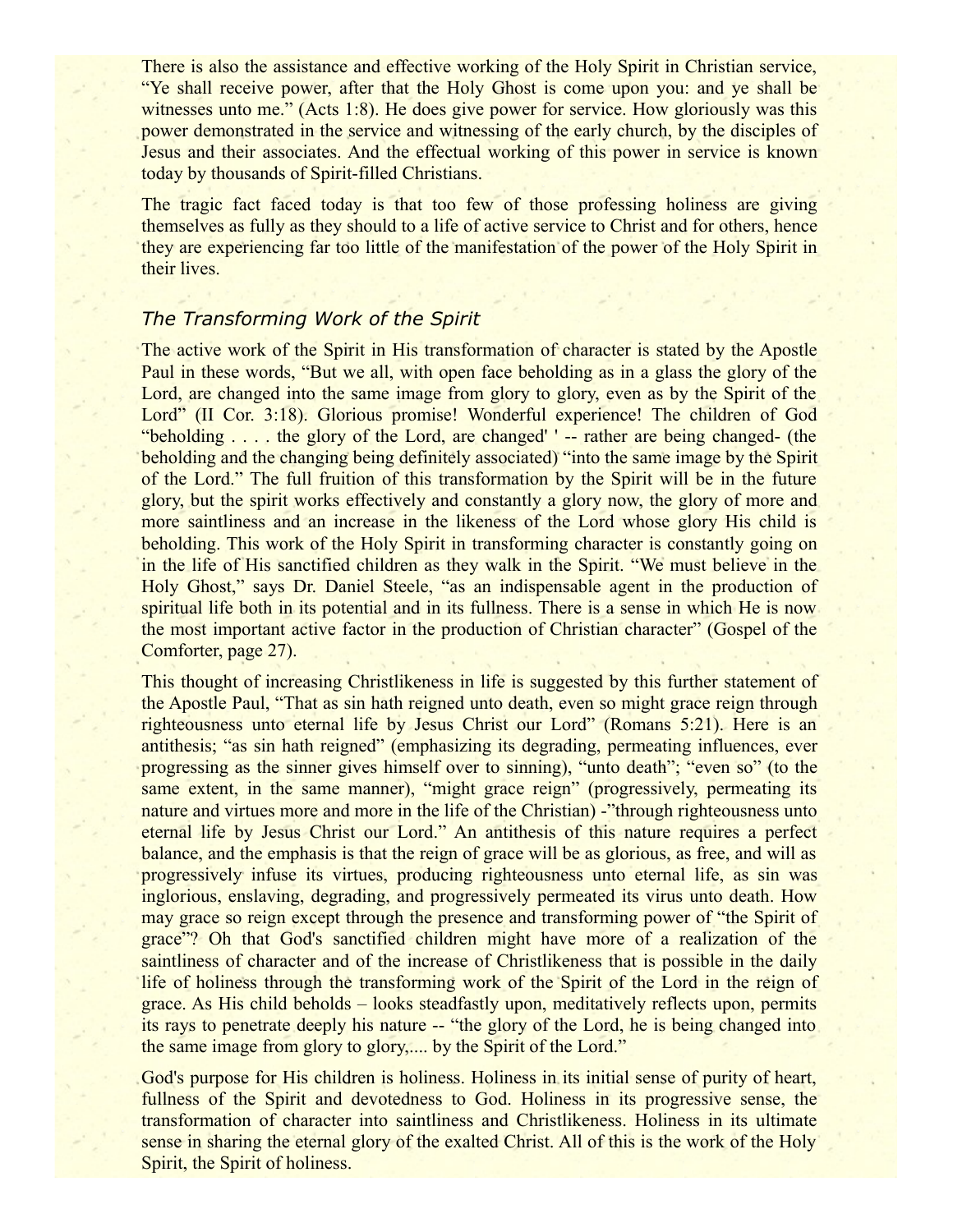#### *The Holy Spirit and the Church*

Any discussion of the Holy Spirit and the Church must begin with Pentecost, for Pentecost marks both the official advent of the Holy Spirit into the world and the birthday of the Christian Church.

Something new in the spiritual realm emerged that day when those one hundred and twenty believers were filled with the Holy Spirit, for it was then that these individual believers were fused by that Spirit into a spiritual organism, the Church of Christ. This "church," says Dr. H. Orton Wiley, "is not merely an independent creation of the Spirit, but an enlargement of the incarnate life of Christ" (Christian Theology, Vol. 3, page 108). Another writer suggests that this enlargement of the incarnate life of Christ, like the incarnation of Christ himself, is a condensation upon the part of God, for says he in speaking of the Holy Spirit and the Church, "His earthly body is never commensurate with His personality, never fully adequate to the performance of His purpose" (H. Wheeler Robinson, The Christian Experience of the Holy Spirit, page 151).

The same Holy Spirit who works with the individual in the experience of salvation and transformation of character, also incorporates the individual believer into the body of Christ, "For by one Spirit are we all baptized into one body" (I Cor. 12:13). This corporate life is a fellowship of the Spirit, a unity of the Spirit, the Church of Christ. Describing this unity Dr. H. Orton Wiley says, "The Holy Spirit being the bond of union in the Godhead becomes likewise, the source of union in the Church, uniting the members to one another, to their exalted Head, and to Himself" (Ibid, page 108).

This unity of the Spirit, the Church of Christ, is spoken of in the New Testament by the use of different figures or pictures. It is the temple of God, "Built upon the foundation of the apostles and prophets, Jesus Christ himself being the chief corner stone; . . . . for a habitation of God through the Spirit" (Eph. 2:20-22). It is the body of Christ, of which He is the living Head; "the moral unity of its members," says Dr. Robinson, "should correspond with the unity of the animating Spirit, that it may grow into the fulness of Christ" (Ibid., page 140). It is the bride of Christ, loved by Him to the point of giving "himself for it; that he might sanctify and cleanse it with the washing of water by the word, that he might present it to himself a glorious church, not having spot, or wrinkle, or any such thing; but that it should be holy and without blemish" (Eph. 5:25-27). "All these metaphors," says Dr. Robinson, "imply the unity of the Church, but that of the temple also suggests its dignity, that of the body its Cooperation, that of the bride its purity The dignity, harmony and purity which characterized her were a creation of the Spirit" (Ibid., page 140).

## *The Life of the Church*

The Holy Spirit is the life of the Church, its inspiration and its power. A casual survey of His relationship to the activities with the Church of the New Testament reveals Him giving guidance to the Church in the settlement of difficult problems, until with confidence the leaders of the church could proclaim, "It seemed good to the Holy Ghost, and to us "(Acts 15:28); directing the Church in the selection and the sending of missionaries or evangelists; "The Holy Ghost said, Separate me Barnabas and Saul for the work whereunto I have called them.

So they, being sent forth by the Holy Ghost, departed . . . ." (Acts 13:2, 4); enabling them to preach the gospel "with the Holy Ghost sent down from heaven" (I Peter 1:12); imparting special gifts to the Church, "Now there are diversities of gifts, but the same Spirit .... For to one is given by the Spirit the word of wisdom; to another the word of knowledge by the same spirit; to another faith by the same Spirit; to another the gifts of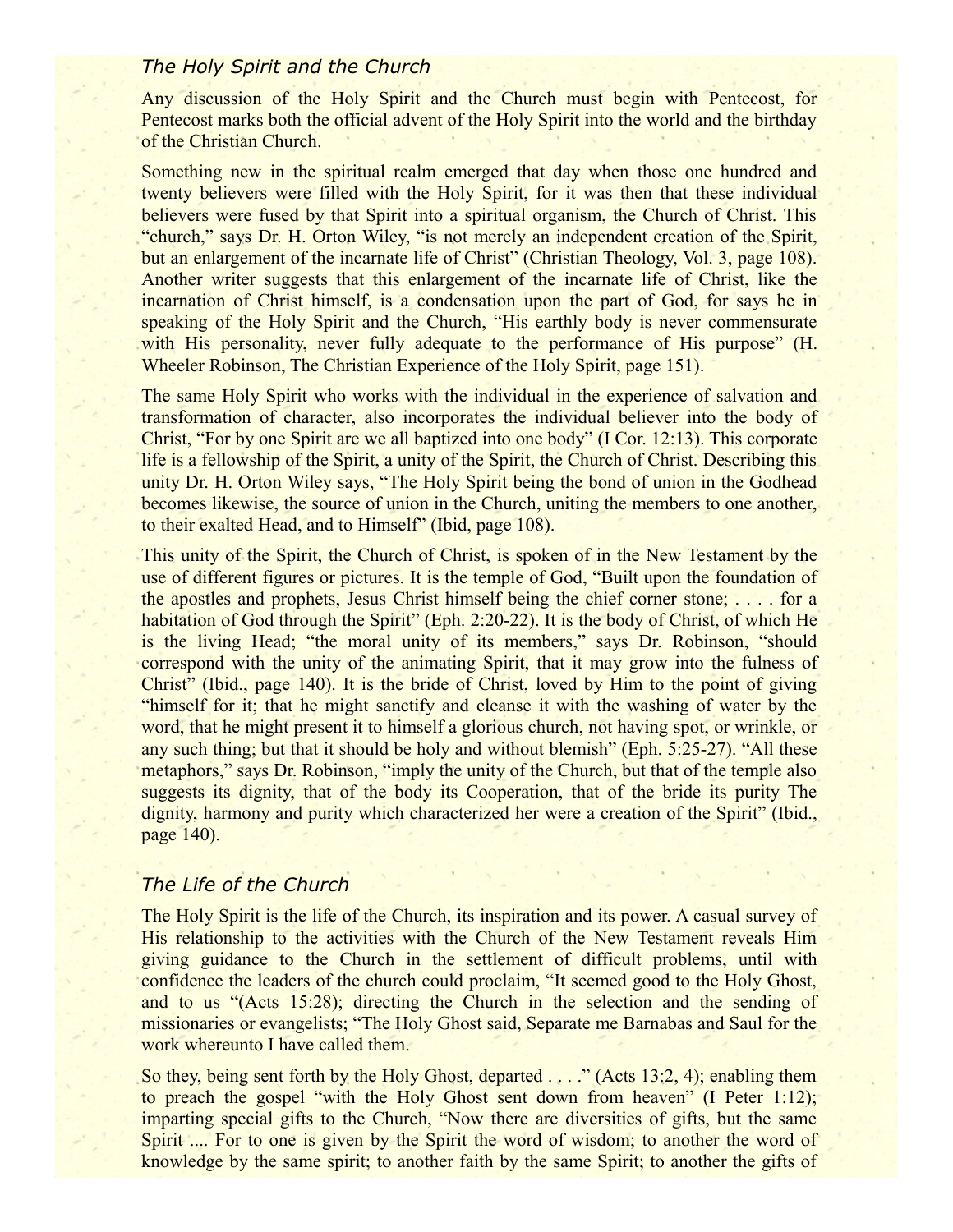healing by the same Spirit; to another the working of miracles; to another prophecy; to another discerning of spirits; to another divers kinds of tongues; to another the interpretation of tongues: but all these worketh that one and the selfsame Spirit, dividing to every man severally as he will" (I Cor. 12:4-11). These gifts all are within the one body, the body of Christ, and the unity of that body, "is that of the Spirit"; says Dr. Wiley, "and the diversity includes anything that is not out of harmony with that spiritual unity" (Ibid., page 112).

There are also gifts of differing ministries, "And he gave some, apostles; and some, prophets; and some, evangelists; and some, pastors and teachers" (Eph. 4:11). These are the gifts of the Spirit for the increasing and edifying of the body of Christ, as Paul says. "For the perfecting of the saints, for the work of the ministry, for the edifying of the body of Christ: till we all come in the unity of the faith, and of the knowledge of the Son of God, unto a perfect man, unto the measure of the stature of the fulness of Christ" (Eph. 4:12-13). It is the abiding presence and active working of the Holy Spirit in the Church which gives it life, power and success in its ministry, and makes it a living fellowship of the saints. The work of the Spirit of holiness within the church is to bring it to the Ultimate goal of Christ, a holy Church.

### *The Holy Church*

The purpose of Christ for His Church is, "that it should be holy and without blemish" (Eph. 5:27).

In what sense is the Church holy or to be holy? In the discussion of holiness in man (Chapter 2) it was stated that there was a ceremonial holiness and also a moral holiness; that ceremonial holiness includes that which God specially claims for Himself and which in a special sense belongs to Him; and, that moral holiness relates to persons who have been made holy in heart by the grace of God.

The Church is now holy in this ceremonial sense because it is claimed by God as His very own, and in a special sense it belongs to Him; it is "the church of God, which he hath purchased with his own blood" (Acts 20:28). The Church is holy in the moral sense in so far as the individual members are sanctified wholly, or as they by the Spirit of holiness are made to become "partakers of his (God's) holiness." It is the work of the "Spirit of holiness" to bring the individual members of this unity of the Spirit, the Church, into the deeper experience of purity of heart or the fulness of the Holy Spirit, that more and more the holiness of God may be manifested through the Church, that more and more the Church as a body may become morally holy.

The ultimate purpose of Christ is to have a church that is "holy [morally] and without blemish." It is such a church that Christ will eventually present to Himself; "that He might present the Church to Himself a glorious bride, without spot or wrinkle, or any other defect – holy and unblemished" (Weymouth, Eph. 5:27). It is the creation of such a holy church, a bride, "An enlargement of the incarnate life of Christ" toward which the "Spirit of holiness" is working today. No one but God is capable of judging to what extent the Church is now morally holy, how many of the people of the various nations, races, classes and languages of this earth are now a part of this bride. No one but He will know when the Spirit of holiness has accomplished His work, when the Church is complete and ready to be presented by Christ "to Himself a glorious bride, without spot or wrinkle or any other defect – holy and unblemished."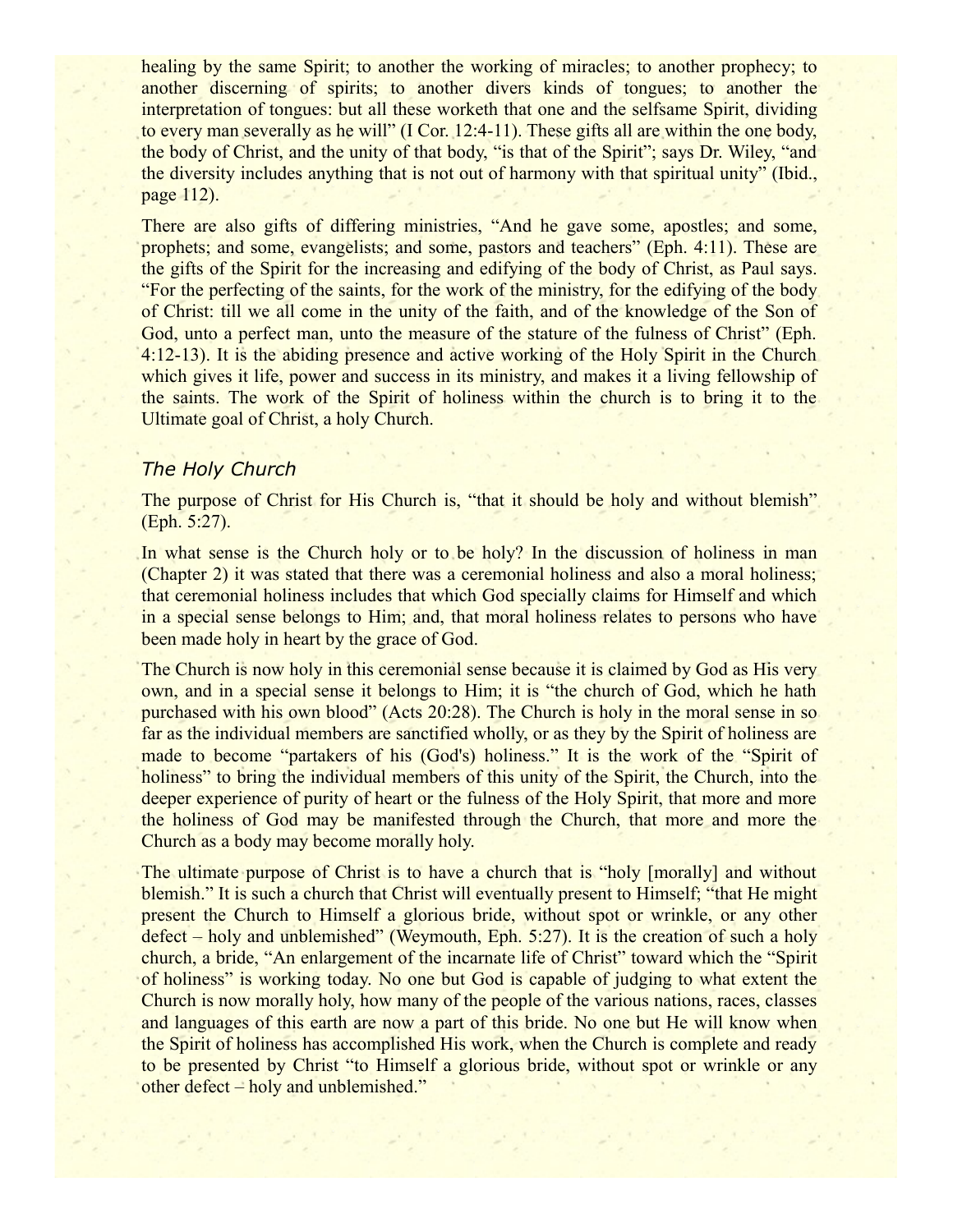#### *Co-operating with the Spirit*

It is essential therefore that each individual member of the body of Christ, the Church, give to the Spirit of holiness his utmost obedience and fullest co-operation that the Church may be "holy and without blemish."

The transforming work of the Spirit in the lives of individual Christians has been discussed in the earlier portion of this chapter. This transformation is a recognized cooperative endeavor; as the child of God keeps on "beholding . . . . the glory of the Lord," he is "changed into the same image from glory to glory even as by the Spirit of the Lord." Also, the fact has been stated that each Christian by the Spirit is incorporated into the body of Christ, the Church, and we are members one of another as well as members of the Head, Christ Jesus. This spiritual unity brings an added responsibility to the Christian, he must co-operate with the Spirit and with the other members of the body. He owes to the whole body his full individual co-operation with the Spirit of holiness in personal experience and holy living, his life and conduct reflects honor or dishonor both on God and on the body of Christ, and he is responsible also to the Church to promote its best interests, to seek its edification, to endeavor "to keep the unity of the Spirit in the bond of peace," to work for its increase in the salvation of sinners and the entire sanctification of believers, and to work together harmoniously with the other members of the body of Christ that through the direction and power of the Holy Spirit the Church may become what Christ desires it to be, "holy and without blemish" -- His pure bride.

The Apostle Paul emphasizes the two phases of the Christian's relationship to the Spirit of holiness by the use of the same term, "The temple of God," or "The temple of the Holy Ghost." He makes the appeal to persons in these words, "What! Know ye not that your body is the temple of the Holy Ghost which is in you, which ye have of God, and ye are not your own? For ye are bought with a price: therefore glorify God in your body, and in your spirit, which are God's" (I Cor. 6:19-20). His appeal is made to the group, the Church, thus, "Know ye not that ye are the temple of God, and that the Spirit of God dwelleth in you?" (I Cor. 3:16). The temple of God in this verse is the same as "God's building" of verse nine. This is somewhat in keeping with Peter's statement, "Ye also, as lively stones, are built up a spiritual house"; emphasizing too that Jesus Christ, the Living Stone, is the "chief corner stone" (I Peter 2:4-6). The individual temples or living stones are brought together by the Spirit to form the corporate temple or sanctuary of God, the Living Stone, Jesus Christ being the chief corner Stone.

The work of the Spirit of holiness with the individual, as has been stated is to save the sinner, to sanctify the believer, and to continue His work of character transformation in the life that he may indeed "glorify God" in his body and in his spirit which are God's, also to incorporate this individual believer into the Church, the body of Christ, the fellowship of the Spirit. His work in the Church is to bring these individual members into a consciousness of their oneness with other members of the body, of their responsibility for building the church, and to build of such materials as will honor God and at the same time bring reward to the builder.

A striking picture of the Church and this co-operative endeavor is used by Paul, "Ye are God's building" and "Ye are the temple of God" (I Cor. 3:9, 16). The foundation is laid already, "Which is Jesus Christ"; but the actual building erected upon that foundation – the Church – is the work of the individual Christians – leaders in particular, but all Christians in general – co-operating with each other in their work with God, "laborers together with God" (verse 9) in the building of His temple, His Church. But each Christian is responsible for the kind of materials of which he builds; "Now if any man build upon this foundation, gold, silver, precious stones, wood, hay, stubble; every man's work shall be made manifest; for the day shall declare it, because it shall be revealed by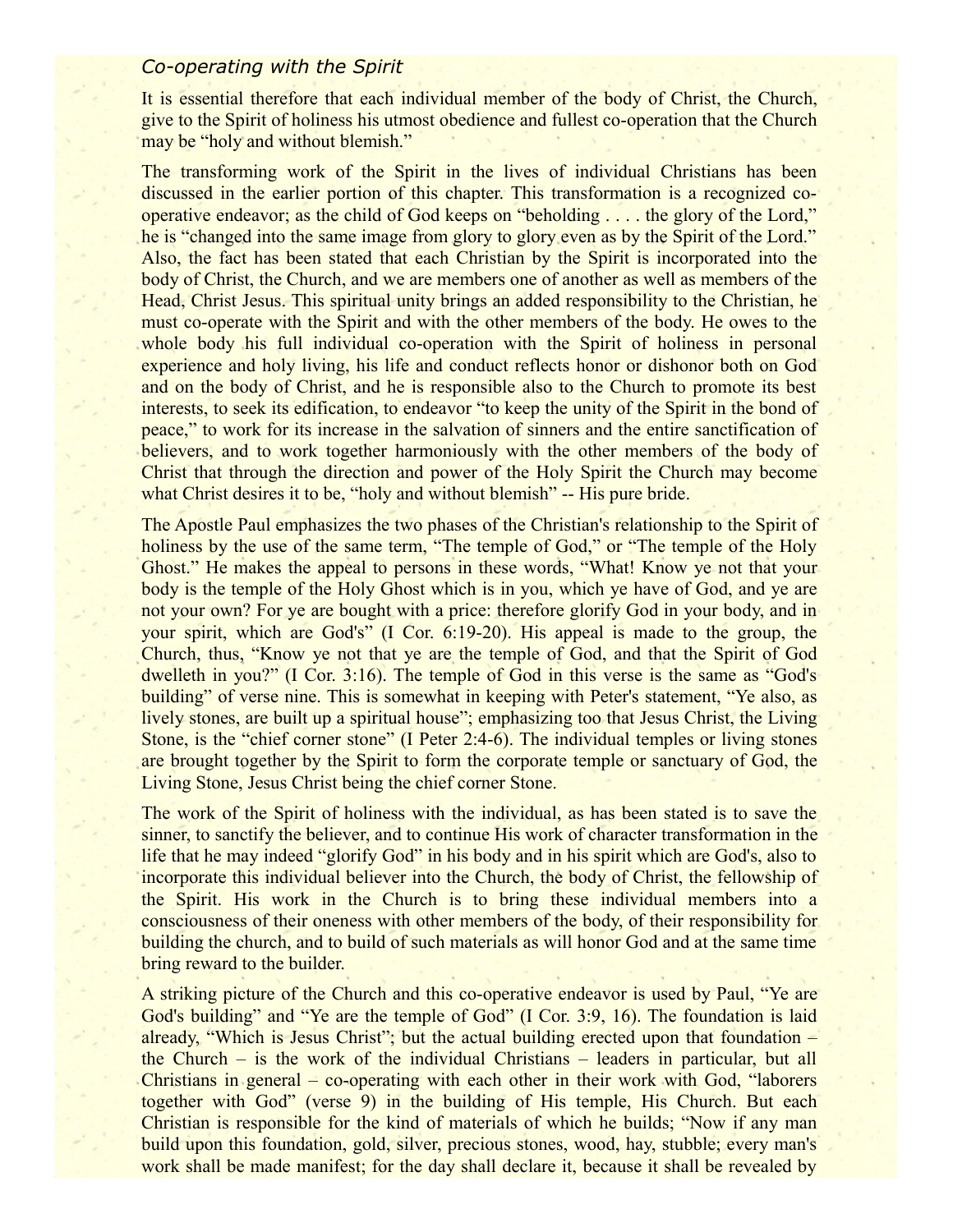fire; and the fire shall try every man's work of what sort it is. If any man's work abide which he hath built thereupon, he shall receive a reward. If any man's work shall be burned, he shall suffer loss: but he himself shall be saved; yet so as by fire" (I Cor. 3:12- 15).

Think of it! Some who even may be saved eternally have co-operated so poorly with the Spirit of holiness in His work of developing or building the temple of God, His Church, as to build of such inferior and insecure materials of wood, hay and stubble. Think of the sad disappointment in that day of test, "he shall suffer loss" -- the loss of what he has lived for – yet "he himself shall be saved; yet so as by fire." His loss and the loss which the church also has suffered is irreparable. Those who so co-operate with the Spirit of holiness as to build of gold, silver and precious stones honor God, build the Church and receive an individual reward.

How essential it is that each Christian give his full co-operation to the Spirit of holiness in his work of transforming or developing personal Christian character, and in His work with the body of Christ, "endeavoring to keep the unity of the Spirit in the bond of peace," and working together with other Christians successfully -- "laborers together with God" -- in such a manner as to bring honor to God in the temple, the Church, built under the leadership of the Holy Spirit.



# 6. THE LIFE OF HOLINESS

God calls His people to a life of holiness, or to be "holy in all manner of conversation" or behavior. The experience of entire sanctification or heart purity discussed in the last message is essential to the life of holiness, for without this experience there can be no holiness as a state of life.

In this message we will consider the life of holiness.

In the study of the biblical meaning of holiness in man, three phases of meaning were emphasized as being comprehended in holiness: first, devotedness to God; second, purity or cleansing; third, spiritual wholeness or soundness – the perfection of the moral or spiritual relation with God through the abiding fullness of the Holy Spirit Each of these phases is included in holiness as a state of life.

The life of holiness is a life of devotedness to God, it is a life of purity, and it is a life of spiritual health or wholeness, a Spirit-filled life.

## *Holiness in Humanity*

Holiness in man is a divine impartation; man becomes a partaker of God's holiness (Heb. 12:10).

In a previous message the relation between holiness in God and holiness in man is discussed; holiness in God is absolute, but holiness in man is relative, consistent with man's finite and limited earthly state. In considering the divine gifts and blessings in relation to man, Paul says: "We have this treasure in earthen vessels, that the excellency of the power might be of God, and not of us" (II Cor. 4:7) "The earthen vessel which holds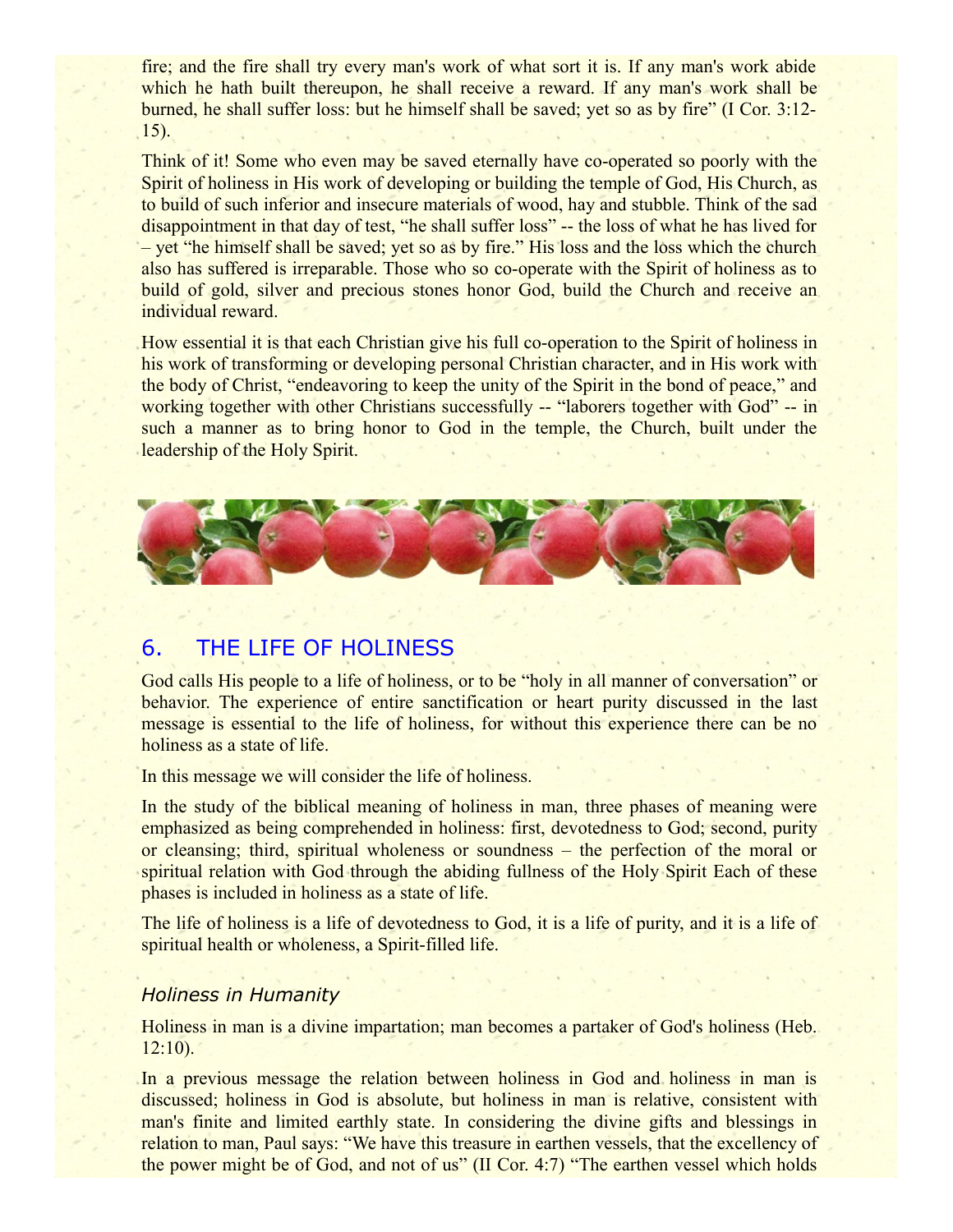the priceless treasure," says Dr. James Denny, "is human nature as it is, man's body in its weakness, and liability to death; his mind with its limitations and confusions; his moral nature with its distortions and misconceptions, and its insight not half restored" (Expositor's Bible, II Corinthians, page 159). Instead of finding such a frail earthen vessel a hopeless vehicle of divine life and blessing, Paul recognizes that the possession of such a knowledge of God in this earthen vessel is a manifestation of the wonderful power of God, "That the excellency of the power may be of God, and not of us." Holiness in man is a manifestation of God's power and not a display of man's ability.

The experience of entire sanctification and the life of holiness does not impersonalize or dehumanize its possessor. Rather through the cleansing and the spiritual wholeness brought about in entire sanctification, the true self is freed from many former limitations and the result is a truly normal expression and development of the personality. Paul expressed this freedom thus: "The law of the Spirit of life in Christ Jesus hath made me free from the law of sin and death" (Rom. 8:2). And he further stated that through the crucifixion of the old self, the true self was made to live: "I am crucified with Christ: nevertheless I live; yet not I, but Christ liveth in me" (Gal. 2:20). A sanctified person is just as human as an unsanctified man, but he is aware of an inner freedom of which the unsanctified person knows nothing. He enjoys freedom from impurities of sin, his heart is cleansed.

He has freedom from the inner strain caused by the presence of the carnal mind, for that which "is enmity against God .... not subject to the law of God, neither indeed can be" has been removed. He has a freedom in the fullness of the Holy Spirit which gives power in service and victory in conflict.

He is human, but he is devoted to God and filled with His Spirit.

Holiness as devotedness to God brings a dominant purpose to life. In this sense holiness is conceived as love to God and a devotion to His will, or as perfect love. "Love is in a sense perfect or all-inclusive, when it rules all the life and embraces all people, as the Father's love is perfect or all-inclusive because it encircles all men (Matt. 5:44-48). Love is complete to a certain limit when it pervades the whole conscious life and has in a large measure reorganized character around itself as the dominating principle" (Curtis in An Epoch in the Spiritual Life, page 201). Speaking of the sanctified person, Dr. Daniel Steele says, "However fractional the man may be in all other respects, he is in one sense an integer: love pervades the totality of his being" (Milestone Papers, page 32).

This phase of holiness and that of spiritual wholeness corresponds greatly to what psychologists call personality integration, the term which a modern psychologist defines as "the achievement of that harmonious development of one's personality which makes possible a sense of ease and facility in meeting the issues of life. It is free from disturbing inner conflicts that try the souls of men and render them ineffective in their daily tasks. Unbridled appetites do not dominate, violent emotions do not unexpectedly break through and take control The emotional attitudes, the desires, the impulses and propulsions of the individual have been so blended as to permit him to direct his energies toward one end." What this writer suggests is the achievement of a person, Dr. Daniel Steele says is "the great work of the Sanctifier," which "by His powerful and usually instantaneous inworking, is to rectify the will, poise the passions aright, hold in check all innocent and eradicate all unholy appetites, and to enthrone the conscience over a realm in which no rebel lurks" (Milestone Papers, pages 134).

Another writer expresses this phase of holiness in these words: "The goal of Christianity is to bring men into perfect communion with God When Christ has been accepted as the Lord of the life and perfect relationship with God through Him has come to be the master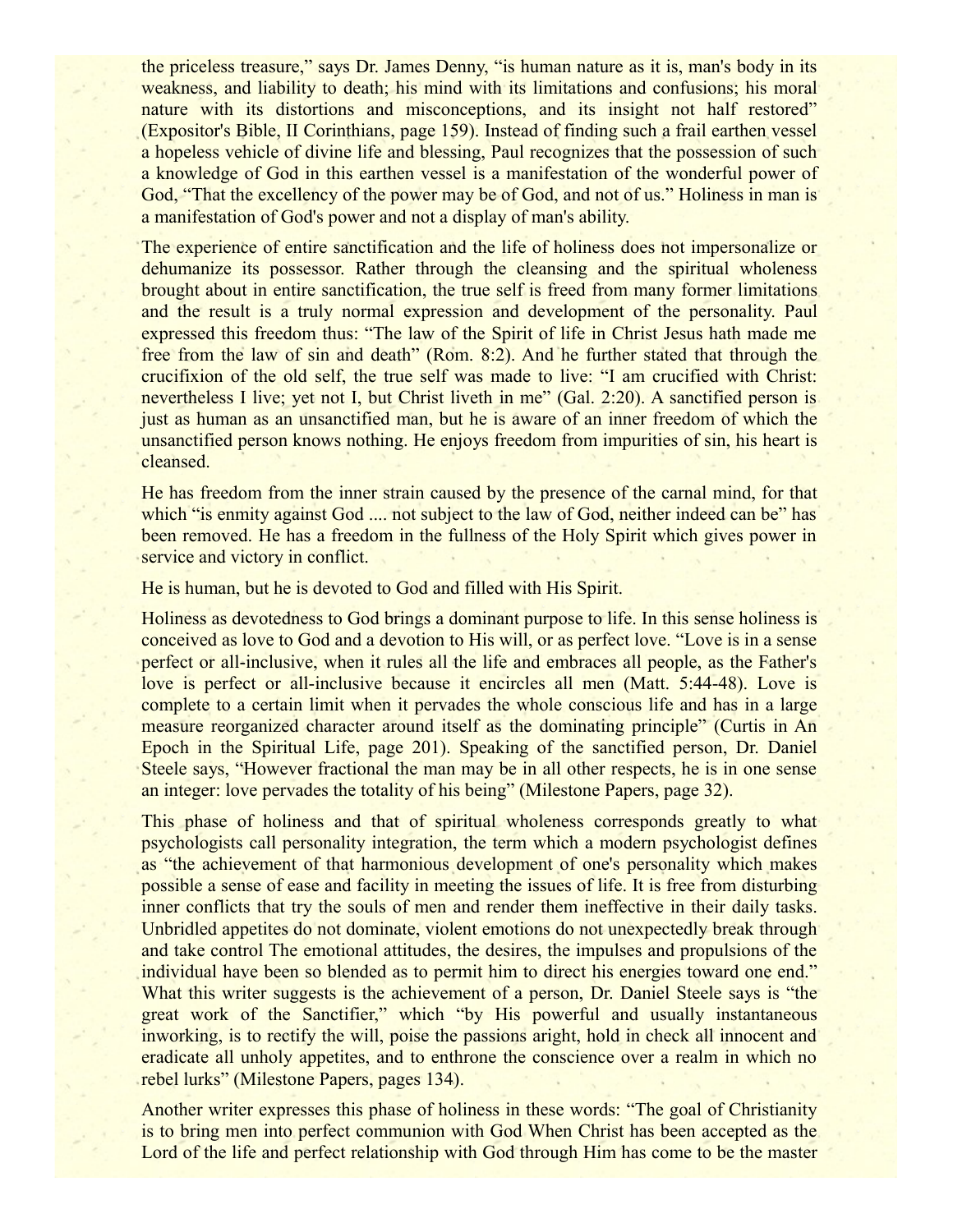sentiment, all other sentiments become co-ordinated in their expression to help toward the relation of the master sentiment His energy is no longer wasted in activity which is unrelated to the ultimate goal of his life. Everything he does in an aid to the realization of that good Abundant life for him means life that is spent in fellowship with God" (Barbour in, Sin and the New Psychology).

This devotedness to God as a dominant force in life is of great practical benefit in the life of holiness. This inner unanimity gives a poise to life, an abiding peace in the heart, and a disposition to face life's conditions and battles with courage and fortitude. Evelyn Underhill says: "Indeed, it is a peculiarity of the great spiritual personality that he or she constantly does in the teeth of circumstances what other people say cannot be done. He is driven by a total devotion which overcomes all personal timidity, and gives a power unknown to those who are playing for their own hand or carving their own career" (The Spiritual Life, page 96).

The person who is entirely sanctified begins the life of holiness with a spiritual wholeness or integration of personality that those who have not been sanctified do not know. Let us develop further this study of the life of holiness, and note additional advantages of such an inner unanimity.

## *A Life of Dependance Upon God And Upon His Grace*

The source of all grace, of all life and of all power is God. Only as the Christian constantly relies upon God can he maintain a satisfactory relationship with Him. Holiness is a gift from God, for a holy man is a partaker of God's holiness, and to have holiness continue as a state of life man must depend constantly upon the holy God. Holiness is not a deposit given to man to be kept independent of God; a holy life is maintained moment by moment through active faith and obedience to God.

"For God does not give them a stock of holiness," says John Wesley, "but unless they receive a supply every moment nothing but unholiness will remain" (Plain Account, page 33).

There must be also the constant reliance upon the cleansing power of the blood of Jesus to be kept pure and clean in a sinful world. This is emphasized by the Apostle John in the statement, "The blood of Jesus Christ his Son cleanseth from all sin" (I John 1:7). Note the word, "cleanseth"; it means a present and continued cleansing. "Cleanseth" -- the blood of Jesus continues to cleanse or keep clean as one walks in the light. "It is only as and while a soul is under the full power of the blood of Christ that it can be cleansed from all sin. One moment's withdrawal from that position and it is again actually sinning. It is only as and while kept by the power of God himself that we are not sinning against Him. One instant of standing alone is certain fall" (Frances R. Havergal).

A necessary element in this life of holiness through dependence upon God is an attitude of penitence expressed in a feeling of our unworthiness of being the recipients of God's grace and holiness, in a realization of the weaknesses and limitations of the "earthen vessel" which houses this spiritual "treasure" and of our consequent coming short of God's ideal for us, in a readiness to confess our blunders and mistakes and failures, and in an eagerness to make any necessary adjustments with others in order to "keep the unity of the Spirit in the bond of peace" (Eph. 4:3).

This attitude of heart is expressed beautifully by Henry Brockett, "By virtue of the fact that we are still in a fallen condition so far as our bodily and mental powers are concerned, we are subject to many infirmities, we lack perfect knowledge of God's will in all things (this has to be learned by degrees), we are liable, therefore, to errors of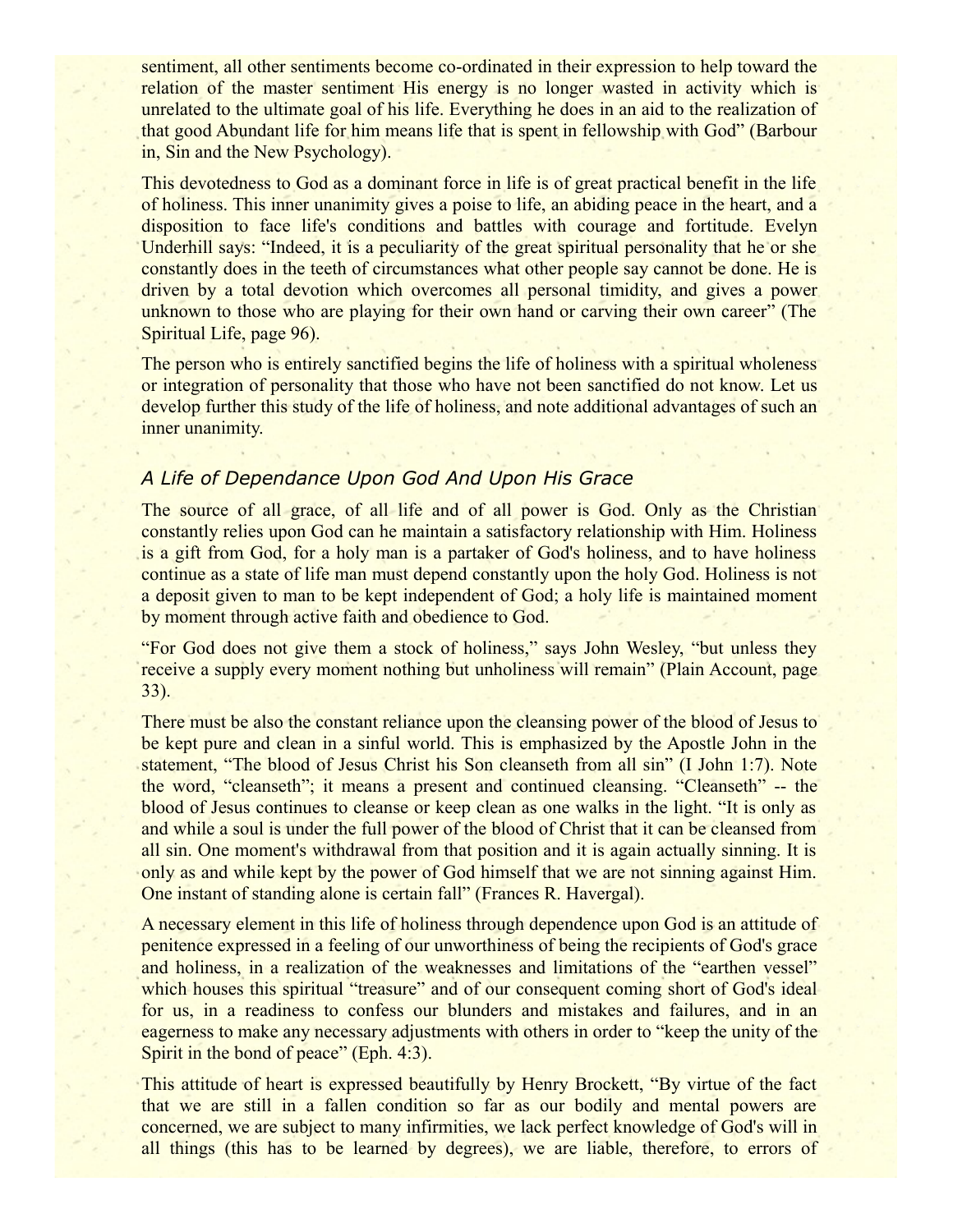judgment, etc., and various other faults which may not be known to ourselves but are seen by God. Hence the holiest Christian, from this point of view, may daily pray that humble prayer of confession, 'Forgive us our debts, as we forgive our debtors' . . . .

Yes every moment we need the cleansing efficacy of the precious blood of Christ and the high-priestly intercession of our Lord Jesus if we are to enjoy unclouded fellowship with God who is infinitely holy. Hence we see that the holding of the truth of entire sanctification by faith produces an attitude of self-abnegation and deep humility in the presence of the Lord. And yet, all the time, we can have a deep joy because we know that we have been set free from our greatest inward enemy, namely, indwelling sin and possess the glorious blessing of an indwelling Christ, I.e., we truly know the blessing of entire sanctification" (Scriptural Freedom from Sin, page 42).

Always there must be a ceaseless drawing from God for all of the necessities of the spiritual life.

This fact is pictured by Jesus in the analogy of the vine and the branches. The holy Christian is a branch, a purged branch, of that true Vine, and as such he must constantly draw from Christ all of his spiritual sustenance and also the ability to bear fruit. No person realizes the truth of Jesus' statement, "For without me ye can do nothing" (John 15:5), and the absolute necessity of abiding in Christ always, more than does the person who has been entirely sanctified.

In all of this life of holiness there is ever the realization that it is "not by works of righteousness which we have done, but according to his mercy he saved us" (Titus 2:5); and, it is not by our works of righteousness that He keeps us saved, or keeps us living a holy life. It is only by our constant reliance upon His grace. The life of holiness, like the experience of heart purity, is "not of works, lest any man should boast. For we are his workmanship, created in Christ Jesus unto good works, which God has ordained that we should walk in them" (Eph. 2:9,10).

An active and consistent practice of the exercises of devotion are essential to holy living, such as, the reading and meditation upon the Word of God, the giving of oneself to prayer and communion with God, seeking to know and to do the will of God, the cultivation of spiritual-mindedness, faithfulness in matters of personal relationship to God and in service, and always a consciousness of "walking in the Spirit.."

This consciousness of dependence upon God in the life of holiness safeguards against spiritual pride and boasting, against a feeling of self-sufficiency and against Phariseeism in any of its forms.

On the other hand, it encourages a spirit of humility and trust. The life of holiness is a life of dependence upon God.

#### *A Life of Discipline*

Discipline is demanded in all phases of life. In the life of holiness discipline implies the full co-operation of the sanctified man working together with God in the process of living the life of holiness.

This discipline involves keeping the heart set upon God and upon His purposes for life, as suggested by St. Paul's exhortation, "Seek those things which are above, where Christ sitteth on the right hand of God. Set your affections on things above, not on things on the earth" (Col. 3:1, 2). Here the exhortation is to "seek.... things above," and to "set your affections [your minds] on things above." The familiar scripture, "Follow peace with all men, and holiness, without which no man shall see the Lord" (Heb. 12:14), is a definite exhortation to discipline. Let us examine it: "Follow" -- as persistently as a dog follows in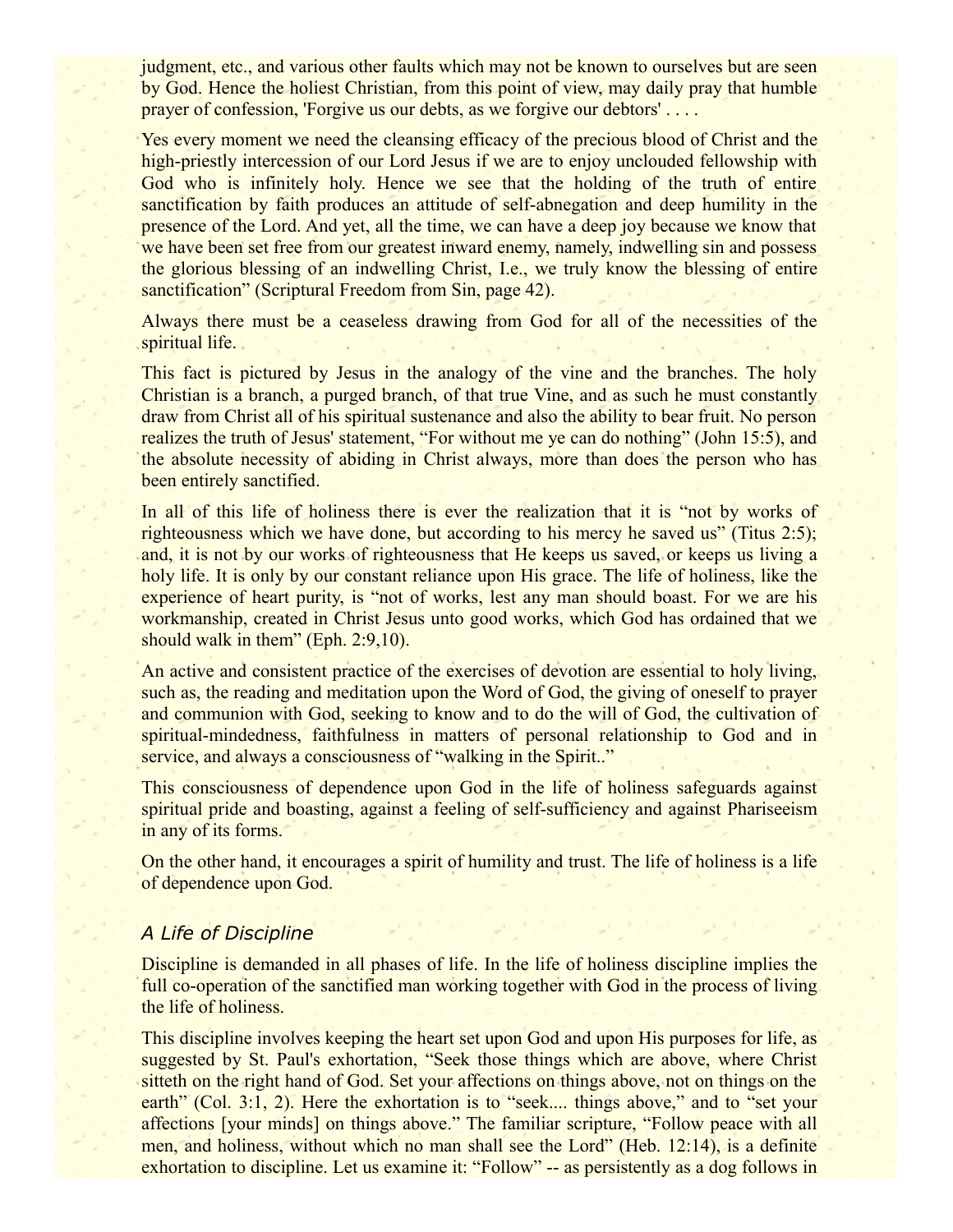the chase -- "peace with all men – no one can live the life of holiness except as he is at peace with his fellows -- "and (follow, as persistently) holiness" -- not only the experience, but the holiness of all of life, as a state of living -- "without which (the following of peace with all men, and holiness) no man shall see the Lord." Further, there is the discipline of guarding the heart against the encroachment of evil and bitterness: "Looking diligently lest any man fail of the grace of God; lest any root of bitterness springing up trouble you, and thereby many be defiled" (Heb. 12:15). Amidst all of life's experiences, its disappointments, its disillusionments, the failure and discrepancies of professors of holiness, guard against bitterness, keep the heart sweet and the life holy. There is also the guarding of the mind against anxious care: "Be careful for nothing; but in everything by prayer and supplication with thanksgiving let your requests be made known unto God. And the peace of God, which passeth all understanding, shall keep (guard or garrison) your hearts and minds through Christ Jesus" (Philip. 2:6, 7). There must also be the maintaining of the proper thought life: "Casting down imaginations, and every high thing that exalteth itself against the knowledge of God, and bringing into captivity every thought to the obedience of Christ" (II Cor. 10:5); and, "Finally, brethren, whatsoever things are true, whatsoever things are just, whatsoever things are pure, whatsoever things are lovely, whatsoever things are of good report; if there be any virtue, and if there be any praise, think on these things" (Phil. 4:8).

## *Mastery of Physical Life*

This discipline in the life of holiness includes mastery of the physical life. The sanctified person is human in every particular, subject to the weakness of the human nature marred by sin, and is the possessor of all essential powers, passions, appetites, and impulses of a human being; as the Apostle Paul said: "We have this treasure in earthen vessels." This body is also the "temple of the Holy Ghost" (I Cor. 6:19); and as such it has been dedicated to and accepted by God as His own possession. In the life of holiness man so disciplines and uses his body as to glorify God in his body, which is God's (I Cor. 6:20).

The Apostle Paul gave us a glimpse into the discipline of his own life along this line when he said: "But I keep under my body, and bring it into subjection: lest that by any means, when I have preached to others, I myself should be a castaway" (I Cor. 9:27).

His exhortations to the Thessalonian Christians stress this discipline of the body; note, "For this is the will of God, even your sanctification, that ye should abstain from fornication: that every one of you should know how to possess his vessel in sanctification and honour that no man go beyond and defraud his brother in any matter" (I Thess. 4:3-6). Three phases of discipline are mentioned here: First, that of clean living, "that ye abstain from fornication." (Notice: "that ye abstain" -- here is a personal obligation of discipline placed upon the sanctified person that he abstain from certain practices and associations) "from fornication," I.e., "from all uncleanness" (A. Clark). This includes abstaining from all immoral practices, that is plainly evident; but it also includes the abstaining from all adulterous desires, thoughts and looks, from all unclean thinking, unclean motives, impure actions and unclean living. The contrast the apostle is making is between the sanctification or purity of the Christian and the cardinal vices of the contemporary pagans – impurity. He emphasizes that the Christian therefore must abstain from it and all impurities that are related to it.

The second phase of discipline is control or mastery of the physical body; "that every one of you should know how to possess his vessel in sanctification and honour." When Paul uses this term "vessel" he always means persons, particularly as related to a physical existence or body. Let us note some of these uses: "A chosen vessel" (Acts 9:15); "earthen vessels" (II Cor. 4:7); "vessel unto honour" (II Tim. 2:21). "To possess his vessel" means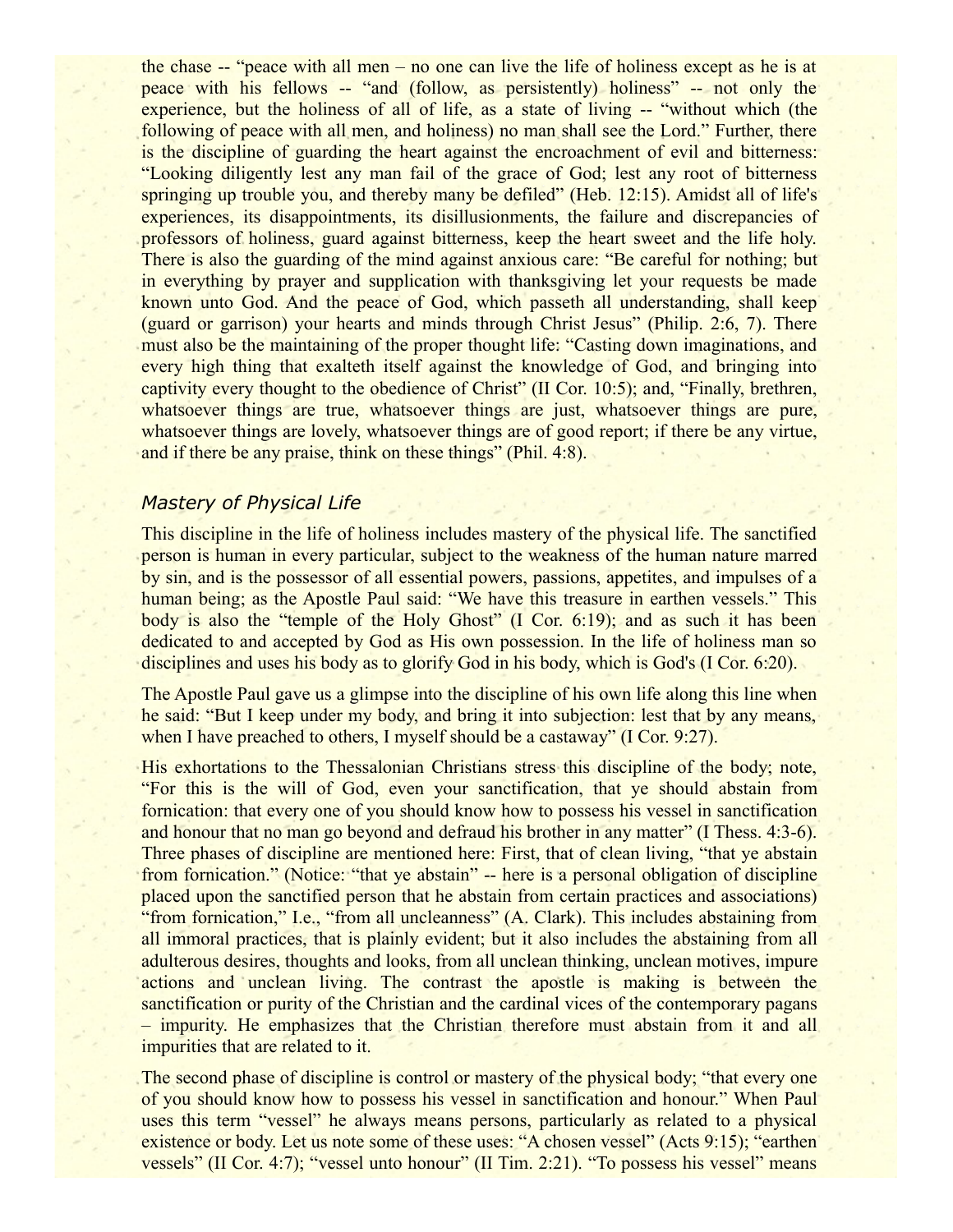to get possession of, or to have mastery over, the vessel – the body. The suggestion is that the sanctified person knows how to possess or master his body in sanctification and honor, hence it is his duty, as part of the discipline of the life of holiness, to work out this knowledge in practical life and to possess or master his body.

The third phase of discipline is respect for the rights of others: "That no man go beyond and defraud [overreach or oppress] his brother in any matter." This carries the matter of discipline in holiness to all phases of human association – business, moral, social, family and religious – and in all of these the sanctified person must have respect for others.

## *Conquest of Personality*

Discipline also involves the conquest of one's personality in the "working out" of the salvation which God has "worked in" (Phil. 2:12, 13). This is the work of harmonizing the conduct and personality manifestations with the inner work of holiness – making for saintliness in conduct. This is a process, a conquest by faith, in which always we seek and rely upon the help of God.

Much of the teaching of the doctrine of holiness has been by the method of explaining the types suggested by some of the Old Testament events. The crossing of the Red Sea by Israel is a type of regeneration. Their crossing of the Jordan into their Canaan inheritance pictures the second Christian experience, entire sanctification. May not, then, their conquest of Canaan picture this discipline in the life of holiness, the conquest of personality?

In this discipline or conquest there is the overcoming of prejudices, attitudes and mannerisms which may hinder the full and symmetrical manifestation of holiness in the life. The manner in which God dealt with Peter, the Spirit-filled Apostle, in helping him to overcome his prejudices toward the Gentiles is an example (see Acts 10:1-48); also Paul's attitude toward Mark (Acts 15:36-40; II Tim. 4:11). This discipline must include the conquest of our moods to which we must not give way. Note the psalmist of old and how he dealt with his moods: "Why art thou cast down, O my soul? And why art thou disquieted within me? Hope thou in God: for I shall yet praise him for the help of his countenance" (Psalm 42:5). He calls his own soul before the bar of his own judgment, demanding that soul to give reason for such a mood. He overcame by his confidence in God and the assurance of his hope.

There is also the conquest of one's natural dispositions. The naturally impetuous person must develop patience; the timid, hesitant, backward person must overcome these hindrances by the help of God; the natural critic or cynic must overcome that tendency and cultivate a charitable attitude toward others. There is also the conquest of our emotions; we must not be ruled by them, nor should we cast away our confidence in God because we "do not feel right." Here is an example of discipline in this phase of life: That saintly character, the late Commissioner Samuel S. Brengle of the Salvation Army, after fifty years of a life of holiness, was asked whether his realization of sanctification ever had waned. "The answer was, 'Judging by my emotions, yes; judging by my volitions, no.' There had been times, he said, when his emotional experience ebbed out. Doubt assailed him, and he wondered if he had grieved or quenched the Spirit. Once for a whole month he cast away his confidence. Then deliverance came. 'I discovered,' he says, 'that my will did not waver in its purpose; that my volition held fast to Christ in the midst of emotional storm and desolation that swept over my soul.' From this he gave the advice, 'Be faithful, regardless of how you feel, for Christ will never leave His own.'" (Quoted by J. I. Brice in Pentecost).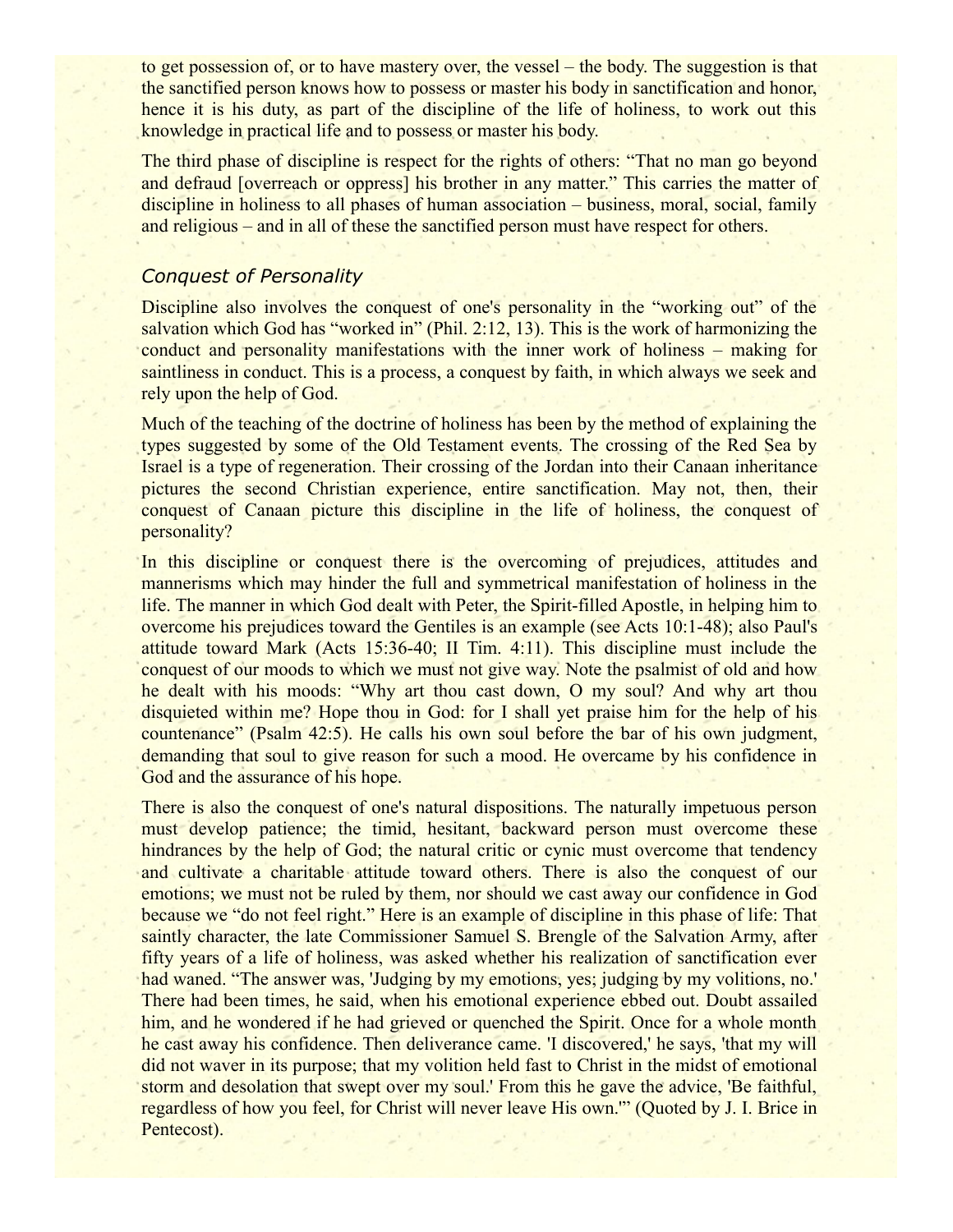### *A Life of Development*

Progress is manifestation of life. It is normal, then, to think of the spiritual life being one of progress. The exhortation of the Apostle Peter is ever applicable here: "But grow in grace and in the knowledge of our Lord and Saviour Jesus Christ" (II Peter 3:18).

We have discussed the experience of entire sanctification as the perfection of the moral or spiritual relationship with God-spiritual wholeness or Christian perfection. Here the matter of being perfect yet making progress is under consideration. There is nothing inconsistent in the thought of being perfect, yet perfecting; no more inconsistency than exists where is found a sound, healthy, physically perfect babe, which continues to grow or develop. In fact its development is more rapid because of its good health, or physical perfection, than it would be were the child diseased or physically impaired. Christian perfection in this sense means only a condition of spiritual health or wholeness which makes for rapid spiritual growth.

"A perfect Christian grows far more than a feeble believer whose growth is still obstructed by the shady thorns of sin and by the draining suckers of iniquity" (John Fletcher). "One perfected in love may grow in grace far swifter than he did before" (John Wesley).

## *The Meaning of "Perfect"*

The word "perfect" is used in the Scriptures with at least three different meanings. First, there is the perfection of the moral or spiritual relationship with God, or perfect love (Matt. 5:48; I John 4:17, 18). Second, there is the perfection of maturity – come to age or full grown: "we speak wisdom among them that are perfect" (I Cor. 2:6); and "Till we all come . . . . unto a perfect man (Eph. 4:13).

Third, there is a resurrection or eternal perfection: "If by any means I might attain unto the resurrection of the dead. Not as though I had already attained, either were already perfect" (Phil. 3:11, 12). It is to be noted that while Paul was pressing toward this resurrection perfection and said he was not perfect in that sense, he testified that he and others of these Philippian Christians were enjoying a perfection of some kind, "Let us therefore, as many as be perfect, be thus minded" (Phil. 3:15). He was not perfect in the resurrection or eternal sense, but he was perfect in his spiritual relation to God.

The third meaning of perfection – resurrection or eternal perfection – is the eternal goal of the Christian; the first meaning or perfect love is now the gracious privilege of the Christian in the experience of entire sanctification by faith in Christ; and the second meaning or maturity in grace is the goal of progress for the Christian as he continues in the life of holiness.

This spiritual wholeness or perfection brings a stability to life which contributes greatly to development in the life of holiness. The Apostle Paul prayed for the Thessalonian Christians: "To the end he may stablish your hearts unblamable in holiness before God" (I Thess. 3:13). The Roman Christians were exhorted to enter into a grace by faith "wherein we stand and rejoice in the hope of the glory of God" (Rom. 5:2).

This life of perfection and progress is not "a flawless life" but, as someone has suggested, "It is an adequate life." Everything is there that is essential to stability and progress. It is moreover a blameless life. God has "so set us free from indwelling sin in our hearts that we may have a heart perfect in love toward God and man and we can be preserved 'blameless' (I Thess. 5:23). But we shall never be 'faultless' before God until we stand in glory before His throne with exceeding joy" (Jude 24). (Henry Brockett in Scriptural Freedom from Sin, page 42.) It is not absolute or infallible perfection. "Absolute perfection I never contended for. A sinless perfection, such as enables a person to fulfill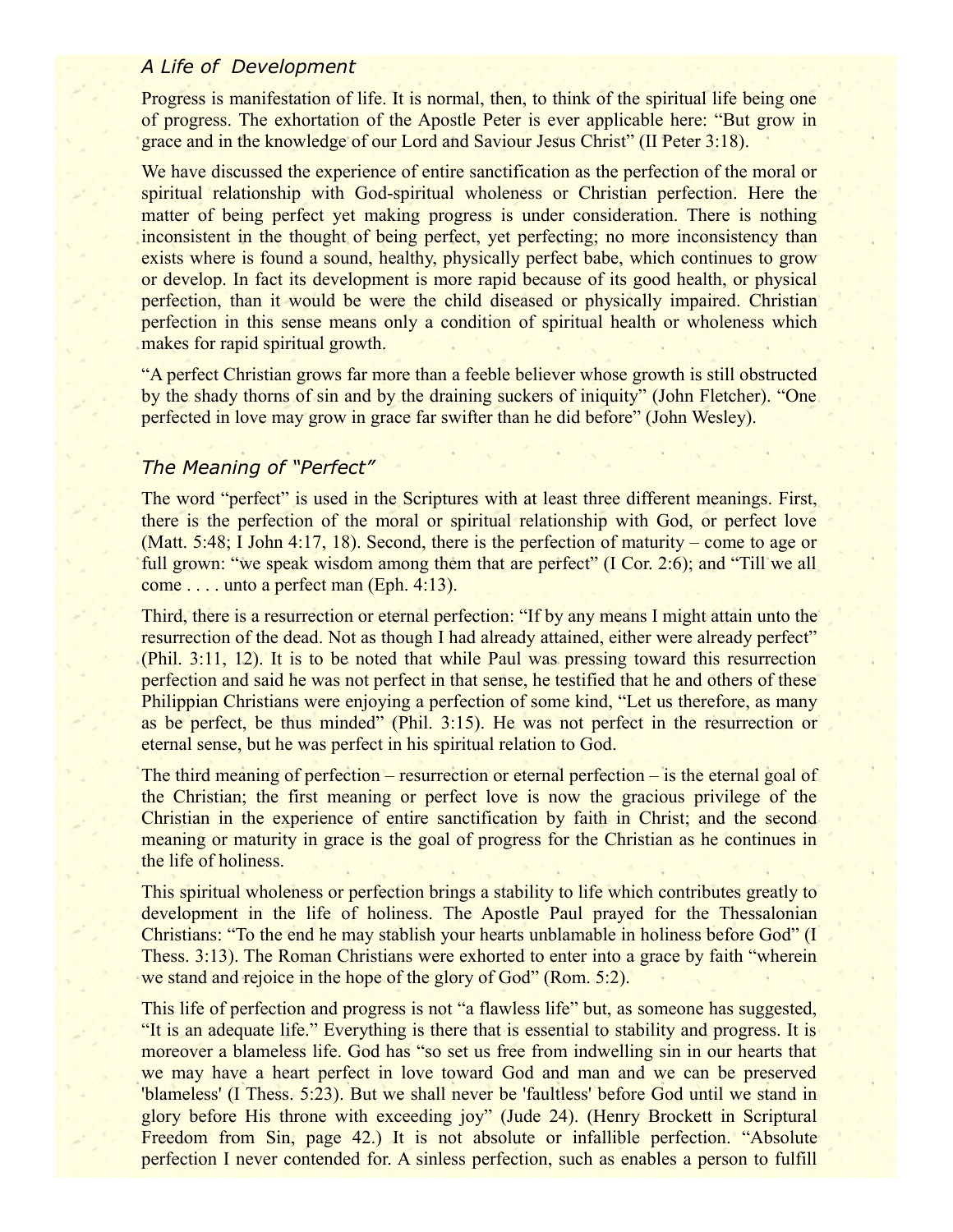the whole law, and so needs not the merits of Christ; I acknowledge no such perfection; I do now, and always did, protest against it" (John Wesley). It is the perfection of the moral or spiritual relationship with God, a spiritual wholeness or perfection of love.

## *Growth in Grace*

In this life of holiness there is development in the Christian graces, increase in bearing the fruit of the Spirit, and a gaining of knowledge and experience which adds to progress toward maturity.

There is deepening of the spiritual life, increasing enjoyment of fellowship with God, enrichment of character, expanding of one's sympathies and compassion, and additions of those virtues suggested by the Apostle Peter: "Add to your faith virtue; and to virtue knowledge; and to knowledge temperance; and to temperance patience; and to patience godliness; and to godliness brotherly kindness; and to brotherly kindness charity. For if these things be in you and abound, they make you that ye shall neither be barren nor unfruitful in the knowledge of our Lord Jesus Christ" (II Peter 1:5-8).

This discipline and development also includes the patient endurance of trials and afflictions: "But the God of all grace, who hath called us unto his eternal glory by Christ Jesus, after that ye have suffered awhile, make you perfect, stablish, strengthen, settle you" (I Peter 5:10). It includes as well the uncomplaining acceptance of chastening, making it work to our profit in developing saintliness: "Now no chastening for the present seemeth to be joyous, but grievous: nevertheless afterward it yieldeth the peaceable fruit of righteousness unto them which are exercised thereby" (Heb. 12:11); and the development of a faith and confidence in God which confidently knows "that all things work together for good to them that love God" (Rom. 8:28).

Since this state or condition is a relative holiness, not absolute or ideal holiness, and since it is manifested through human nature of differing educational, religious and moral backgrounds, there may be a difference in the manifestation of holiness; but in each case there will be development toward that mature or perfect man, There will be acquired "a certain skill in the art of holy living, in prayer, in the understanding of the Word, and a larger faith and more power to resist temptation.

There is less practical ignorance of God and His ways of working with man; higher attainment in the moral discernment of conscience is evident" (Curtis in An Epoch in Spiritual Life, page 264). There is no limit to the progress possible in this life of holiness.

### *A Victorious Life*

There is in this life of holiness a free participation in the fullness of spiritual life and in the enjoyment of "the fulness of the blessing of the gospel of Christ" (Rom. 15:29). It is a Spirit-filled life, a life where God is a conscious reality, where undivided response is given to the leadership of the Holy Spirit. There is the power of the Spirit in the life, a holy boldness in doing the will of God, an ability to overcome the assaults of the world, the flesh, and the devil, a power in prayer which "availeth much" (James 5:16).

The victorious life is not freedom from temptation, but a life in which temptations are met with a heart in which there is no enmity against God, so by God's help there may be no defeat. There are trials, fierce trials, but these are met with a spiritual poise known only to those who are fully devoted to God, and in them God gives victory. There is not exemption from the common experiences of all people in this life of holiness, but there is a confidence in God that in all these things we may be more than conquerors through Him that loved us (Rom. 8:37). There is always the possibility of falling, since the sanctified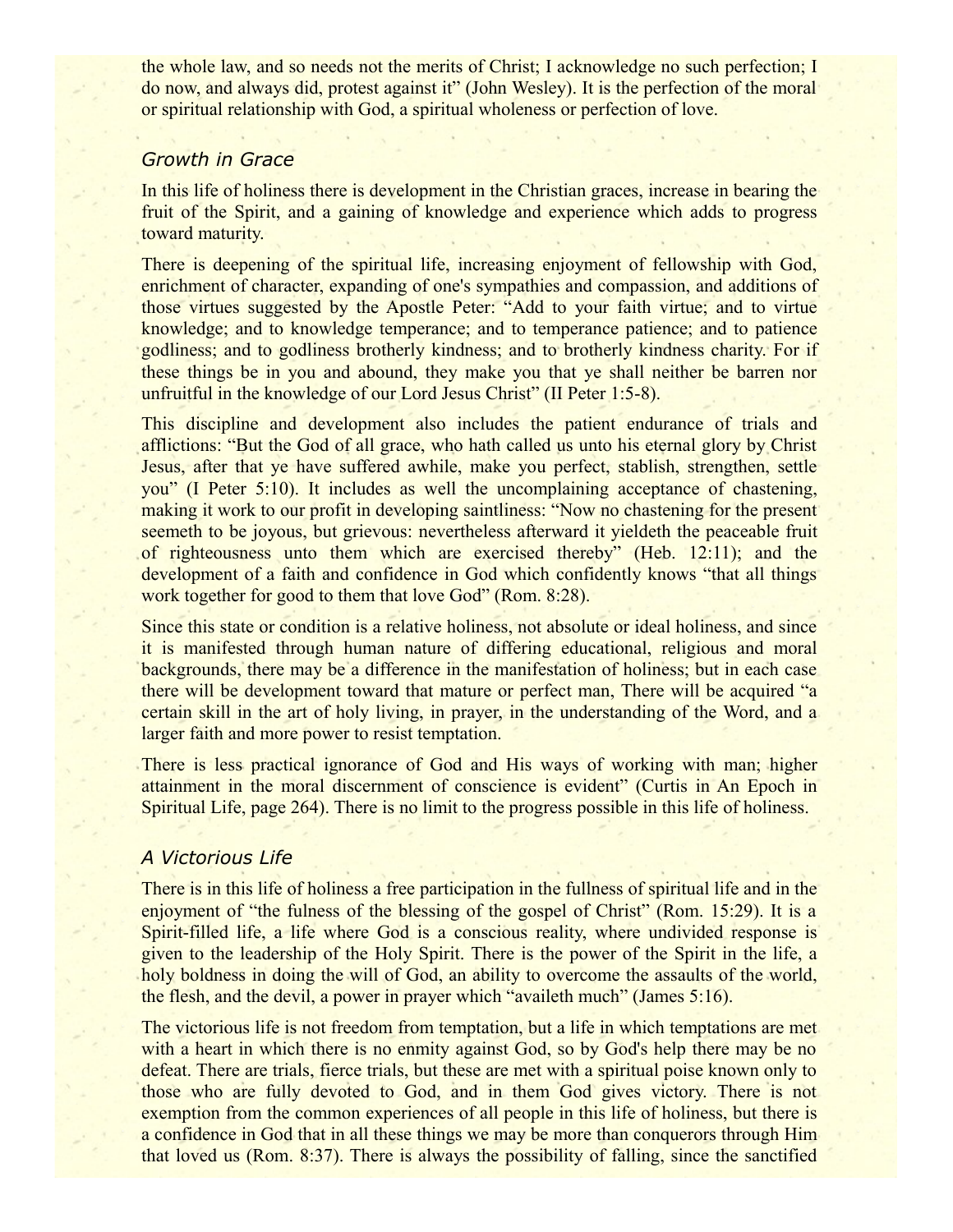person is still human and lives in a sinful world, but by the grace of God sinning is not habitual and falling is not necessary. The major emphasis in the life of holiness is upon God, upon what He is able to do, upon the victory He gives, upon the abiding fulness of the Holy Spirit in the life and not the weakness and infirmities of the holy man. In this life of holiness there is always a practical realization of God's keeping power, that He "is able to keep you from falling, and to present you faultless before the presence of his glory with exceeding joy" (Jude 24).

It is a life of victory maintained moment by moment through active faith and obedience in Christ, a real victorious life. By the grace of God taking away the inner strain and bringing and maintaining a state of spiritual wholeness, nothing of the outward world need defeat that life. There is an enlargement to life, a heightening of the powers of personality, an overflowing spiritual vitality not reserved to a few instances of spiritual blessings but existing as the normal state of life. There is a normal manifestation of the Christian graces, for the holy man is like the disciples after Pentecost – he is not painfully endeavoring to follow Christ, he is giving free and normal expression to a fullness of life and devotion to God with an ease that is captivating and with a joyousness that is contagious.

This victorious life is a life of Christian service. In our second study we learned that holiness in man "implies the most intense mental and bodily activity of which we are capable. For it is the employment of all our powers and opportunities to work out God's purposes; and this implies the use of our intelligence to learn how best to do His work, and the bodily effort which His work requires" (J. Agar Beet), and that the practical manifestation of holiness is in sacrificial love and service to others. The purified people are those who are "zealous of good works" (Titus 2:14).

The life of holiness is a human life devoted fully to God and filled with His Spirit, a life of dependence upon God, a life of discipline, a life of development, a victorious life; it is a life which is "holy in all manner of conversation – human relationships."



# 7. SOME BROADER IMPLICATIONS OF HOLINESS

There are broader implications to holiness than those which have been discussed in these messages in relation to personal experience and life. In this message consideration will be given to holiness at work in the social order as the ultimate purpose of God for this world, the bringing into existence of a redeemed or holy world.

In general these messages have been gathered around the statement of the Apostle Peter, "But as he which hath called you is holy, so be ye holy in all manner of conversation; because it is written, Be ye holy; for I am holy" (I Peter 1:15, 16). The scriptural basis for this message is also taken from this Apostle's writings: "Nevertheless we, according to his promise, look for new heavens and a new earth, wherein dwelleth righteousness" (II Peter 3:13).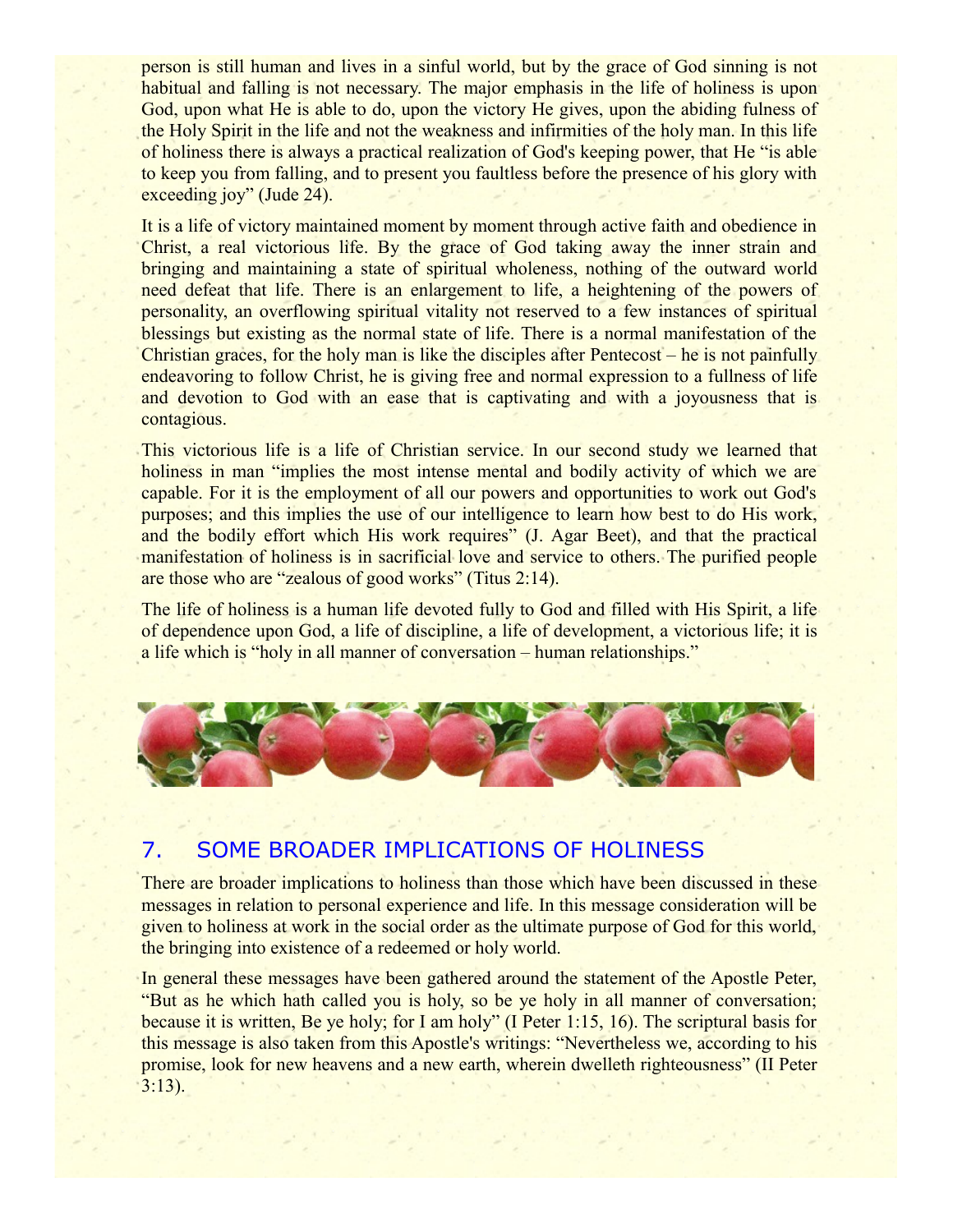#### *God's Ultimate Purpose*

We have thought of the holiness of God as revealed in His opposition to sin and in His purpose to destroy sin, holiness as manifested in the consistency of His moral government in its demands for righteousness, and holiness as revealed in His great work of redemption through Jesus Christ. God has only one attitude toward sin; as the holy God He seeks its destruction. In the individual man He destroys sin through the power of His grace purifying the heart from all sin and bringing about a state of inner holiness; in the realm of society He will destroy sin by bringing into existence a redeemed or holy race of people; and in the universe He will destroy sin by bringing about, according to His promise, new heavens and a new earth wherein dwelleth righteousness. God's ultimate purpose is a redeemed or holy world.

The accomplishment of this ultimate purpose, that is, the final and full expulsion of sin from the universe, must be the work of God just as definitely as the work of redemption in the individual is His work. At the time of the fall of man, God might have chosen to bring about a sudden change in the moral universe through a rapid transition from a state of sinfulness to one of righteousness He might have purged the earth of the effects of evil by some cataclysmic act of His own power in judgment upon sin, and destroyed the sinful human race and brought into existence a new order of manhood, a race of beings incapable of sinning. But He did not choose to do this. Rather He chose the long, hard way of redemption, a way in which He would save sinning man and transform his character into godlikeness, a way which He knew would bring suffering to His own heart and in which He must exercise infinite patience, a way of redemption in which His love would find its supreme manifestation to man in sacrifice, but a way in which His grace and power would be victorious in overcoming all evil.

There will be a new race of men but it will be a redeemed race, a race of men saved by the grace of God out of the race of sinful men, a race transformed in character, devoted to God in life, pure in heart and holy in all of their human relationships, a race filled with and ruled by God Himself through His Holy Spirit. This is the race which Peter calls, "A chosen generation, a royal priesthood, an holy nation, a peculiar people" whose chief purpose it is to "show forth the praises of him who hath called you out of darkness into his marvelous light; which in times past were not a people, but are now the people of God" (I Peter 2:9, 10).

God will also have a new earth, an earth redeemed and renovated of all sin and its effects, an earth which will be covered with the knowledge of the glory of the Lord as the waters now cover the deep, an earth so renewed by the power of God as to show forth the praises of His glory and power in His moral universe just as the redeemed individual magnifies His glory in the realm of human life

#### *Special Divine Interventions*

Such acts of God which have marked definite stages in His plan ofttimes are called ages or dispensations. A mere mention of some of these will show the movements of God in human history toward a final accomplishment of His purpose.

An act of this nature occurred in the Garden of Eden after sin had entered and its punishment had been inflicted upon Adam and Eve, for then God seems to have instructed them in a form of sacrifice as a sin offering and worship, giving them also a promise of the ultimate triumph of righteousness when the head of the tempter would be bruised. Another such intervention took place in the judgment brought upon the wicked race in the Deluge. Although we know but little of this event, there must have been some redeeming factors in it, factors which contributed toward the furthering of God's ultimate purpose of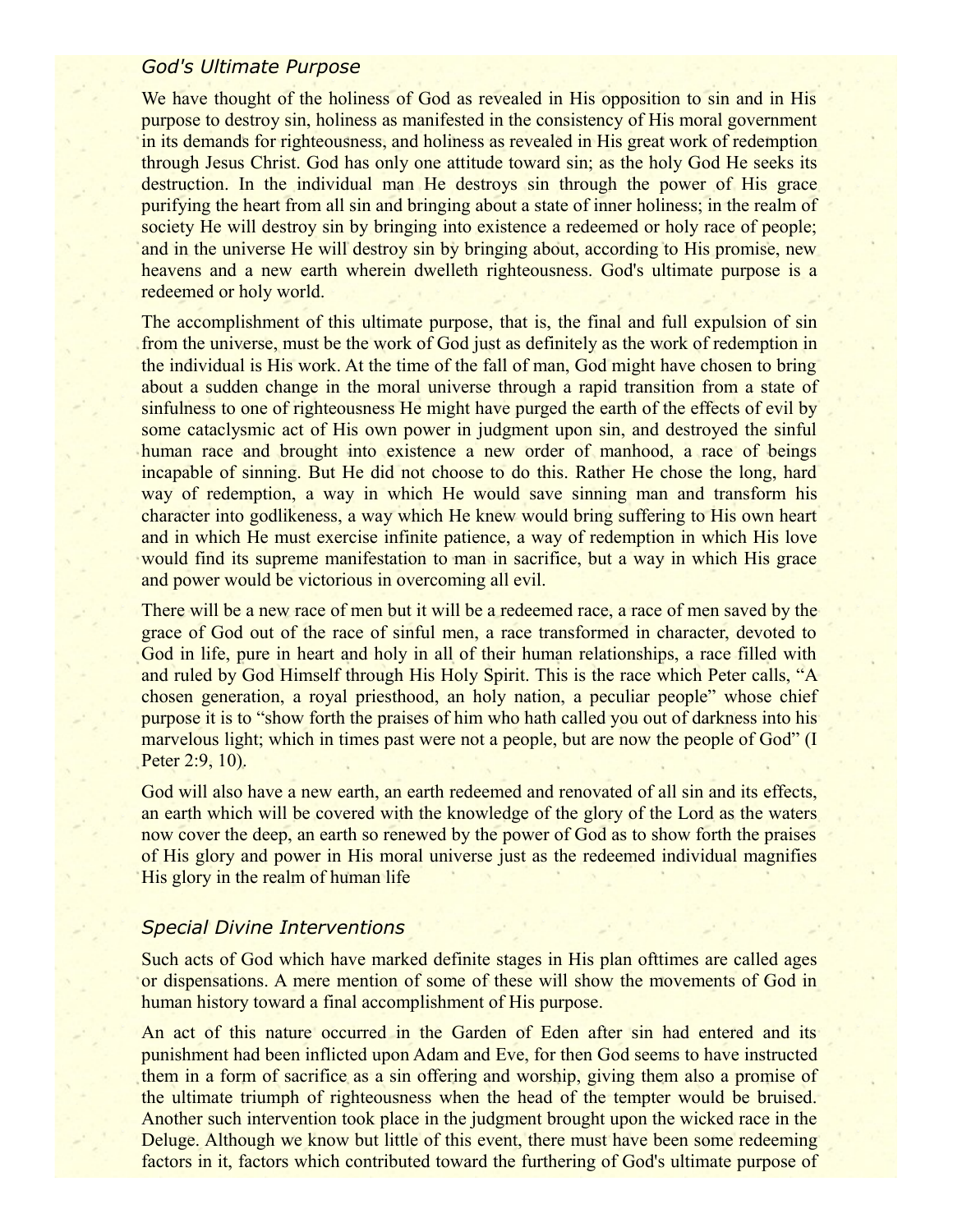redemption as well as  $\sim$  His wrath against sin.

The covenant which God made with Abraham, His acceptance of Israel as His chosen people through which He would make known His law and message to the world, through which also the Redeemer would come, indicates another special intervention of God in His working toward His ultimate redemptive purpose.

The incarnation of God in His Son Jesus Christ is another special event in this divine plan. In this event there is another exhibition of the patience of God, for God did not create a mature physical body for His Son to occupy during His earthly sojourn; rather Jesus came as a babe, born in lowly surroundings and reared in humble circumstances, requiring years of patient development to grow to maturity, and a long period of preparation for but a few years of public ministry. The life and ministry of the Son of God was given to but a few people and was spent in a rather obscure place in this world. His teachings were not quickly accepted or followed by the masses of His day. Even the supreme act of His life, namely, His atoning death by which redemption was provided for the world, was not spectacular nor commanding; He died a shameful death on an isolated cross. His resurrection did not receive world-wide announcement; it was a more or less hidden event known to but a few humble folks. Yet from this great act of divine intervention, the incarnation, death and resurrection of Jesus, has come the greatest spiritual force the world has known and the moral transformation the Christ of these events has brought and will bring to the world of men is beyond our comprehension.

Pentecost is another of these special intervention – special acts of God for furthering His great redemptive purpose in the universe. At Pentecost the infinite patience of God is again manifested, for He did not fill with His Holy Spirit that large multitude of "devout men, out of every nation under heaven" (Acts 2:5) who had come to Jerusalem to attend this annual Jewish feast; the Holy Spirit came upon the faithful followers of Jesus, only one hundred and twenty in number, most of whom were Galileans despised by the upper classes of the Jews. These humble folks were "filled with the Holy Ghost" and their hearts were purified by faith. A very small and insignificant beginning for the Church of Christ, was it not? But from that humble beginning, and through these special divine intervention in which the Holy Spirit came in His dispensational fullness, mighty victories have come and will continue to come as God works toward the completion of His ultimate purpose of redemption.

There will be other special, divine interventions in the future as God works toward the completion of His redemptive purposes. There will be the return of Jesus Christ to this earth with the fulfillment of such events as are prophesied to accompany His return. There will be the millennial age with such transitional processes as God will work during this period, as well as future divine judgments in which God will purge the earth of sin and its effects, fully accomplish His final purpose, and bring into existence the "new heavens and a new earth, wherein dwelleth righteousness."

### *God's Work in This Age*

He is now seeking the co-operation of His holy people, individuals redeemed by His grace and filled with His Spirit, and the body of believers, His Church, to work with Him in furthering His plan toward its ultimate fulfillment. Beyond question the way in which God's people respond to His call and work with Him now will hasten or retard the final completion of His purpose.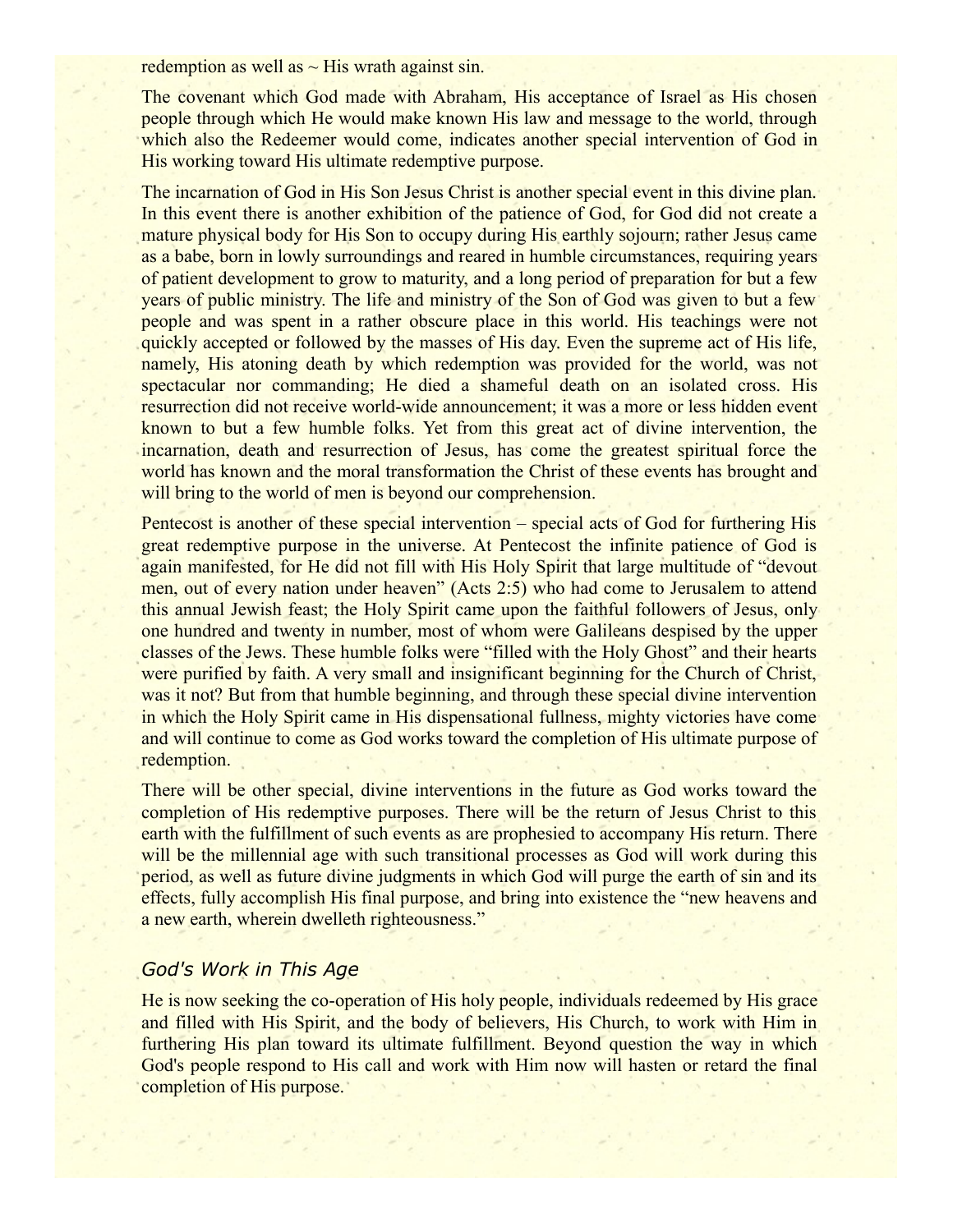#### *Working Through Individuals*

In these messages it has been stated that the positive aspect of the holiness of God is the active employment of His infinite love and power in redemption. This activity in redemption is not limited to the sacrifice which Jesus made as the Lamb of God taking away the sin of the world, but God through His Holy Spirit continues to be active in the work of saving people from sin and making them holy, and He is now definitely furthering His redemptive purpose in the world. The positive aspect of holiness in man is not limited to the transformation of character wrought by God, but it also "implies the most intense mental and bodily activity of which we are capable. For it is the employment of all our powers and opportunities to work out God's purposes; and this implies the use of our intelligence to learn how best to do His work, and the bodily effort which His work requires" (Dr. J. Agar Beet).

Since holiness in man finds its deepest expression in the full devotion of the life to God, in sacrificial love and service to men, and in furthering the purposes of God in the earth, the holy man becomes an active partner with God in carrying forward God's purposes of redemption.

The fact is, as someone has said, that *as long as a person is a sinner he remains part of the problem* of the universe; God is kept from his heart and his will is at some points in rebellion against God.

But when a sinner becomes a Christian he is no longer a part of the problem; he then becomes a part of its solution.

The holy man is Christlike in character and therefore holiness in man is manifested in the same manner, though not to the same degree, as holiness in Christ. The essence of Christ's holy character seems to be stated by the writer to the Hebrews, He "loved righteousness" and hated iniquity" (Heb. 1:9). How did Christ love righteousness? He loved it not only in the sense of regarding it with great affection, but also with a devotion that prompted Him to further righteousness at all costs even to death. How did He hate iniquity? He hated it not only by abhorring it, but also He was intensely active in His opposition to it, seeking to banish it from the earth. So it is with a holy man who is a part of the solution of the problem of the universe, he loves righteousness and will further it at all costs; he hates iniquity and will actively work for its destruction. The holy man will use all of his redeemed powers in working with God to further His work of redemption. Thus the holy man lives sacrificially and savingly within his sphere of life, and to the utmost of his ability, he is a savior. Not in any sense will his living savingly approximate the matchless Saviourhood of our Lord, yet in the full alignment of his holy life with the redemptive purposes of God for this world the holy man lives savingly.

## *A Goal for Life*

Where can a greater goal for living be found? A goal so great as to command man's fullest respect? A goal so challenging as to become the dominant motive of life? A goal so worthy as to inspire man to give to it his supreme devotion and fullest service? Nothing will make a man so gladly deny himself, take up his cross daily and follow Christ sincerely, as the consciousness that he is aligning himself with the greatest of all purposes in this world, that he is co-operating with Jesus Christ, his blessed Redeemer, in working out God's purpose of the ultimate redemption of the world, and that by such co-operation he is a definite part of the solution of the greatest problem of the universe. Nothing but the devotedness of life that is found in holiness will cause a person truly to lose his life for Christ's sake, nothing will so truly help him to save his life.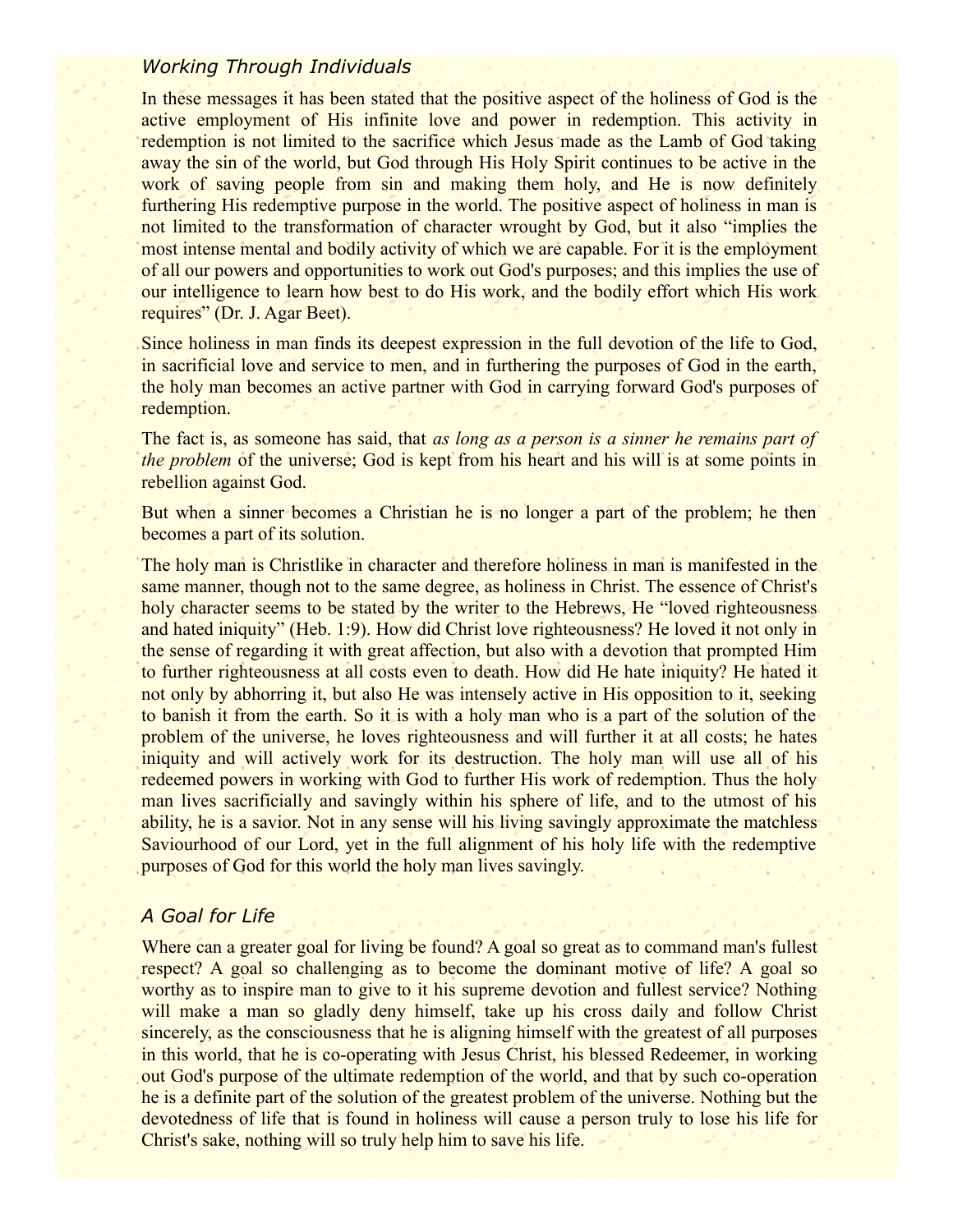Always the very life and influence of a holy man is a rebuke to sin and a living protest to all that is evil. At times this influence is so disturbing to wicked people as to become the cause for their intense opposition and persecution. It was so with Jesus. His life and teachings, His influence and works were so positive and righteous as to be a constant rebuke to the hypocrisy of professed religious people and a condemnation to the sinners of His day. But the holy man cannot be satisfied with but a silent protest against sin. He must be active in his opposition to all evil; hence he will oppose actively everything that is against the goal toward which he is working, the goal of God's redemptive purpose.

On the positive side, the life of a holy man is devoted to righteousness and to the promotion of everything that works for righteousness. His heart is captivated by the love of Christ and that love becomes the motivating force of his life's activities. This love causes him to be conscious of his obligations to others and makes him realize that holiness to him is more than a personal experience.

"Holiness," as Bishop McDowell said, "itself becomes rancid when it is treated exclusively as a personal experience. It saves itself by becoming righteousness which is holiness in action, holiness at work, holiness healing lepers, opening blind eyes and washing disciples' feet" (in "Good Ministers of Jesus Christ"). Because he is a holy man he realizes that his obligations to others are increased, and that Jesus placed in their proper position his obligations to God and to man when He said: "Thou shalt love the Lord thy God with all thy heart, and with all thy soul, and with all thy mind. This is the first and great commandment. And the second is like unto it, Thou shalt love thy neighbor as thyself" (Matt. 22:37-39). The experience of heart purity or holiness has brought a devotedness to God in his life, and with this devotedness must come a love for his fellowmen. The experience of holiness makes one more keenly conscious of his social responsibility, that he is to love his neighbor as himself.

#### *More Than an Individual*

A holy man realizes that he is more than an individual, that he is by grace a member of the body of Christ and yet by nature he remains a member of the human race which God has "made of one blood" (Acts 17:26). He is, without his own choice, a social being. How may this holy man meet his obligations as a social being? By loving his neighbor as himself? He will not love his neighbor better than he loves himself, he will love him as he loves himself. He realizes that such "love is that will which aims at the enrichment of another's existence" (Anonymous). Dr. Moffatt describes this love in these words: "Christian love may be defined as devotion to the ends of God in human personality.

This involves a care for everything that furthers the Divine aim in other people as well as in oneself.

It is a prohibition of cynicism or selfishness, and an incentive to remove any social condition which depresses the human soul or handicaps the development of a full personal life. It throbs with a reaction against vice, misery, cruelty and oppression. It is at issue with any social order which makes the good of one class depend upon conditions that render life and goodness an unfair struggle for other people" (Quoted by J. I. Brice in Pentecost, page 162).

In other words – as suggested already – the holy man who in his sinful life was part of the world's problem becomes a part of its solution as he devotes his redeemed powers in active co-operation with God to further His cause of redemption.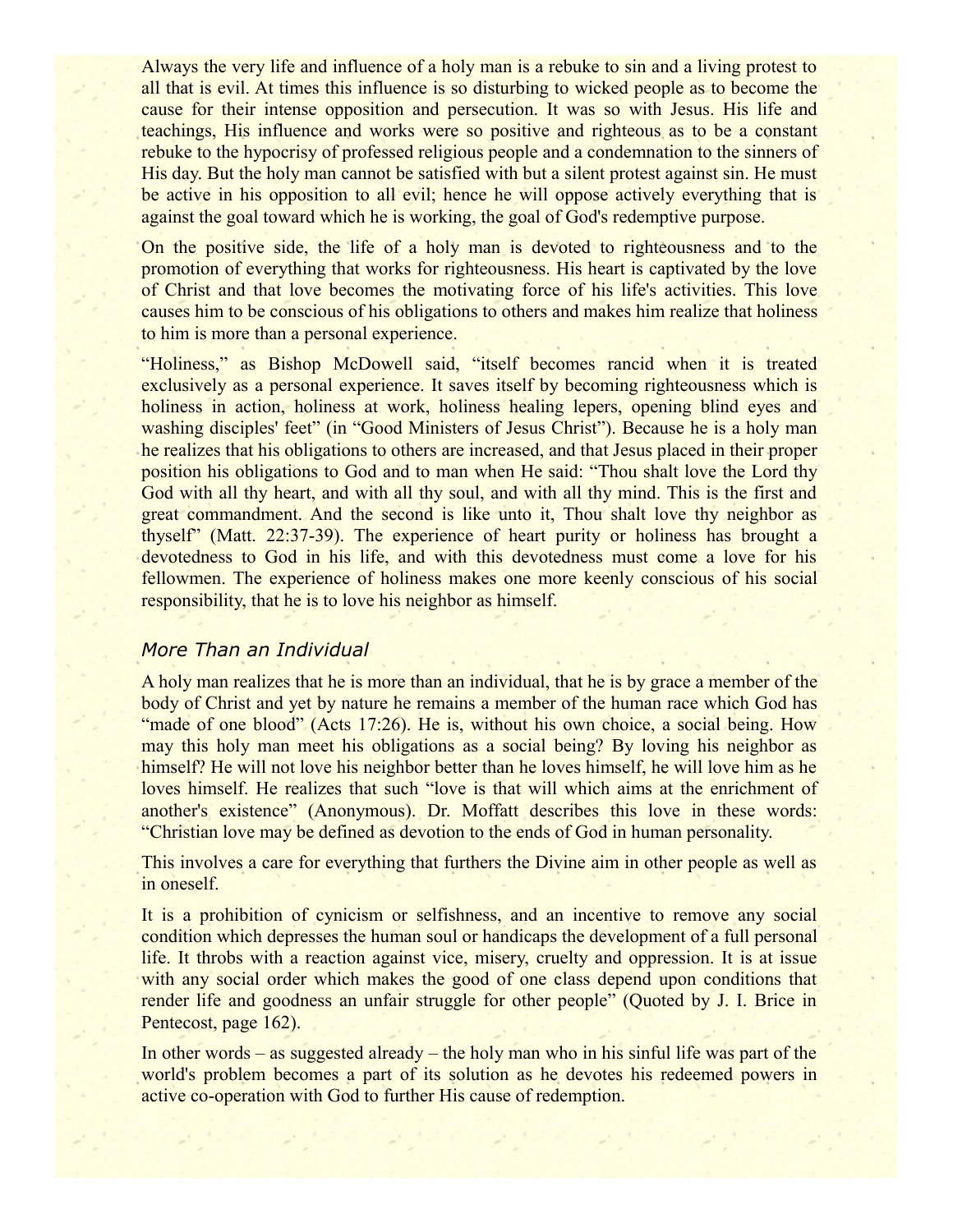## *Working Through His Church*

The corporate body of Christian believers is called in the Scriptures the Church, the body of Christ. This Church is holy both in the sense that God through Christ has purchased and claimed it as His own, and also in the sense that there are numbers of Christians within the Church who are morally holy or pure in heart. This is the group which Peter called the "holy nation," God's redeemed people, devoted to Him and working with Him in furthering His redemptive purposes.

Closely related to the Church is another biblical term, "the kingdom of God," a term which designates the entire realm over which God has the rulership. This kingdom rulership as it relates to man now is an inner rulership; as Jesus said, "The kingdom of God cometh not by observation: ... the kingdom of God is within you" (Luke 17:20, 21). Paul writing of the kingdom, said, "For the kingdom of God is not meat and drink; but righteousness, and peace, and joy in the Holy Ghost" (Rom. 14:17).

The kingdom of God is not some political scheme, economic system or social order. Christ did not have in mind the establishing of a temporal kingdom in this age. The disciples just before His ascension asked Him, "Lord, wilt thou at this time restore again the kingdom to Israel?" Jesus did not ignore their question, He answered it. But He answered it by stressing a greater task for them than the restoration of a temporal kingdom or the establishing of political systems, and economic and social orders. He said, "It is not for you to know the times or the seasons, which the Father hath put in his own power. But ye shall receive power, after that the Holy Ghost is come upon you: and ye shall be witnesses unto me both in Jerusalem, and in all Judea, and in Samaria, and unto the uttermost part of the earth" (Acts 1:6-8).

In that statement Jesus stressed this fact: by the power of the Holy Spirit coming upon these disciples and abiding in the Church, through their witnessing to Him as individuals and as the Church, people everywhere, "unto the uttermost part of the earth," would be saved and sanctified and brought into the kingdom of God. For the kingdom of God is that unseen rulership of God over men whose lives are fully dedicated to Him. As the number of these devoted people increase, the rulership or kingdom of God expands. As world orders change this kingdom of God continues as the rule of the lives of God's people in whatever political, economic or social system they may live.

The kingdom of God must not be confused with that which is solely man's accomplishment.

Christian people, working either as individuals or as the Church, cannot "bring in" the kingdom, for as Dr. R. Newton Flew says, "The kingdom of God implies a community ruled, but it is never to be identified with human beings who enter that rule The kingdom of God is not a human achievement, but a pure gift of God" (The Idea of Perfection, pages 11, 18). The kingdom or rule of God will be advanced in the earth as God's people individually – and as the Church collectively co-operate with Him, the King; but the complete fulfillment of the kingdom awaits the attainment of God's ultimate goal or redemption. The Church as God's medium for advancing His kingdom now is active in its opposition against all evils which hinder the work of God.

## *The Church and World Evils*

The Church of Christ is in the world, but it is not of the world; it is in constant contact with the evils of the world, but it is also in active conflict with these evils. The holy Church like the holy God cannot be indifferent to the evils of the world, for the Church, like God, is opposed to all evil and seeks its destruction. Progress in overcoming evil can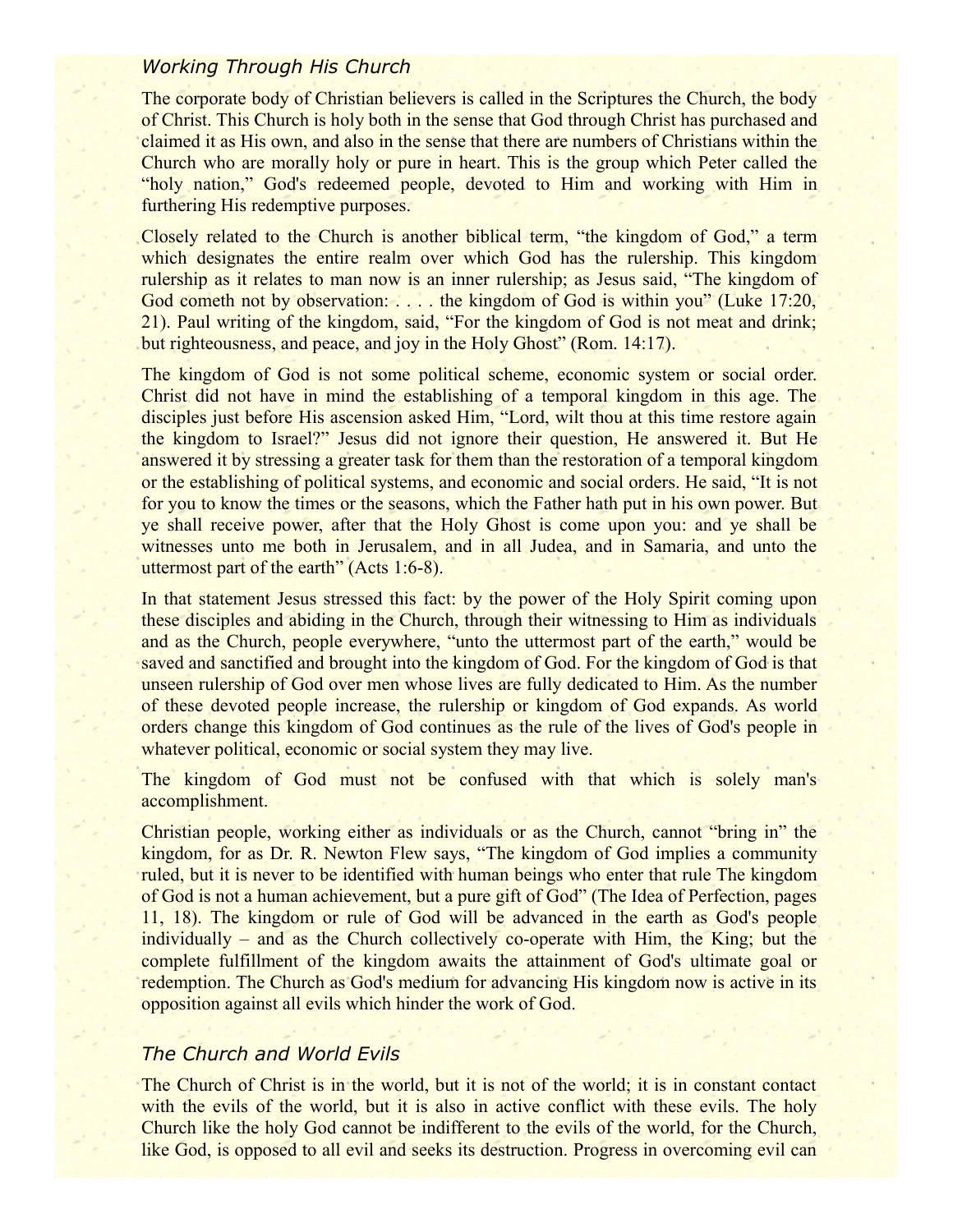be made only by the power of God working through His Church. The very existence of the holy Church in the world is a rebuke and protest to all evil. Its holy nature abhors all sin and brings it into active opposition with evils of all kinds.

Had the Church been wholly indifferent to world evils down through the centuries we would not have the world we have today. Woman would be still the slave and chattel of man, ignorance and illiteracy would prevail generally, healing agencies and humanitarian efforts would be little known, nations would be still endorsing and trafficking in human slavery, and many other evils would still exist had not the Church by the help of God worked for their removal. There is much left to be done.

The Church cannot remain indifferent to such evils as the terrible waste and insanity of war, the cruelty of industrial oppression, the liquor traffic, political corruption, gambling and such like, or to racial, class and national prejudices and other injustices of the present social and world order.

That these evils have always existed is no reason that they should be accepted by the Church as a permanent part of human society. The Church cannot accept them as such. It cannot be indifferent to them; it must work for their destruction. John Wesley once said, "The Gospel of Christ knows no religion but social, no holiness but social holiness." It was in this same connection that he declared: "I look upon all the world as my parish" (Preface to his 1739 Hymn Book). He recognized that the Gospel of Christ was needed throughout the world and that its message would not only bring individuals to salvation through accepting the Christ of the Gospel, but also that it would effect reforms in human society. It is the Church's full task primarily to bring salvation to individuals, but secondarily to effect also such reformation as will help to further God's cause in this world. The Church must bring the message of salvation to individuals, it must by the help of God save the drunkard. It must also by God's help destroy the evil system that made him a drunkard. It must save the slaves of sin in every phase of human life, but it must also seek to remove the evils that enslaved them. If current evils continue to exist they must exist over the active protest of the Church; they must exist only after the Church, by the help of God, has done its best to destroy them. The Church, the corporate body of God's holy people, is not of this world; but since it is in the world it is the active foe of all evil.

## *The Separateness of the Church*

God's plan for His holy people, the Church, is not that they should be removed from the evil world, but that they should live separated lives, lives fully devoted to Him in the midst of the world with all of its evils. In this respect they follow the example of Jesus who, though He came into close contact with the godless world and touched people of all stages of moral living, was Himself "holy, harmless, undefiled, separate from sinners" (Heb. 1:26). This fact is further emphasized by Jesus in His prayer for His disciples: "I pray not that thou shouldest take them out of the world, but that thou shouldest keep them from the evil" (John 17:15).

The separateness of the Church is its strength. The Church cannot save the world by becoming like the world. Its very separateness provides its saving qualities. The figures used by Jesus stress this separateness. He said, "Ye are the salt of the earth" (Matt. 5:13). The value of salt is in its distinctiveness. It preserves, it stops decay, it adds flavor to all it touches because it is separate from that with which it is used. Another statement of Jesus is: "Ye are the light of the world" (Matt 5:14).

The value of light is in its distinctiveness, its separateness. It penetrates and dispels darkness, it enlightens and reveals, because it is distinct from darkness. So it is with the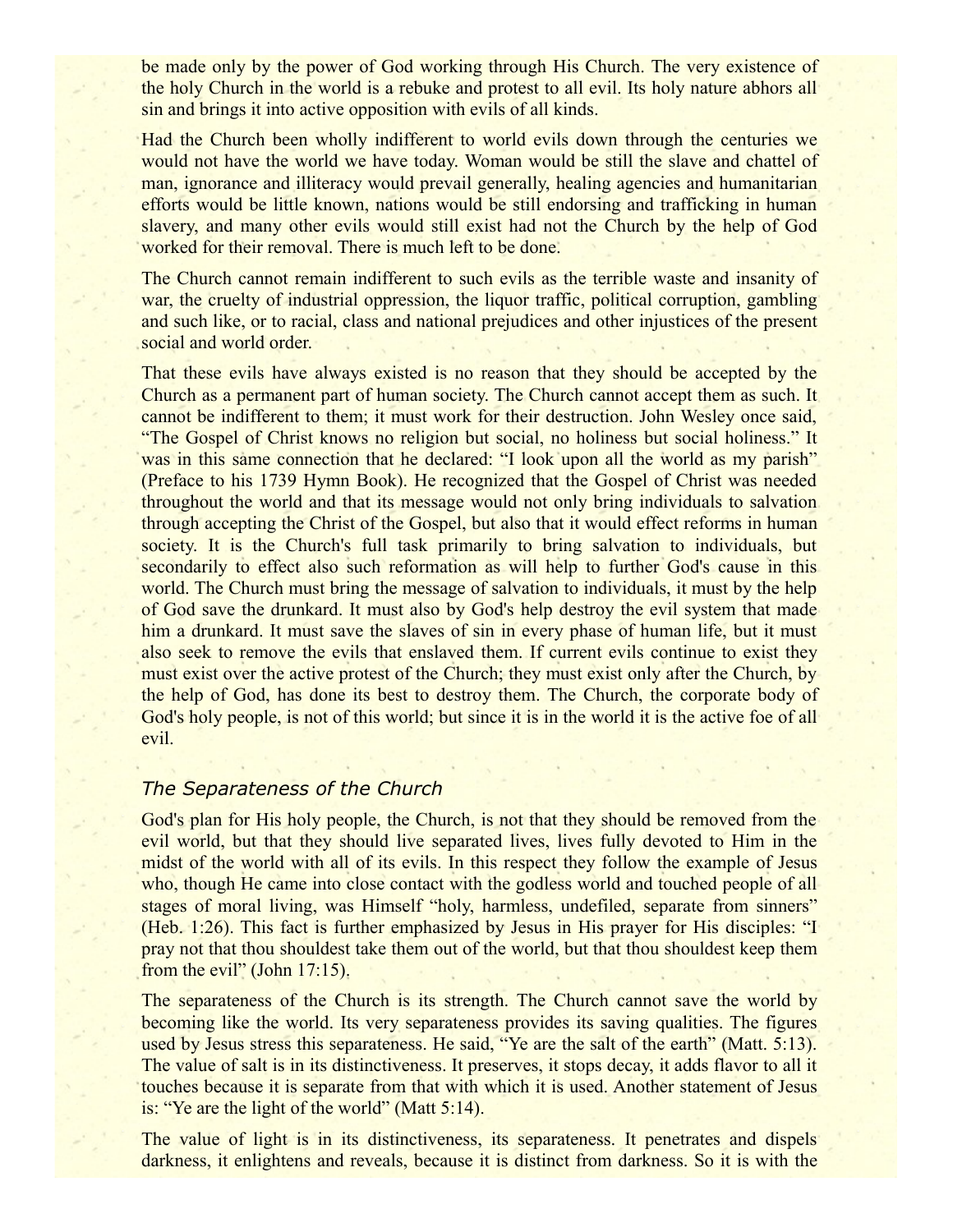holy Church; it can be a saving factor in the world, preserve the good, stop moral decay, add flavor to life, enlighten and give guidance, only as it is separate or distinct from the world. "The narrowness of the Pentecostal Church," says Dr. J. I. Brice, "was its power. Such narrowness has always been power. Singleness of aim is the secret of success in the task of any specialty. Concentration is the law of power and efficiency. For the sake of the redemption of the world, the Church must narrow its allegiance; and as it does so, it will find its strength" (Pentecost, page 142).

#### *The Church's World Task*

The present task of the Church as it co-operates with God in His purpose of ultimate redemption is the evangelization of the world by going into all the world and preaching the gospel to every creature (Mark 16:15, for the purpose of making disciples of all nations (Matt, 28:19, R. V.). By the work of evangelism the Church furthers the mission of Christ to the world, a mission stated by the Apostle John: "God sent. . . . his Son into the world . . . . that the world through him might be saved" (John 3:17). The scope of the Church of Christ is world wide, it is a spiritual brotherhood of holy people from all nations, and as such the Church is given to the task of advancing the kingdom of God throughout the world. The great plan of God for this age in furthering His ultimate redemptive purpose is through the evangelizing ministry of the Church. The work of evangelism is the Church's primary task. All other phases of the program are secondary – the Church must evangelize or die.

Holy men working through the Church cannot do less than to devote all of their redeemed powers and life to the bringing of people to Christ at home and abroad.

This primary emphasis upon evangelism does not lessen the Church's social obligations, or its responsibility to reform society. Rather the proper emphasis upon evangelism promotes such reform.

Students of history have traced the reform movements which have accompanied or followed the great evangelistic periods of the Christian Church. It is a proved fact that these reforms within society have been greatest when the emphasis upon the work of evangelism and personal salvation has been most pronounced by the Church. A survey of the results and influence of the Wesleyan revival will reveal that greater reforms were effected in the social order by that revival than have been brought about by the Church in recent years in its strong emphasis upon the social gospel, an emphasis which to a large degree has discounted personal salvation. A holy Church must further the cause of God; it must bring about needed reforms and it must work for the overthrow of existing evils. But this must be done by having great spiritual revivals and by placing a strong emphasis upon evangelism. This is God's proved method for both saving individuals and reforming society. If holy men and women are to be effective as a part of the solution of the great problem of evil they must work with God in His method of working in this age.

## *The Ultimate Triumph*

Holy people are confident of the ultimate triumph of God's purpose. Their confidence is not in themselves as they work in God's plan. Their confidence is not in the plan, their confidence is in God. This confidence inspires the most enthusiastic service and best efforts they can give to God and to the furthering of His redemptive purposes. Down through the ages men have believed in the ultimate triumph of God's purpose. Back in the days of old, Job declared his faith in God's power and purpose in these words: "I know that thou canst do all things and that no purpose of thine can be restrained" (Job 42:2, R.V.). Writing in a later day the author of the letter to the Hebrews wrote of God making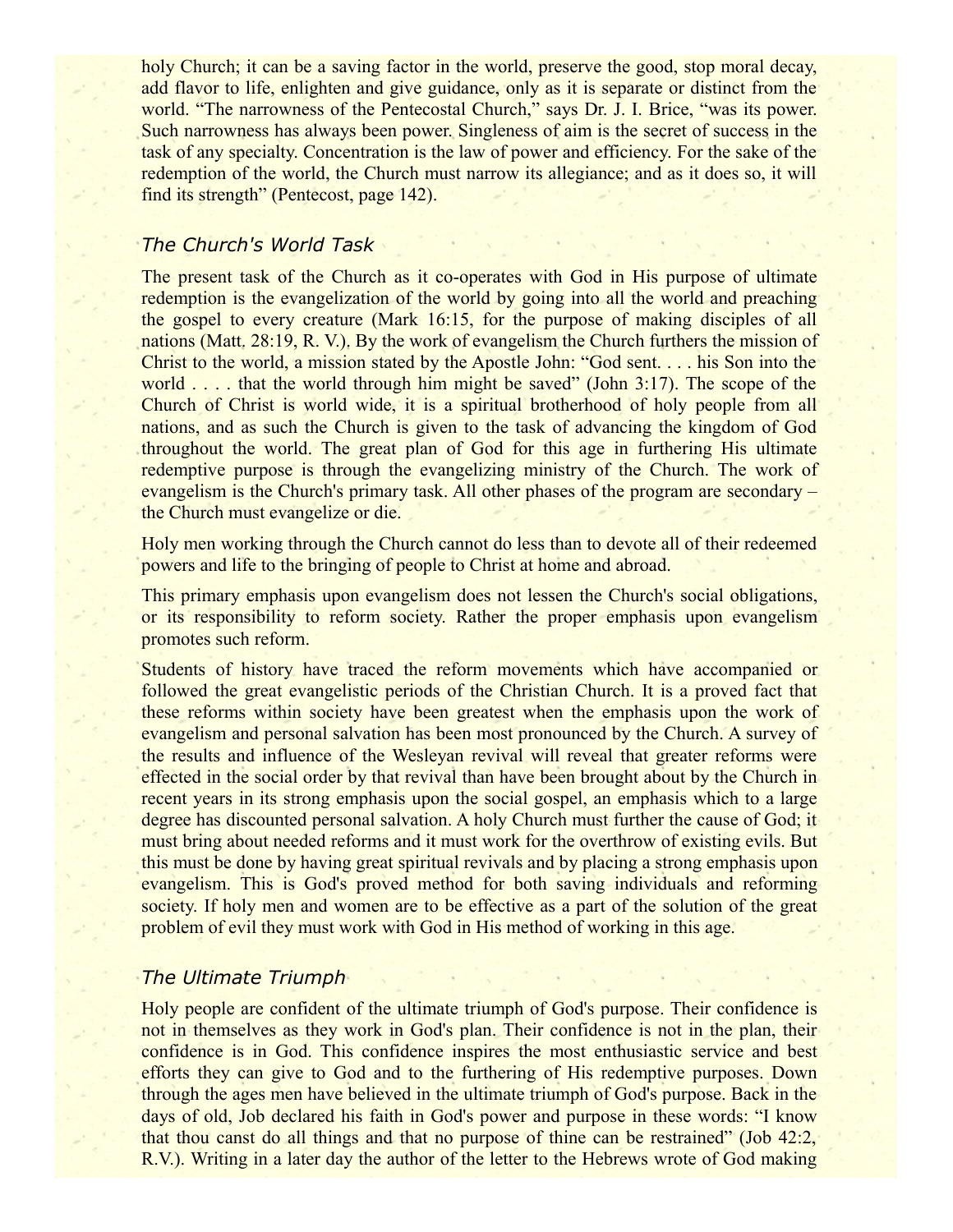the world, or forming the ages or time-periods in Christ, and of Christ upholding all things, or causing all things to continue, by the word of His power (Heb. 2:2, 3). Paul in writing of the relation of Christ to the world says that He created all things, He is before all things, and by Him all things consist or hold together (Col. 1:17). Paul declared his faith in the ultimate triumph in these words: "For as in Adam all die, even so in Christ shall all be made alive. But every man in his own order: Christ the firstfruits; afterward they that are Christ's at his coming. Then cometh the end, when he shall have delivered up the kingdom to God, even the Father; when he shall have put down all rule and all authority and power. For he must reign, till he hath put all enemies under his feet" (I Cor. 15:22-25).

The whole plan of God for the ages – the provision of the ultimate redemption of the world "the new heavens and the new earth" -- is in Christ. He will hold all things together, working actively and definitely toward the final completion of God's purpose. The God who now makes "all things work together for good to them that love him" (Rom. 8:28), will make all things work together toward the ultimate consummation of His eternal purpose; He will turn even the wrath of man to praise Him (Psalm 76:10). Holy men in the holy Church, as a part of the solution of the great problem of the universe, have faith in God and faith in the final victory of His purpose, and will work earnestly with God in the furthering of that plan.

People of any one particular age may not be able to see what progress is being made. They may be so close to any given situation as to be unable to have a clear perspective of the whole plan. The darkness of the day and temporary setbacks suffered by the forces of righteousness are at times disappointing; but God's holy people have a confidence underlying it all that God is patiently but surely working toward His ultimate goal of a redeemed world, and were they privileged to see the situation from God's point of view they would realize that progress is being made. The ultimate purpose of God will triumph and righteousness will prevail.

The final consummation of God's redemptive purpose awaits other great acts of divine intervention. The future ages will as definitely fit into God's whole plan as have the ages of the past.

There will be the return of our Lord to this earth in power and glory with such attending events as are prophesied in the Scriptures. There will be the ushering in of a millennial age by the intervention of God and not as the result of man's accomplishment and progress. There will be future visitations of divine judgment upon the earth, all of which are in God's plan for purging the earth of sin and its effects. Eventually there will be a redeemed race, a race of holy men and women, possessing a new heavens and a new earth wherein dwelleth righteousness. But this fact must not be overlooked, that Christians may today further or retard the progress of God's plan of ultimate redemption by the manner in which they give themselves to working with God in His present purposes of redemption.

Perhaps the use of analogy will be an interesting conclusion to this message. Let us draw an analogy between God's methods of working with man as an individual, bringing about his personal redemption, and God's ways of working out His ultimate redemptive purposes for this world.

That period of man's life before his salvation when by his own endeavors he sought to keep the law of righteousness, meeting with only partial success, recognizing always that his failures revealed to him his weaknesses and need of a Saviour, may picture the history of mankind under conscience and the law prior to the coming of Jesus.

The conversion of the sinner with Christ coming into his life in personal salvation may picture that act of divine intervention, the coming of Jesus to the earth as the Babe of